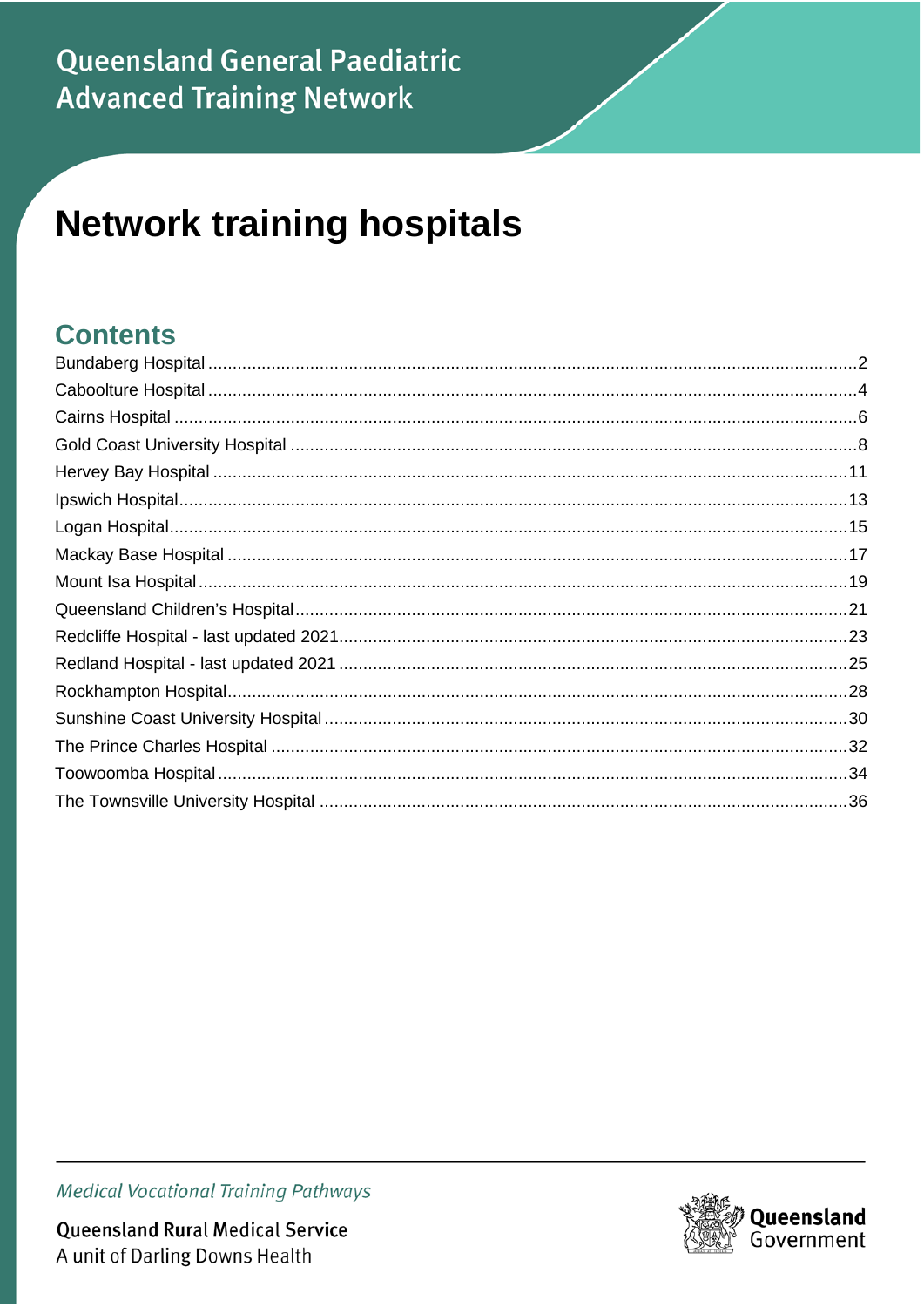## <span id="page-1-0"></span>**Bundaberg Hospital**

| <b>Hospital information and</b><br>highlights           | Bundaberg is a coastal town with a population of approximately<br>100,000 but also servicing several rural communities, including<br>Childers, Gin Gin, Monto, Agnes water, Gayndah, Biggenden.                                                                                                                                                                                                                                                                                                                                                                                                                                                                                                                                                     |
|---------------------------------------------------------|-----------------------------------------------------------------------------------------------------------------------------------------------------------------------------------------------------------------------------------------------------------------------------------------------------------------------------------------------------------------------------------------------------------------------------------------------------------------------------------------------------------------------------------------------------------------------------------------------------------------------------------------------------------------------------------------------------------------------------------------------------|
|                                                         | Bundaberg Paediatric unit provides a generalist model of care for<br>children 0-16 years of age, including care of complex patients.<br>Bundaberg can provide Close Observation Cares. Bundaberg<br>Paediatric unit also provides neonatal cares, for infants 32 weeks or<br>greater including CPAP. Bundaberg has in-reach clinics from<br>Cardiac, respiratory, sleep medicine, QPRS and Genetics.<br>Bundaberg Paediatric unit support telemedicine with a wide range of<br>subspecialties at the Queensland Children's Hospital (QCH). QCH is<br>the accepting tertiary service for Bundaberg. Outreach clinics are<br>provided every 3 months to Gayndah, Childers and Monto. With<br>follow interval telehealth clinics alternating 3 months. |
| <b>Service type</b><br>(inpatient/outpatient/community) | Inpatient, outpatient, outreach clinics, telemedicine, Developmental,<br>Child Protection, Community, Connected care                                                                                                                                                                                                                                                                                                                                                                                                                                                                                                                                                                                                                                |
| No. of beds                                             | 12 Paediatric beds                                                                                                                                                                                                                                                                                                                                                                                                                                                                                                                                                                                                                                                                                                                                  |
| <b>Annual paediatric admissions</b>                     | Paediatric admissions 2019 - 1,894                                                                                                                                                                                                                                                                                                                                                                                                                                                                                                                                                                                                                                                                                                                  |
|                                                         | 8 SCN beds                                                                                                                                                                                                                                                                                                                                                                                                                                                                                                                                                                                                                                                                                                                                          |
|                                                         | SCN admissions 2017 - 148                                                                                                                                                                                                                                                                                                                                                                                                                                                                                                                                                                                                                                                                                                                           |
| No of births (if applicable)                            | 1,000/year                                                                                                                                                                                                                                                                                                                                                                                                                                                                                                                                                                                                                                                                                                                                          |
| <b>RACP</b> accreditation                               | Maximum of 12 months of core training (AT)                                                                                                                                                                                                                                                                                                                                                                                                                                                                                                                                                                                                                                                                                                          |
| Please refer to the RACP website for                    | Accredited category rotations                                                                                                                                                                                                                                                                                                                                                                                                                                                                                                                                                                                                                                                                                                                       |
| up to date accreditation status                         | Rural Paediatrics - 12 months                                                                                                                                                                                                                                                                                                                                                                                                                                                                                                                                                                                                                                                                                                                       |
|                                                         | General Paediatrics - 12 months                                                                                                                                                                                                                                                                                                                                                                                                                                                                                                                                                                                                                                                                                                                     |
|                                                         | Community/Developmental Paediatrics - 6 months (if<br>completing 12 month rotation in hospital)                                                                                                                                                                                                                                                                                                                                                                                                                                                                                                                                                                                                                                                     |
|                                                         | Secondment Hospital for Paediatric Basic Training (Maximum 12<br>months rotation from primary hospital)                                                                                                                                                                                                                                                                                                                                                                                                                                                                                                                                                                                                                                             |
| <b>Potential rotations</b>                              | <b>General Paediatrics</b>                                                                                                                                                                                                                                                                                                                                                                                                                                                                                                                                                                                                                                                                                                                          |
| (depending on availability)                             | Community Paediatrics/Psychosocial or Developmental Paediatrics                                                                                                                                                                                                                                                                                                                                                                                                                                                                                                                                                                                                                                                                                     |
|                                                         | Not all these positions are fixed for advanced trainees in general<br>paediatrics but can be organised by prior arrangement. Other<br>options are possible depending upon trainee requirements and<br>available positions.                                                                                                                                                                                                                                                                                                                                                                                                                                                                                                                          |
| <b>Staffing and supervision</b>                         | <b>Director of Paediatrics</b><br>Paediatricians x 4.15 FTE including Director                                                                                                                                                                                                                                                                                                                                                                                                                                                                                                                                                                                                                                                                      |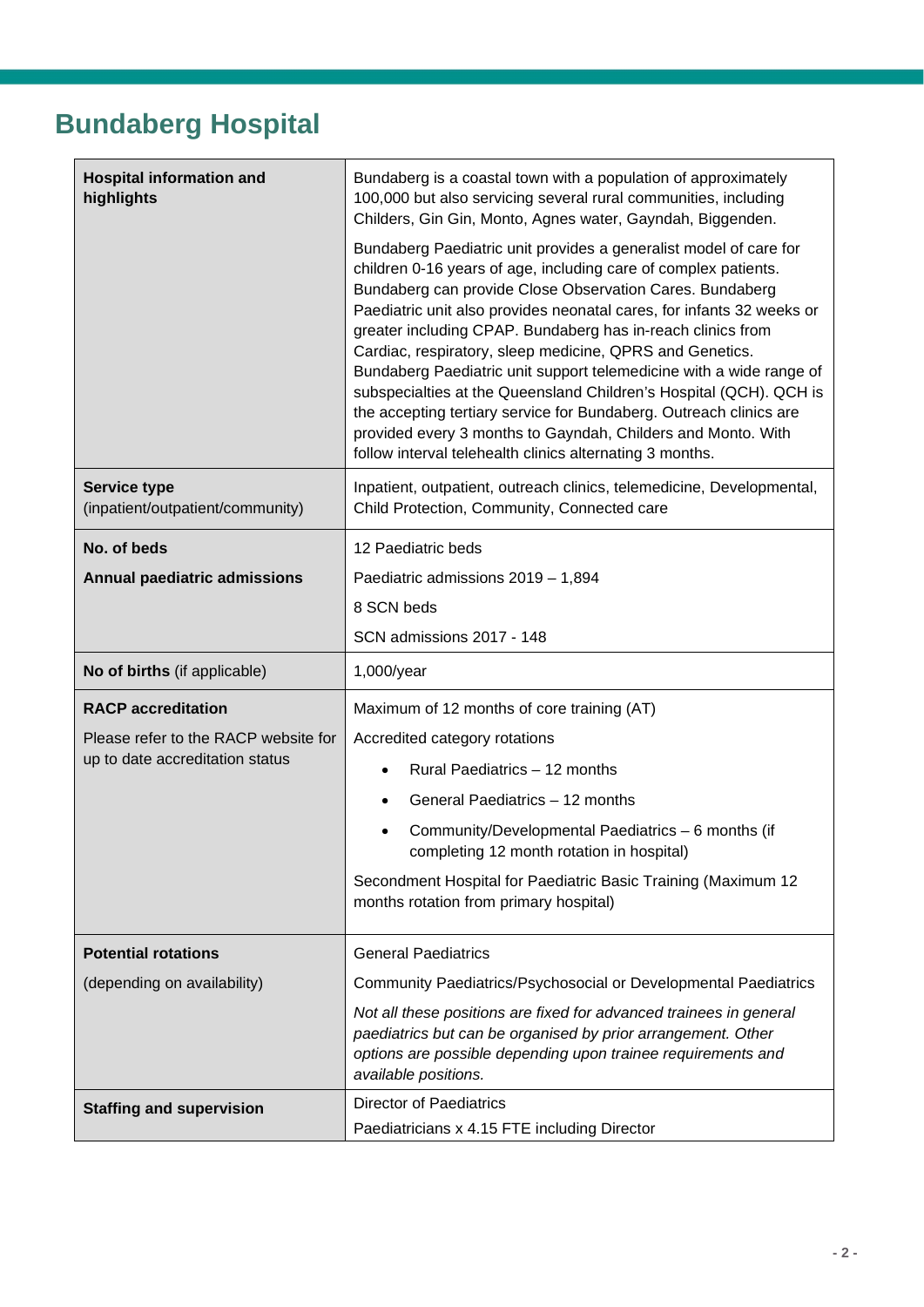| <b>Teaching and learning</b> |                                                                                       | Weekly dedicated teaching session                 |  |
|------------------------------|---------------------------------------------------------------------------------------|---------------------------------------------------|--|
|                              |                                                                                       | Weekly Grand rounds, teleconferenced QCH          |  |
|                              | Daily ward rounds with Consultant                                                     |                                                   |  |
|                              | Bedside teaching weekly                                                               |                                                   |  |
|                              | Monthly Hospital grand rounds                                                         |                                                   |  |
|                              | Monthly Perinatal M&M                                                                 |                                                   |  |
|                              | Monthly Paediatric M&M                                                                |                                                   |  |
| <b>Profile of work</b>       | Coverage roster $-24 \times 7$ rosters. Requires night shift and weekend<br>cover.    |                                                   |  |
|                              |                                                                                       | Ward responsibilities for SCN and Paediatric unit |  |
|                              | General Paediatric clinic coverage                                                    |                                                   |  |
|                              | Attendance at community-based clinics/meetings<br>Teaching responsibilities           |                                                   |  |
|                              |                                                                                       |                                                   |  |
|                              | Responsibility for a service delivery portfolio e.g. allocation of audits,<br>rosters |                                                   |  |
|                              |                                                                                       | Presentation of audit or research                 |  |
| <b>Hospital web link</b>     | www.health.qld.gov.au/services/widebay/wb-bundaberg                                   |                                                   |  |
| <b>Hospital contact</b>      | Name:                                                                                 | Dr Matthew Wakeley                                |  |
|                              | Tel:                                                                                  | (07) 4150 2368                                    |  |
|                              | Email:                                                                                | Matthew.Wakeley@health.gld.gov.au                 |  |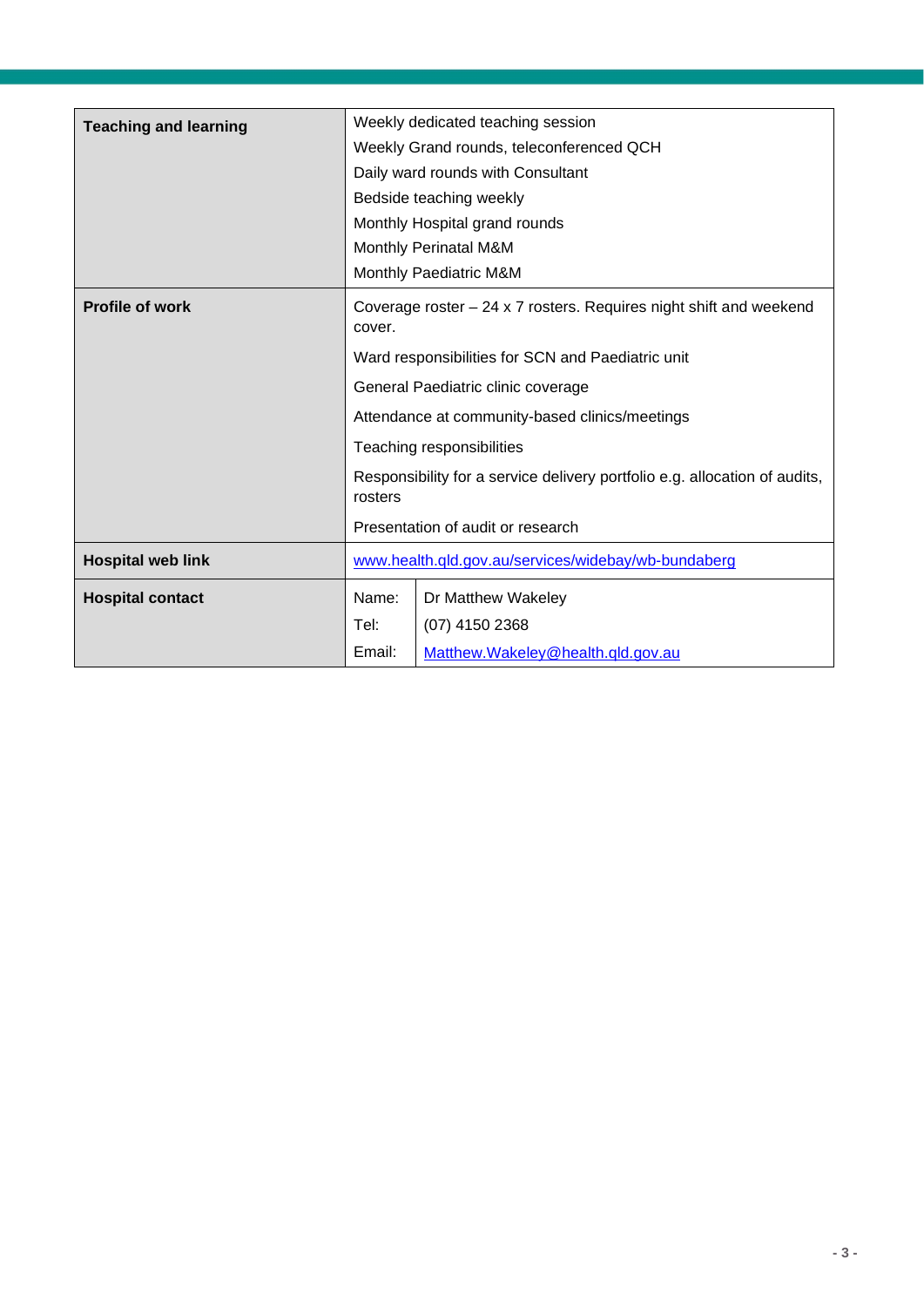#### <span id="page-3-0"></span>**Caboolture Hospital**

| <b>Hospital information and</b><br>highlights | Caboolture Hospital is located north of metropolitan Brisbane in the<br>Moreton Bay Regional Council area and is part of the MNHHS. The<br>hospital provides emergency, inpatient and outpatient services for<br>adults and children up to a Clinical Service Capability Framework<br>level 4 (CSCF V3.2),                                                    |
|-----------------------------------------------|---------------------------------------------------------------------------------------------------------------------------------------------------------------------------------------------------------------------------------------------------------------------------------------------------------------------------------------------------------------|
|                                               | Caboolture Hospital serves a population of 160000. We are 40<br>minutes from Brisbane and 40 minutes from the Sunshine Coast.                                                                                                                                                                                                                                 |
|                                               | Caboolture is in an area of very rapid growth. There are huge<br>number infrastructure builds currently underway in this area. Our<br>catchment between now and 2036, will see an additional 122000<br>people to 260000 people. There are approximately 27,680 children<br>in our catchment, and we expect to see an increase of 20,866 by<br>2036.           |
|                                               | Caboolture LPA had the highest proportion of developmentally<br>vulnerable children in MNHHS                                                                                                                                                                                                                                                                  |
|                                               | Caboolture Hospital has a busy Paediatric service, dealing with a<br>rapidly growing community with highly variable social demographics.<br>Our emergency department is amongst the busiest in the state, and<br>we have around 70000 presentations per year and over 3000<br>admissions to the ward. About 25% of these presentations to ED are<br>children. |
|                                               | Consequently, we often see many uncommon or unusual paediatric<br>presentations offering excellent learning opportunities to our trainees<br>in a well-supported environment.                                                                                                                                                                                 |
|                                               | We actively encourage our trainees participating in educational<br>activities, quality improvement activities, and guide towards clinical<br>examination preparation.                                                                                                                                                                                         |
| <b>Service type</b>                           | Inpatient and Paediatric Short Stay services                                                                                                                                                                                                                                                                                                                  |
| (inpatient/outpatient/community)              | Neonatal Unit                                                                                                                                                                                                                                                                                                                                                 |
|                                               | General Paediatric outpatient clinics                                                                                                                                                                                                                                                                                                                         |
|                                               | Child Protection Clinic, Diabetic and Endocrine clinics, Paediatric<br>Respiratory clinics.                                                                                                                                                                                                                                                                   |
| No. of beds<br>Annual paediatric admissions   | 12 General Paediatric beds with a capacity to go up to 17 in winter<br>months, 12 Special Care beds (expanding to 17)                                                                                                                                                                                                                                         |
|                                               | The Paediatric Unit cares for around 4,000 children and infants each<br>year under the age of 16                                                                                                                                                                                                                                                              |
|                                               | Special Care Nursery admissions around 430 babies per year                                                                                                                                                                                                                                                                                                    |
|                                               | The Outpatient service gets around 200 new Paediatric Referrals<br>per week                                                                                                                                                                                                                                                                                   |
| No of births (if applicable)                  | 2,000 births/year. Infants above 32 weeks of gestation are cared for<br>in our SCN. We offer CPAP and commence ventilation/surfactant if<br>required before retrieving unwell neonates.                                                                                                                                                                       |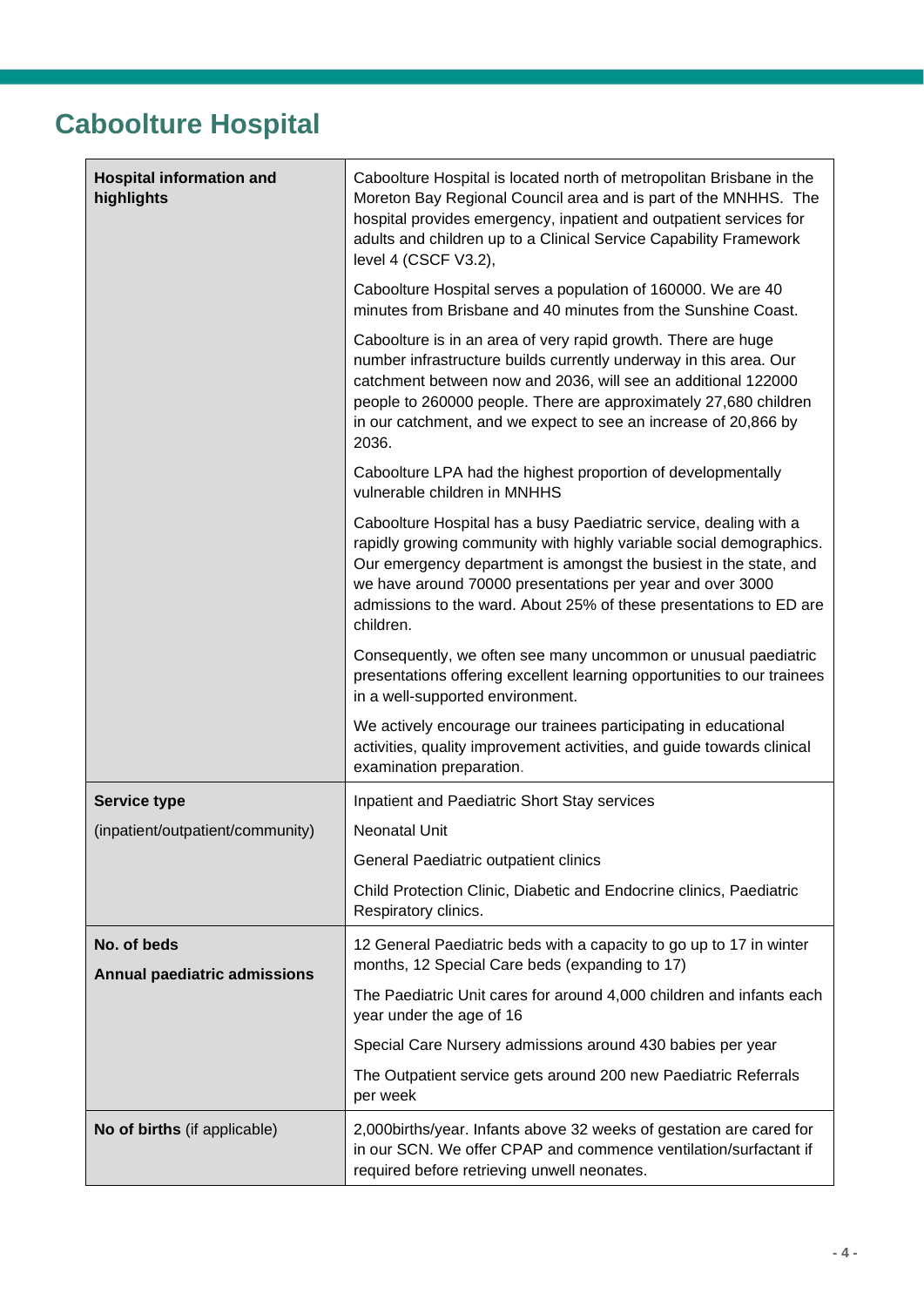| <b>RACP</b> accreditation           | <b>Advanced Training:</b>                                                                                                                                                                              |                                                                                                                                  |
|-------------------------------------|--------------------------------------------------------------------------------------------------------------------------------------------------------------------------------------------------------|----------------------------------------------------------------------------------------------------------------------------------|
| Please refer to the RACP website    | We offer 12 month of core training with perinatal component.                                                                                                                                           |                                                                                                                                  |
| for up-to-date accreditation status |                                                                                                                                                                                                        | Basic Training: We are a Secondment Hospital for Paediatric Basic<br>Training (Maximum 12 months rotation from primary hospital) |
|                                     | We are accredited to February 2026 for basic and advanced training                                                                                                                                     |                                                                                                                                  |
| <b>Potential rotations</b>          | <b>General Paediatrics</b>                                                                                                                                                                             |                                                                                                                                  |
|                                     | <b>Special Care Nursery</b>                                                                                                                                                                            |                                                                                                                                  |
|                                     |                                                                                                                                                                                                        | Specialist Outpatient Clinics - autism, behaviour, ADHD                                                                          |
| <b>Staffing and supervision</b>     |                                                                                                                                                                                                        | 8 Paediatricians comprising 6 FTE including Director                                                                             |
|                                     |                                                                                                                                                                                                        | Sub-specialists in Paediatric Endocrine and Respiratory medicine                                                                 |
|                                     | 9 registrars or PHOs                                                                                                                                                                                   |                                                                                                                                  |
|                                     | activities in our department.                                                                                                                                                                          | Supervision, registrar support and clinical teaching are high value                                                              |
| <b>Teaching and learning</b>        |                                                                                                                                                                                                        | Weekly paediatric grand rounds                                                                                                   |
|                                     | Daily Consultant led rounds                                                                                                                                                                            |                                                                                                                                  |
|                                     |                                                                                                                                                                                                        | Protected teaching for Registrars and PHOs every weekly                                                                          |
|                                     | Monthly Radiology meeting                                                                                                                                                                              |                                                                                                                                  |
|                                     | Mandatory advanced neonatal resuscitation programme and<br><b>Neonatal Stabilisation courses</b>                                                                                                       |                                                                                                                                  |
|                                     | Monthly Paediatric Morbidity and Mortality meetings                                                                                                                                                    |                                                                                                                                  |
|                                     | Three Monthly Perinatal Morbidity and Mortality meetings                                                                                                                                               |                                                                                                                                  |
|                                     | Opportunity to complete quality improvement including Audits/<br>research with interested active support available                                                                                     |                                                                                                                                  |
|                                     | Trainees close to obtaining fellowship can be offered to participate in<br>after hour on calls, backed up by the consultants i.e. we support<br>peer reviewed preparation for their consultant careers |                                                                                                                                  |
| Profile of work                     | Rotating roster                                                                                                                                                                                        |                                                                                                                                  |
|                                     | Ward responsibilities with close, on site supervision and after hours<br>within 30 minutes response time                                                                                               |                                                                                                                                  |
|                                     | Outpatient Clinics and attendance in child protection meetings                                                                                                                                         |                                                                                                                                  |
|                                     |                                                                                                                                                                                                        | Participation in Multidisciplinary team meetings.                                                                                |
|                                     | Specialist clinic coverage - General Paediatrics, diabetic Clinic,<br><b>Child Protection</b>                                                                                                          |                                                                                                                                  |
|                                     | Teaching responsibilities - Formal weekly RMO teaching,<br>Intern/RMO supervision, Year 4 medical students                                                                                             |                                                                                                                                  |
| <b>Hospital web link</b>            |                                                                                                                                                                                                        | https://metronorth.health.qld.gov.au/caboolture/                                                                                 |
| <b>Hospital contact</b>             | Name:                                                                                                                                                                                                  | Dr Salil Gandhi                                                                                                                  |
|                                     | Tel:                                                                                                                                                                                                   | (07) 54338090                                                                                                                    |
|                                     | Email:                                                                                                                                                                                                 | Salil.Gandhi@health.qld.gov.au                                                                                                   |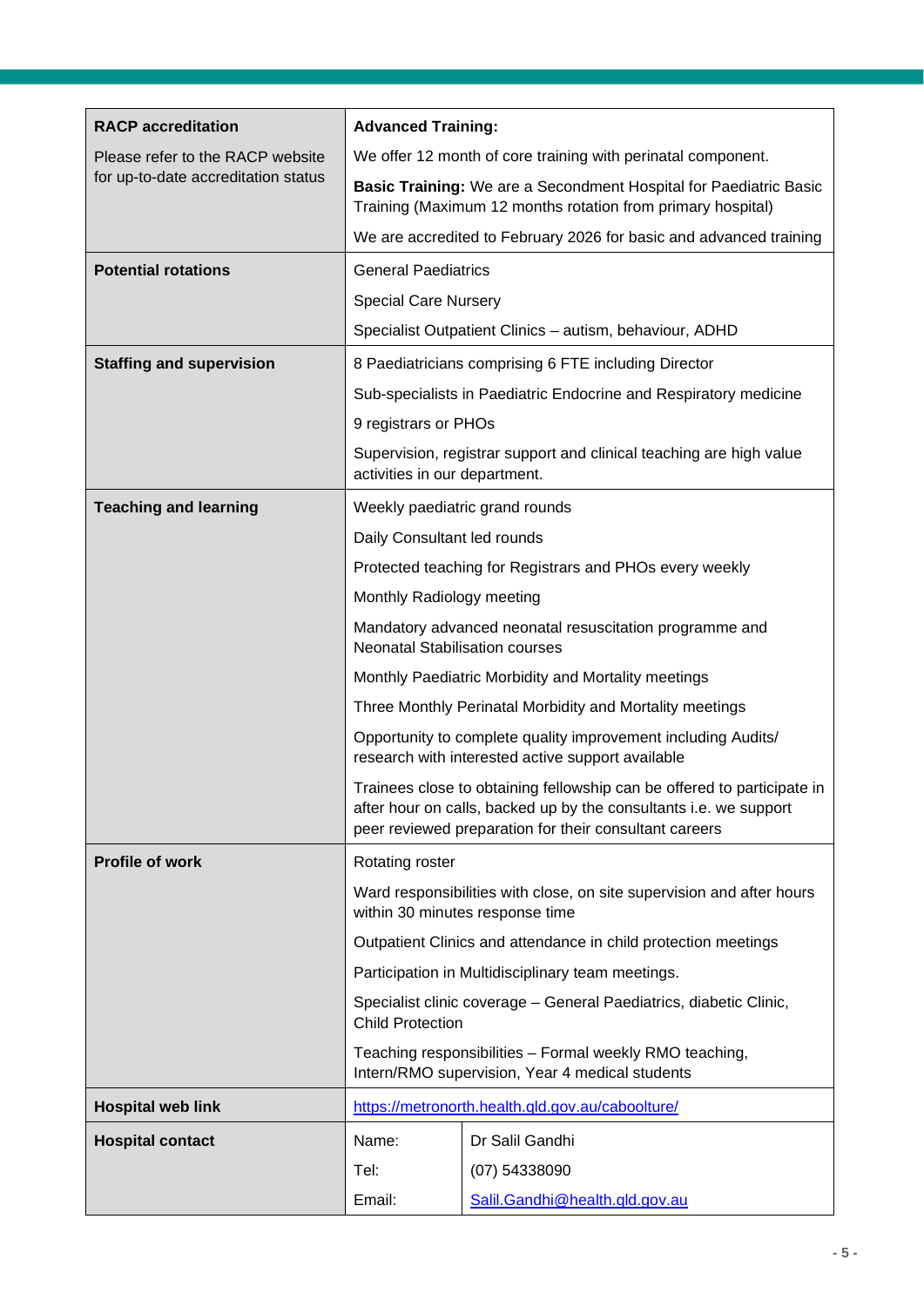#### <span id="page-5-0"></span>**Cairns Hospital**

| <b>Hospital information and</b><br>highlights           | The Cairns and Hinterland Hospital and Health Service Paediatric<br>department has the responsibility of providing public hospital and<br>community services to a population of approximately 67,000 children<br>and young people. The primary catchment of the CHHHS covers an<br>area of 142,900 km2 from Tully in the south, Cow Bay in the north<br>and Croydon in the west. The outer western region of our Service<br>encompasses extremely remote communities. The paediatric<br>department also supports the acute provision of care to children in<br>the Torres and Cape HHS to the North as well as a number from<br>PNG. |
|---------------------------------------------------------|--------------------------------------------------------------------------------------------------------------------------------------------------------------------------------------------------------------------------------------------------------------------------------------------------------------------------------------------------------------------------------------------------------------------------------------------------------------------------------------------------------------------------------------------------------------------------------------------------------------------------------------|
|                                                         | Close to 93% of our paediatric work is managed locally and there is<br>excellent support from our local adult ICU for severely unwell<br>children who are then managed in conjunction with/transferred to<br>our regional Paediatric ICU in Townsville Hospital.                                                                                                                                                                                                                                                                                                                                                                     |
|                                                         | We manage a very wide range of conditions including all those<br>commonly seen in all metropolitan areas but also a significant<br>number of tropical diseases along with problems related to socio-<br>economic disadvantage. Considering our population's demographics<br>and as the primary referral centre for TCHHS to the North of us, a<br>substantial proportion of our work is with children and families who<br>identify as Aboriginal and/or Torres Strait Islander - as such we are<br>very focused on culturally appropriate indigenous healthcare.                                                                     |
|                                                         | We provide local sub-specialist services in paediatric cardiology,<br>endocrinology and diabetes, paediatric allergy and rheumatology<br>along with paediatric oncology services for the region in partnership<br>with the Queensland Paediatric Haematology Oncology Network.                                                                                                                                                                                                                                                                                                                                                       |
|                                                         | We have strong established links with the Queensland Children's<br>Hospital in Brisbane and host visiting sub-specialist clinics from<br>respiratory/CF and sleep medicine, genetics, haematology, oncology<br>and metabolic medicine along with a paediatric surgical outpatient<br>service from Townsville Hospital.                                                                                                                                                                                                                                                                                                               |
|                                                         | The unit is committed to providing consistent and high-quality<br>supervision to all our trainees, ensuring professional development<br>along with utilisation of learning opportunities and consultant<br>support.                                                                                                                                                                                                                                                                                                                                                                                                                  |
| <b>Service type</b><br>(inpatient/outpatient/community) | Inpatient and outpatient services paediatric medical services<br>Outreach programmes and Community Development Services<br>Paediatric endocrinology, cardiology, allergy subspecialist clinics<br>Level 5 SCN                                                                                                                                                                                                                                                                                                                                                                                                                        |
| No. of beds                                             | 16 bed paediatric ward (flexing to 22 beds) with a separate 8 bed<br>adolescent unit                                                                                                                                                                                                                                                                                                                                                                                                                                                                                                                                                 |
|                                                         | 22 funded SCN cot spaces                                                                                                                                                                                                                                                                                                                                                                                                                                                                                                                                                                                                             |
| <b>Annual paediatric admissions</b>                     | There are about 6000 separations each year with the majority of<br>work being acute ( $\approx 80\%$ ). There are $\approx 30,000$ children who present<br>to ED per annum.                                                                                                                                                                                                                                                                                                                                                                                                                                                          |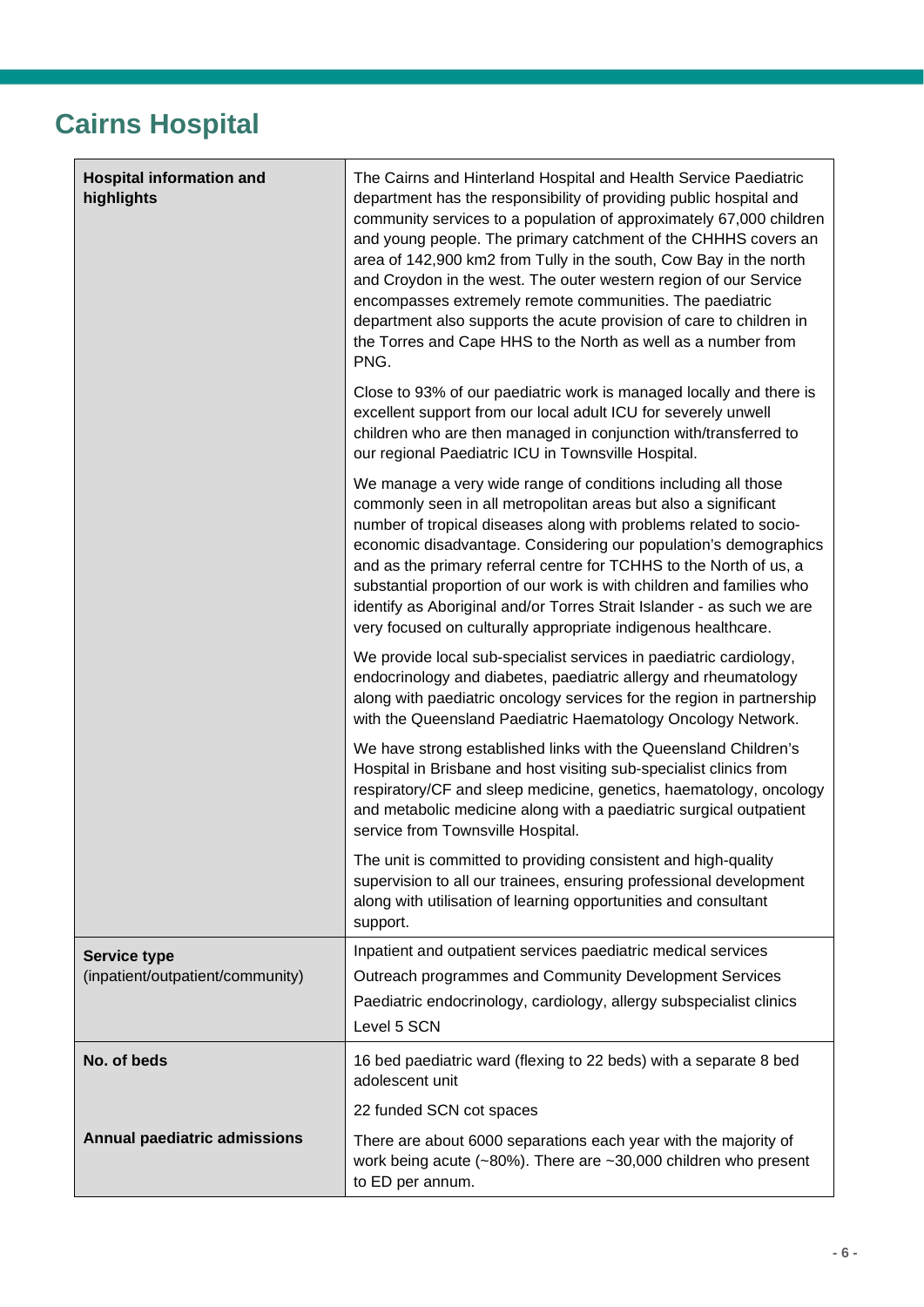| No of births (if applicable)                                            | Approximately 3,000 per annum                                                                                                                                                                                                                                                                     |  |  |
|-------------------------------------------------------------------------|---------------------------------------------------------------------------------------------------------------------------------------------------------------------------------------------------------------------------------------------------------------------------------------------------|--|--|
| <b>RACP</b> accreditation                                               | Maximum of 12 months of core training                                                                                                                                                                                                                                                             |  |  |
| Please refer to the RACP website for<br>up to date accreditation status | <b>Accredited category rotations</b><br>General Paediatrics (Rural) – with a perinatal component<br>$\circ$<br>For 12 months training the options are:<br>$\circ$<br>12 months GP<br>6 months GP and 6 months CD<br>For 6 months training<br>$\circ$<br>6 months of GP only<br>Accredited to 2023 |  |  |
| <b>Potential rotations</b>                                              | <b>General Paediatrics</b>                                                                                                                                                                                                                                                                        |  |  |
| (depending on availability)                                             | Not all these positions are fixed for advanced trainees in general<br>paediatrics but can be organised by prior arrangement. Other<br>options are possible depending upon trainee requirements and<br>available positions.                                                                        |  |  |
| <b>Staffing and supervision</b>                                         | <b>Director of Paediatrics</b>                                                                                                                                                                                                                                                                    |  |  |
|                                                                         | Paediatricians (n=10, 8.4FTE including Director)                                                                                                                                                                                                                                                  |  |  |
|                                                                         | Sub-specialists in paediatric cardiology, endocrinology and<br>neonatology                                                                                                                                                                                                                        |  |  |
| <b>Teaching and learning</b>                                            | Weekly protected registrar/PHO teaching                                                                                                                                                                                                                                                           |  |  |
|                                                                         | Weekly QCH telehealth Grand Rounds, Paediatric X-ray meeting                                                                                                                                                                                                                                      |  |  |
|                                                                         | Daily consultant ward rounds                                                                                                                                                                                                                                                                      |  |  |
|                                                                         | Morbidity and mortality meetings (including interdepartmental)                                                                                                                                                                                                                                    |  |  |
| <b>Profile of work</b>                                                  | Full shift roster (1:4 weekends)                                                                                                                                                                                                                                                                  |  |  |
|                                                                         | Ward or nursery responsibilities                                                                                                                                                                                                                                                                  |  |  |
|                                                                         | Clinic coverage                                                                                                                                                                                                                                                                                   |  |  |
|                                                                         | Research and presentations                                                                                                                                                                                                                                                                        |  |  |
|                                                                         | Teaching responsibilities (unit, peer and junior staff)                                                                                                                                                                                                                                           |  |  |
| <b>Hospital web link</b>                                                | www.health.qld.gov.au/cairns_hinterland                                                                                                                                                                                                                                                           |  |  |
| <b>Hospital contact</b>                                                 | Dr Neil Archer<br>Name:                                                                                                                                                                                                                                                                           |  |  |
|                                                                         | Tel:<br>(07) 4226 6169                                                                                                                                                                                                                                                                            |  |  |
|                                                                         | Email:<br>neil.archer@health.qld.gov.au                                                                                                                                                                                                                                                           |  |  |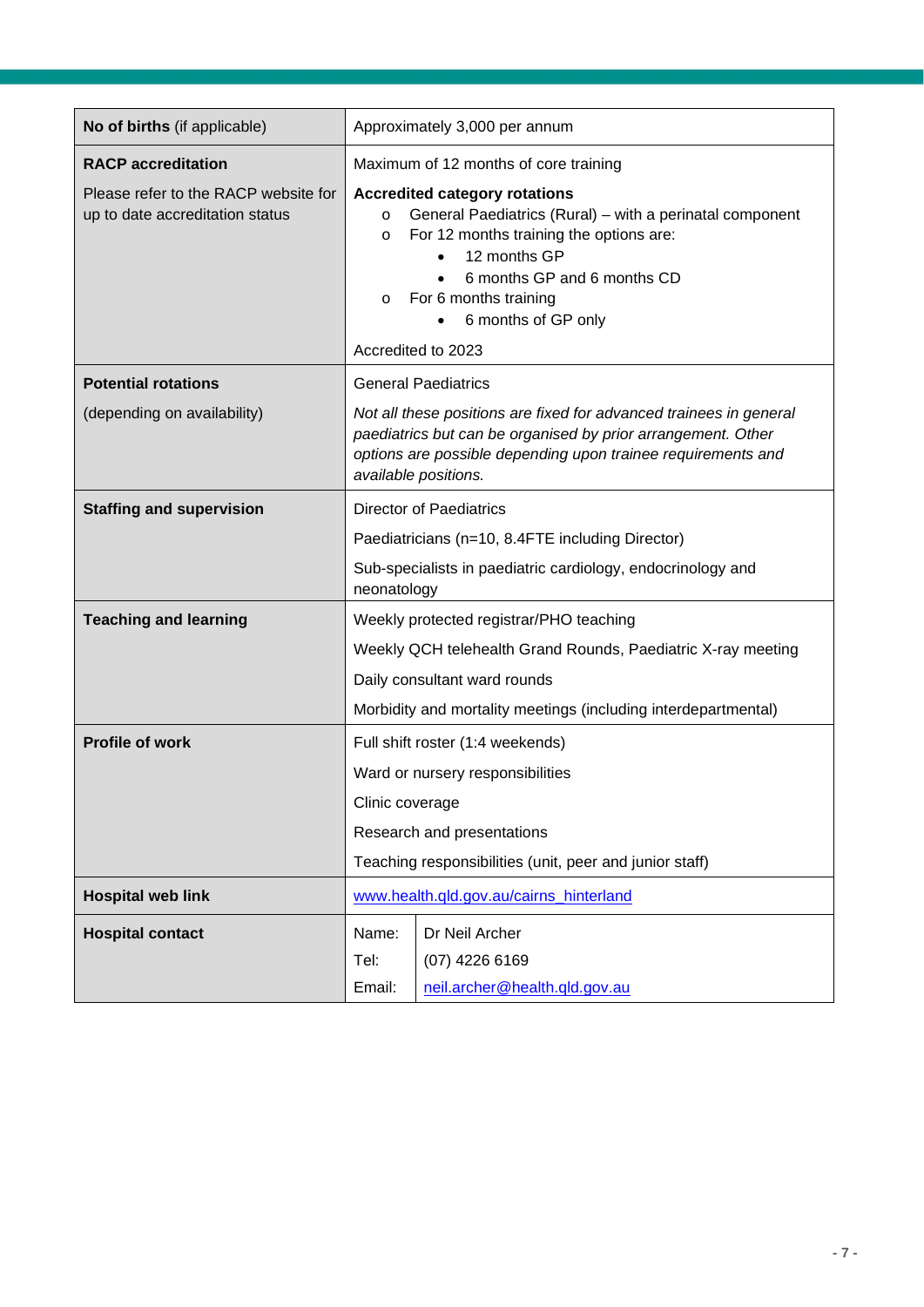## <span id="page-7-0"></span>**Gold Coast University Hospital**

| <b>Hospital information and</b><br>highlights                           | The GCUH is the 6 <sup>th</sup> largest paediatric unit in Australia and looks after<br>12% of the Queensland childhood population. It is in a large tertiary<br>adult hospital. Some paediatric subspecialty support is available<br>locally                                                                                                                                               |  |  |
|-------------------------------------------------------------------------|---------------------------------------------------------------------------------------------------------------------------------------------------------------------------------------------------------------------------------------------------------------------------------------------------------------------------------------------------------------------------------------------|--|--|
| <b>Service type</b><br>(inpatient/outpatient/community)                 | Inpatient and outpatient services<br>General Paediatric and subspecialty clinics<br>Paediatric Surgical service<br><b>Community Developmental Service</b><br><b>Child Protection Unit</b><br>Adolescent and Young Adult Service<br>Child and Youth Mental Health Service<br><b>Tertiary Neonatal Unit</b><br><b>Children's Critical Care Unit</b><br><b>Children's Emergency Department</b> |  |  |
| No. of beds<br><b>Annual paediatric admissions</b>                      | Children's inpatient unit 36 beds<br>Children's Day stay 6 beds<br>Children's Hospital in the Home $4 - 10$ beds<br><b>Children's Critical Care 4 beds</b><br>NICU 15 cots<br>SCN 24 cots<br>Children's Short Stay 6 beds                                                                                                                                                                   |  |  |
| No of births (if applicable)                                            | 5,500 per annum                                                                                                                                                                                                                                                                                                                                                                             |  |  |
|                                                                         |                                                                                                                                                                                                                                                                                                                                                                                             |  |  |
| <b>RACP</b> accreditation                                               | <b>Advanced trainees</b>                                                                                                                                                                                                                                                                                                                                                                    |  |  |
| Please refer to the RACP website<br>for up to date accreditation status | Maximum of 24 months of core training<br><b>Advanced Training Network positions</b><br>Accredited category rotations<br>General Paediatrics without a perinatal component- GCUH,<br>O<br><b>Leading Steps</b>                                                                                                                                                                               |  |  |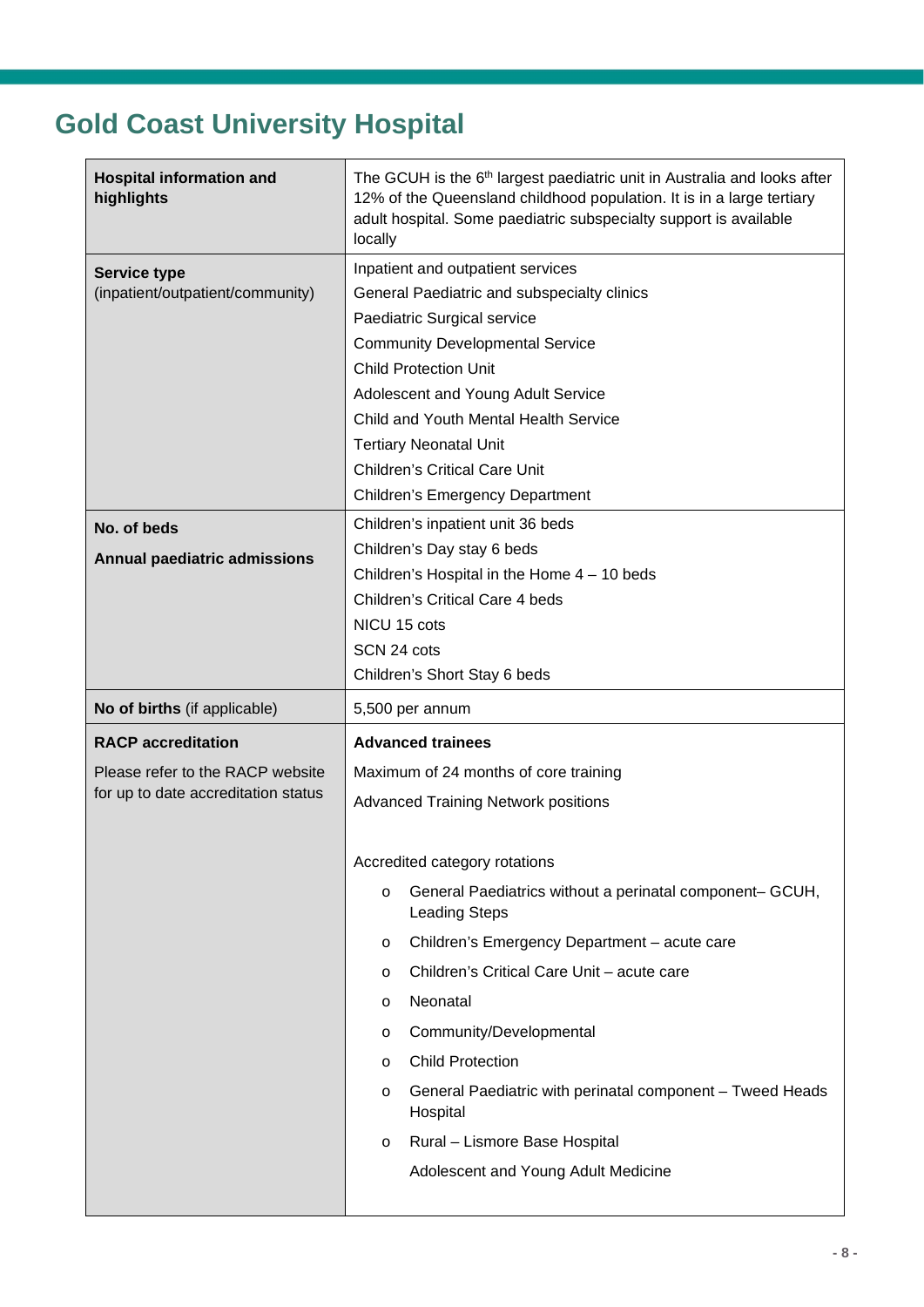|                                 | <b>Basic trainees</b>                                                                                                                                                            |
|---------------------------------|----------------------------------------------------------------------------------------------------------------------------------------------------------------------------------|
|                                 | Level 2 Teaching Hospital for Paediatric Basic Training                                                                                                                          |
|                                 | <b>Basic Training Network</b>                                                                                                                                                    |
|                                 | GCUH accredited to February 2024                                                                                                                                                 |
| <b>Potential rotations</b>      | <b>General Paediatrics</b>                                                                                                                                                       |
| (depending on availability)     | Newborn Care - SCN/NICU                                                                                                                                                          |
|                                 | <b>Children's Critical Care</b>                                                                                                                                                  |
|                                 | <b>Children's Emergency Department</b>                                                                                                                                           |
|                                 | <b>Community Paediatrics</b>                                                                                                                                                     |
|                                 | <b>Child Protection</b>                                                                                                                                                          |
|                                 | Adolescent and Young Adult Medicine                                                                                                                                              |
|                                 | Private Practice Paediatrics - Leading Steps/Pindara (Advanced<br>Training)                                                                                                      |
|                                 | Tweed Heads General Hospital (Advanced Training)                                                                                                                                 |
|                                 | Lismore Base Hospital (Advanced Training)                                                                                                                                        |
|                                 | Not all of these positions are fixed for advanced trainees in general<br>paediatrics. Other options are possible depending upon trainee<br>requirements and available positions. |
| <b>Staffing and supervision</b> | <b>Director of Paediatrics</b>                                                                                                                                                   |
|                                 | Paediatricians x 5.3 FTE including Director<br>$\circ$                                                                                                                           |
|                                 | Director of Newborn Care                                                                                                                                                         |
|                                 | Neonatologists x 5 including Director<br>$\circ$                                                                                                                                 |
|                                 | Director of Community Child Health                                                                                                                                               |
|                                 | Community Paediatricians x 2.4 including Director<br>$\circ$                                                                                                                     |
|                                 | Director of Children's Critical Care                                                                                                                                             |
|                                 | Intensivists 3.5 including Director<br>O                                                                                                                                         |
|                                 | Sub- specialists in Child Protection, Neurology, Infectious Diseases,<br>Cardiology, Respiratory, Endocrine, Rheumatology                                                        |
| <b>Teaching and learning</b>    | Weekly lectures                                                                                                                                                                  |
|                                 | <b>Weekly POLIE</b>                                                                                                                                                              |
|                                 | Weekly case base and bed side teaching                                                                                                                                           |
|                                 | Weekly paediatric grand rounds / journal review                                                                                                                                  |
|                                 | Monthly neonatal grand rounds                                                                                                                                                    |
|                                 | Daily consultant rounds                                                                                                                                                          |
|                                 | Monthly Quality and safety meetings                                                                                                                                              |
|                                 | Quarterly Children's Morbidity and Mortality meetings                                                                                                                            |
|                                 | Weekly radiology meeting                                                                                                                                                         |
|                                 | Weekly Infectious diseases meeting                                                                                                                                               |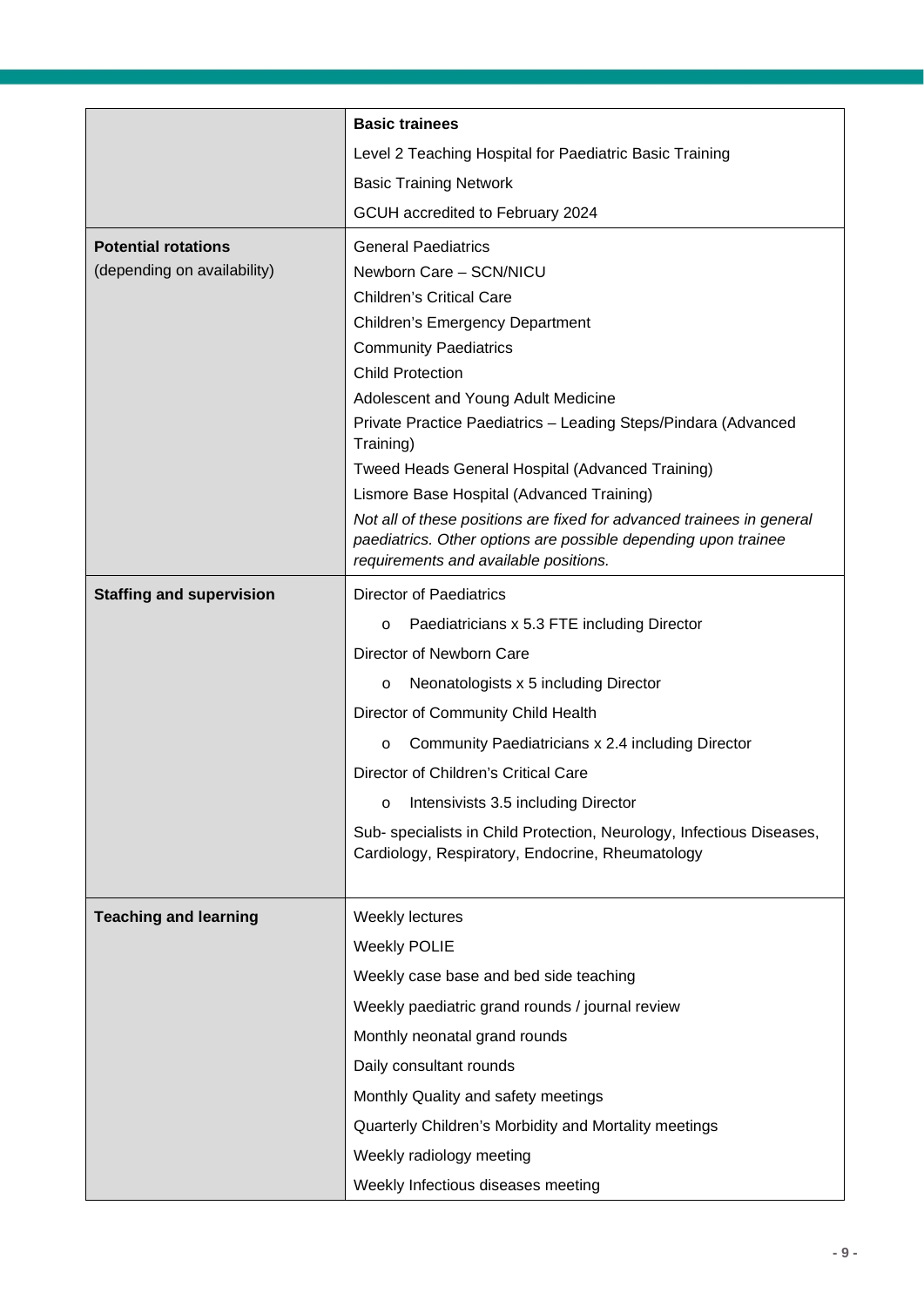| <b>Profile of work</b>   | Dependant on rotation, no on call                                                        |                                 |
|--------------------------|------------------------------------------------------------------------------------------|---------------------------------|
| <b>Hospital web link</b> | www.goldcoast.health.qld.gov.au/hospitals-and-centres/gold-coast-<br>university-hospital |                                 |
| <b>Hospital contact</b>  | Name:                                                                                    | Dr Susan Moloney                |
|                          | Tel:                                                                                     | $(07)$ 5687 1237                |
|                          | Email:                                                                                   | Susan.Moloney@health.qld.gov.au |
|                          | Name:                                                                                    | Dr Tung Vu                      |
|                          | Tel:                                                                                     | $(07)$ 5687 1236                |
|                          | Email:                                                                                   | Tung.Vu@health.qld.gov.au       |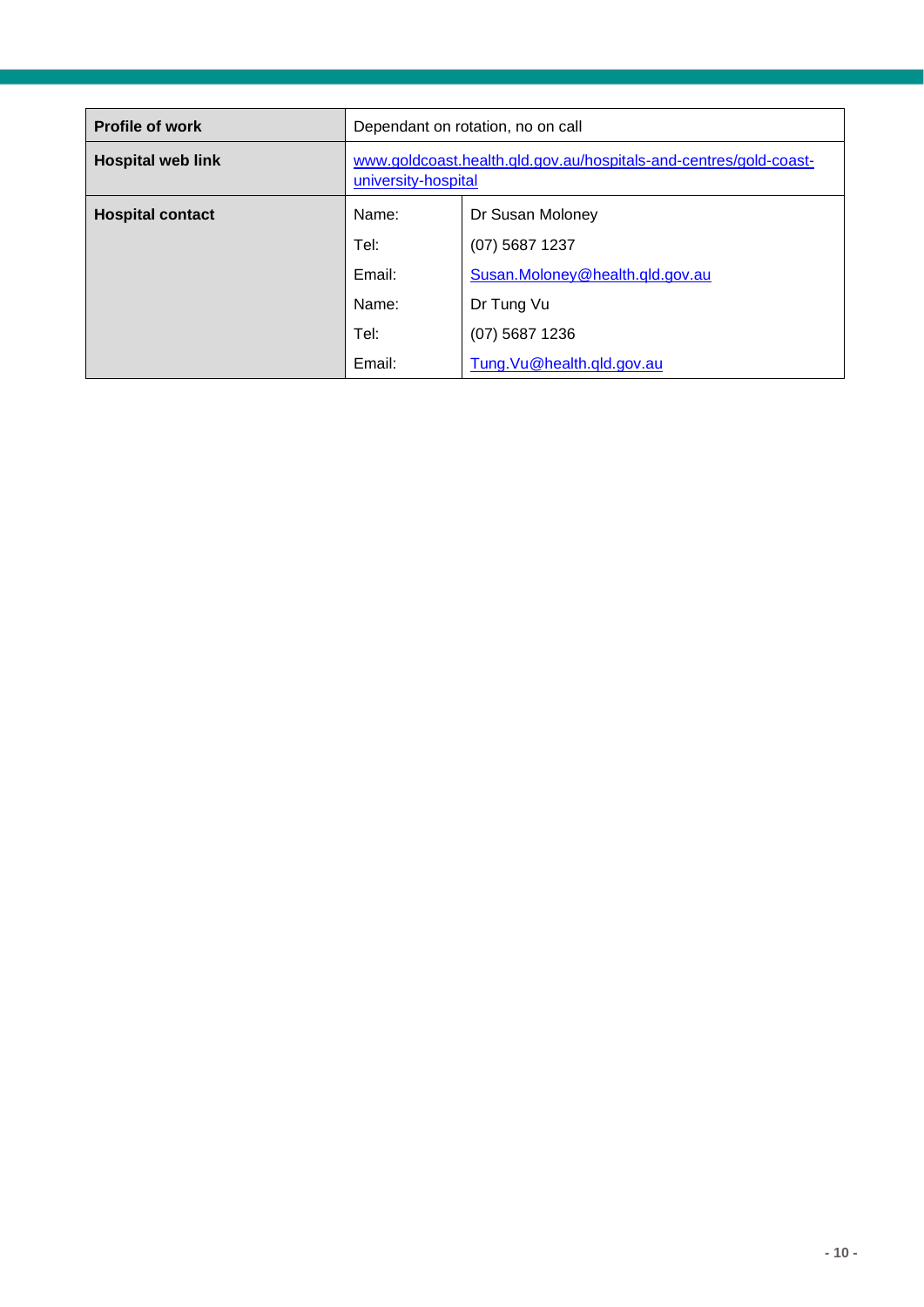## <span id="page-10-0"></span>**Hervey Bay Hospital**

| <b>Hospital information and</b><br>highlights                           | Hervey Bay is a coastal town with a population of approximately<br>60,000 but also services several other regional and rural<br>communities, including Maryborough, Tiaro and Howard.<br>The Hervey Bay Hospital Paediatric unit provides a generalist model<br>of care for children 0-16 years of age, including care of complex<br>patients.<br>Hervey Bay Special Care Nursery also provides neonatal care for<br>infants 32 weeks or greater including CPAP.<br>Hervey Bay has out-reach clinics from QCH cardiac, respiratory, and<br>QPRS teams. The Paediatric unit supports telemedicine with a wide<br>range of subspecialties at the Queensland Children's Hospital<br>(QCH). QCH is the accepting tertiary service for Hervey Bay. |
|-------------------------------------------------------------------------|-----------------------------------------------------------------------------------------------------------------------------------------------------------------------------------------------------------------------------------------------------------------------------------------------------------------------------------------------------------------------------------------------------------------------------------------------------------------------------------------------------------------------------------------------------------------------------------------------------------------------------------------------------------------------------------------------------------------------------------------------|
|                                                                         |                                                                                                                                                                                                                                                                                                                                                                                                                                                                                                                                                                                                                                                                                                                                               |
| <b>Service type</b><br>(inpatient/outpatient/community)                 | Inpatient, outpatient, out-reach clinics, telemedicine, developmental<br>paediatrics, Child Protection, Community, Complex care                                                                                                                                                                                                                                                                                                                                                                                                                                                                                                                                                                                                               |
| No. of beds                                                             | 10 Paediatric beds                                                                                                                                                                                                                                                                                                                                                                                                                                                                                                                                                                                                                                                                                                                            |
| Annual paediatric admissions                                            | Paediatric admissions 2021 - 1484                                                                                                                                                                                                                                                                                                                                                                                                                                                                                                                                                                                                                                                                                                             |
|                                                                         | 6 SCN beds                                                                                                                                                                                                                                                                                                                                                                                                                                                                                                                                                                                                                                                                                                                                    |
|                                                                         | SCN admissions $2021 - 253$                                                                                                                                                                                                                                                                                                                                                                                                                                                                                                                                                                                                                                                                                                                   |
| No of births (if applicable)                                            | 800-900 year                                                                                                                                                                                                                                                                                                                                                                                                                                                                                                                                                                                                                                                                                                                                  |
| <b>RACP</b> accreditation                                               | <b>Advanced Training</b>                                                                                                                                                                                                                                                                                                                                                                                                                                                                                                                                                                                                                                                                                                                      |
| Please refer to the RACP website<br>for up to date accreditation status | Maximum of 12 months of core training<br><b>Accredited category rotations</b>                                                                                                                                                                                                                                                                                                                                                                                                                                                                                                                                                                                                                                                                 |
|                                                                         | Rural Paediatrics - 12 months<br>$\circ$                                                                                                                                                                                                                                                                                                                                                                                                                                                                                                                                                                                                                                                                                                      |
|                                                                         | Community/Developmental - 6 months<br>$\cap$                                                                                                                                                                                                                                                                                                                                                                                                                                                                                                                                                                                                                                                                                                  |
|                                                                         | Secondment hospital for Basic Paediatric Training (Maximum 12<br>months rotation from primary hospital)                                                                                                                                                                                                                                                                                                                                                                                                                                                                                                                                                                                                                                       |
| <b>Potential rotations</b>                                              | General regional Paediatrics.                                                                                                                                                                                                                                                                                                                                                                                                                                                                                                                                                                                                                                                                                                                 |
|                                                                         | <b>Community/Developmental Paediatrics</b>                                                                                                                                                                                                                                                                                                                                                                                                                                                                                                                                                                                                                                                                                                    |
| <b>Staffing and supervision</b>                                         | <b>Director of Paediatrics</b>                                                                                                                                                                                                                                                                                                                                                                                                                                                                                                                                                                                                                                                                                                                |
|                                                                         | Paediatricians x 4.5 FTE including Director                                                                                                                                                                                                                                                                                                                                                                                                                                                                                                                                                                                                                                                                                                   |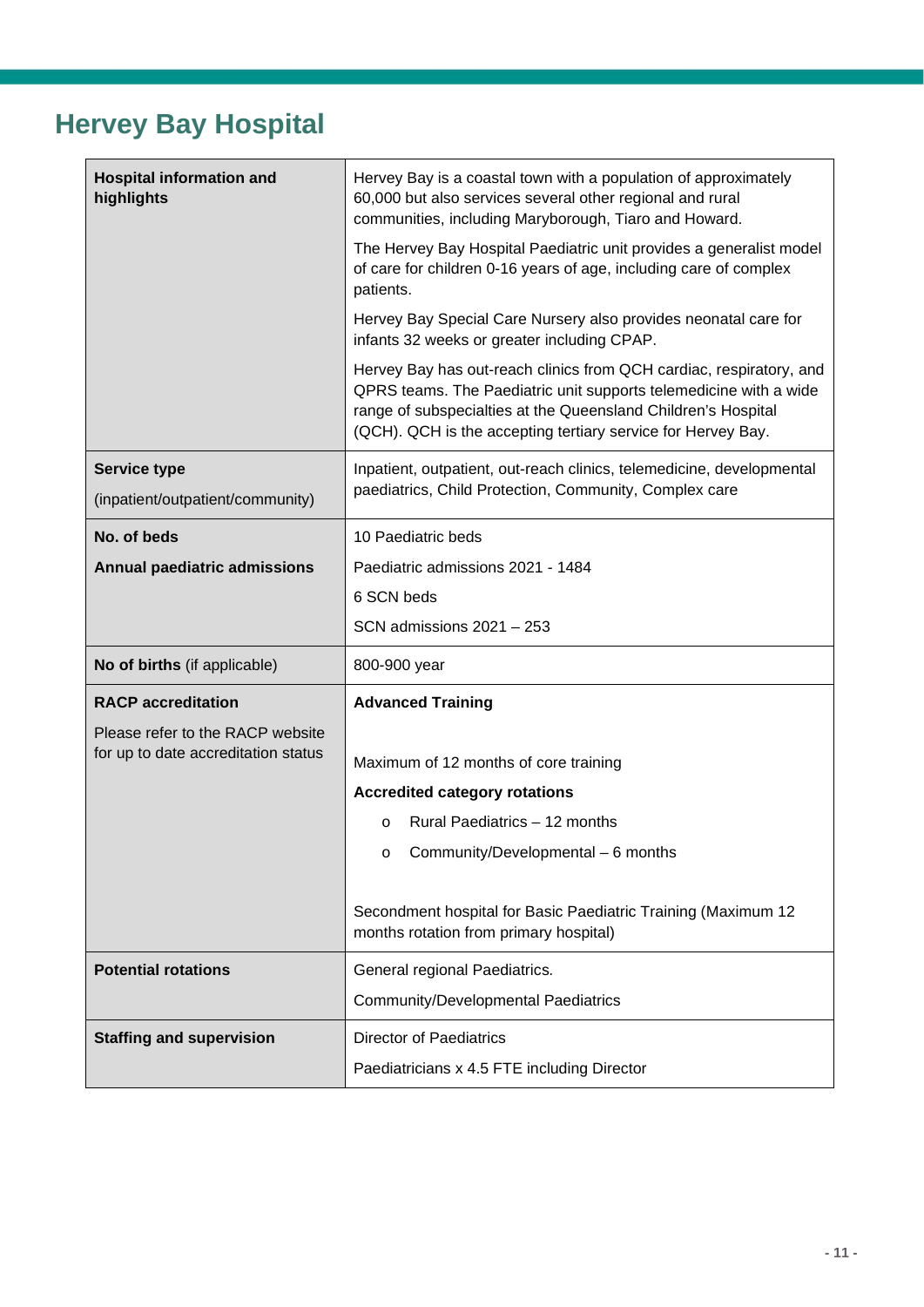| <b>Teaching and learning</b> |                                                                                       | Weekly dedicated teaching session        |
|------------------------------|---------------------------------------------------------------------------------------|------------------------------------------|
|                              |                                                                                       | Weekly Grand rounds, teleconferenced QCH |
|                              | Daily ward rounds with Consultant                                                     |                                          |
|                              | Bedside teaching                                                                      |                                          |
|                              | Monthly Hospital grand rounds                                                         |                                          |
|                              | <b>Monthly Perinatal M&amp;M</b>                                                      |                                          |
|                              | Monthly Paediatric M&M                                                                |                                          |
| <b>Profile of work</b>       | Coverage roster $-24 \times 7$ rosters. Requires night shift and weekend<br>cover     |                                          |
|                              | Ward responsibilities for SCN and Paediatric unit                                     |                                          |
|                              | General Paediatric clinic coverage                                                    |                                          |
|                              | Teaching responsibilities - UQ medical students, prevocational<br>doctors             |                                          |
|                              | Responsibility for a service delivery portfolio e.g. allocation of audits,<br>rosters |                                          |
|                              | Presentation of audit or research                                                     |                                          |
| <b>Hospital web link</b>     | <b>Hervey Bay Hospital   Queensland Health</b>                                        |                                          |
| <b>Hospital contact</b>      | Name:                                                                                 | A/Prof Penelope Prasad                   |
|                              | Tel:                                                                                  | 4325 6666                                |
|                              | Email:                                                                                | penelope.prasad@health.qld.gov.au        |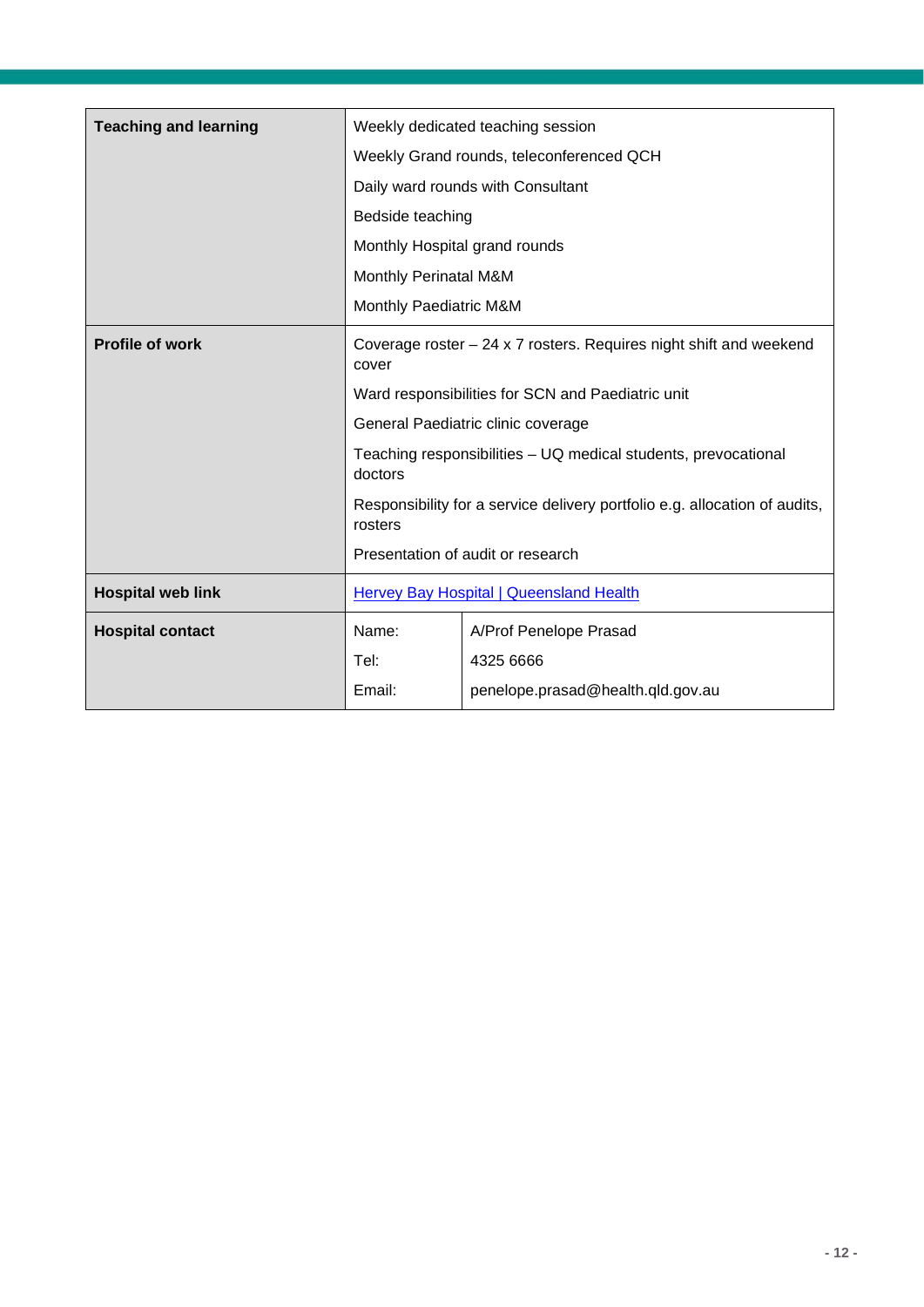#### <span id="page-12-0"></span>**Ipswich Hospital**

| <b>Hospital information and</b><br>highlights | Ipswich region covers Ipswich Hospital and four small rural hospitals<br>(Boonah, Esk, Gatton and Laidley) where children are seen and<br>admitted. The population in the region is approx. 325,000 and is the<br>most rapidly growing area in the state with population projected to<br>grow 51% by 2026. |  |  |
|-----------------------------------------------|------------------------------------------------------------------------------------------------------------------------------------------------------------------------------------------------------------------------------------------------------------------------------------------------------------|--|--|
|                                               | Ipswich Hospital has a separate 4 bed paediatric emergency unit and<br>waiting room, dedicated paediatric inpatient unit, Lv4 Special Care<br>Nursery and Child Protection Unit.                                                                                                                           |  |  |
|                                               | The volume and scope of patients makes for an excellent general<br>paediatric experience for both inpatient and outpatient care.                                                                                                                                                                           |  |  |
| <b>Service type</b>                           | <b>General Paediatric clinics</b>                                                                                                                                                                                                                                                                          |  |  |
| (inpatient/outpatient/community)              | Paediatric Inpatient Unit                                                                                                                                                                                                                                                                                  |  |  |
|                                               | <b>Special Care Nursery</b>                                                                                                                                                                                                                                                                                |  |  |
|                                               | Paediatric Emergency Department (4 bed)                                                                                                                                                                                                                                                                    |  |  |
| No. of beds                                   | 19 bed Children's Ward                                                                                                                                                                                                                                                                                     |  |  |
| <b>Annual paediatric admissions</b>           | 1,957 medical admissions (2017)                                                                                                                                                                                                                                                                            |  |  |
| No of births (if applicable)                  | 16 bed Special Care Nursery (Lv4)                                                                                                                                                                                                                                                                          |  |  |
|                                               | 210 births/month (2017)                                                                                                                                                                                                                                                                                    |  |  |
|                                               | 764 SCN admissions (2017)                                                                                                                                                                                                                                                                                  |  |  |
| <b>RACP</b> accreditation                     | Maximum of 12 months of core training                                                                                                                                                                                                                                                                      |  |  |
|                                               | General Paediatrics with a perinatal component                                                                                                                                                                                                                                                             |  |  |
|                                               | Accredited to 2021                                                                                                                                                                                                                                                                                         |  |  |
| <b>Potential rotations</b>                    | Inpatient and outpatient paediatrics, including neonates                                                                                                                                                                                                                                                   |  |  |
| <b>Staffing and supervision</b>               | <b>Director of Paediatrics</b>                                                                                                                                                                                                                                                                             |  |  |
|                                               | Paediatricians x 6.7 FTE (including Director and P/T Community<br>Paediatrician and 0.5 Paediatric Endocrinologist)                                                                                                                                                                                        |  |  |
|                                               | 10 x paediatric registrar/PHO positions (including 3 RACP basic<br>trainee rotations and 2 FACEM trainees)                                                                                                                                                                                                 |  |  |
|                                               | 6 x RMO positions (including x 1 SHO position)                                                                                                                                                                                                                                                             |  |  |
| <b>Teaching and learning</b>                  | Weekly registrar teaching                                                                                                                                                                                                                                                                                  |  |  |
|                                               | Weekly paediatric grand rounds (QCH)                                                                                                                                                                                                                                                                       |  |  |
|                                               | Daily consultant rounds with bedside teaching                                                                                                                                                                                                                                                              |  |  |
|                                               | Bi-monthly Perinatal Morbidity and Mortality meetings                                                                                                                                                                                                                                                      |  |  |
|                                               | Monthly Paediatric Morbidity and Mortality meetings                                                                                                                                                                                                                                                        |  |  |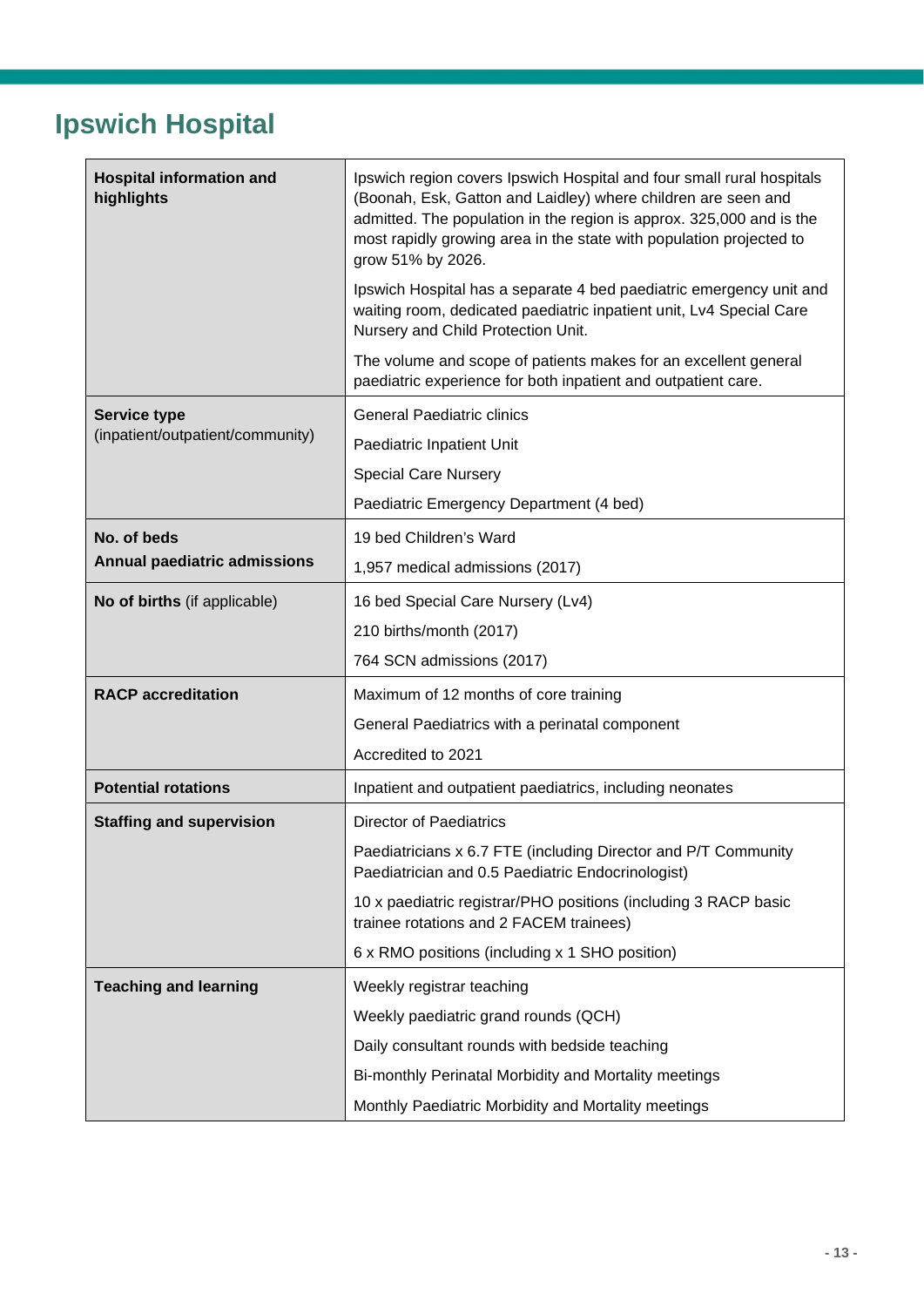| <b>Profile of work</b>   | Rolling roster – days, evenings, nights and weekends                               |                                |  |
|--------------------------|------------------------------------------------------------------------------------|--------------------------------|--|
|                          | Outpatient clinics each afternoon – participate 1 week in 6 according<br>to roster |                                |  |
|                          | Teaching/supervision responsibilities                                              |                                |  |
|                          | Ipswich Clinical School - medical students (x 3 per term)                          |                                |  |
| <b>Hospital web link</b> | www.westmoreton.health.qld.gov.au/                                                 |                                |  |
| <b>Hospital contact</b>  | Name:                                                                              | Dr John Waugh                  |  |
|                          | Tel:                                                                               | $(07)$ 3413 7183               |  |
|                          | Email:                                                                             | John. Waugh @health.qld.qov.au |  |
|                          |                                                                                    |                                |  |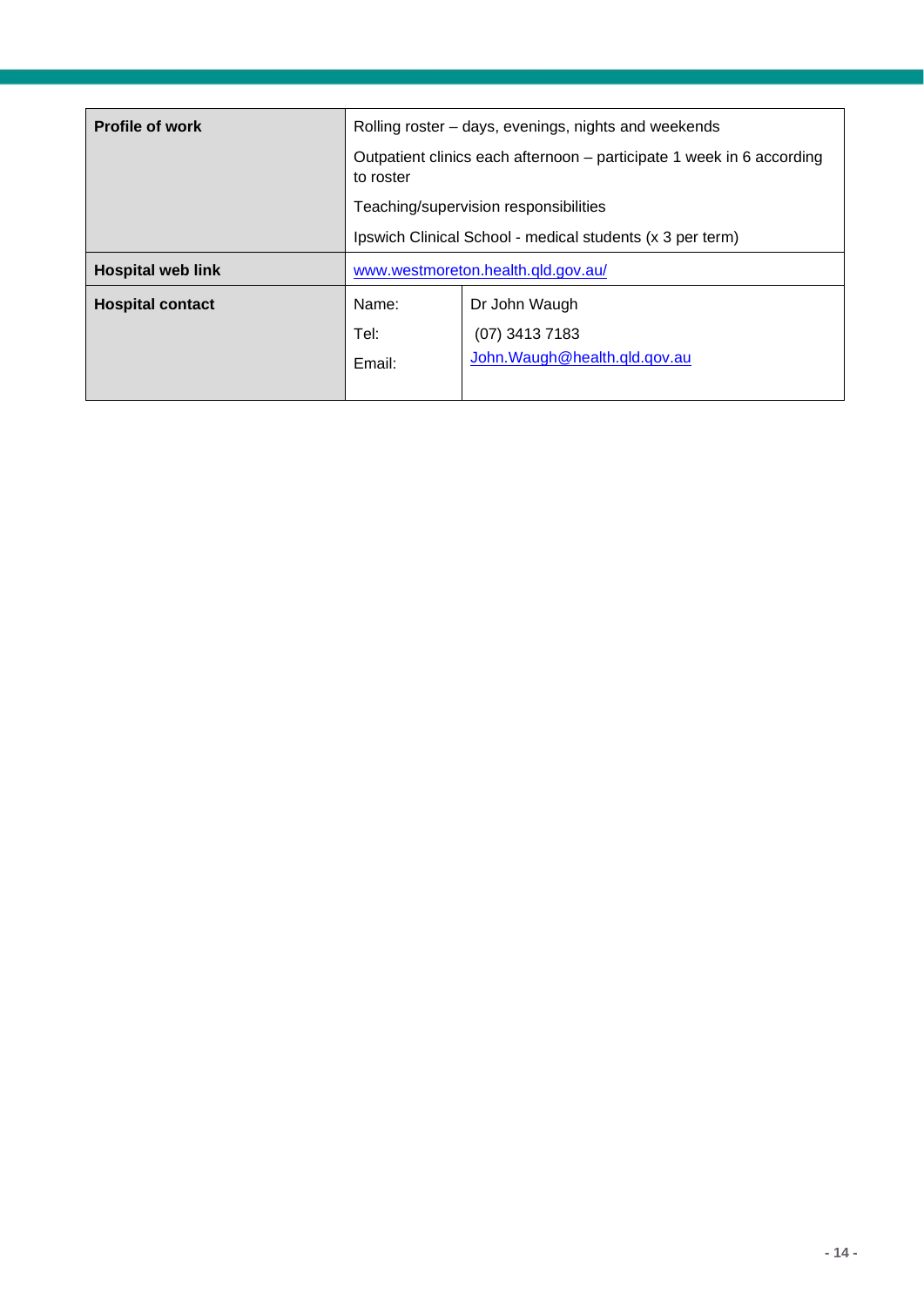## <span id="page-14-0"></span>**Logan Hospital**

| <b>Hospital information and</b><br>highlights             | Logan Hospital paediatric service is part of the Metro South Hospital<br>and Health Service. Children aged 0 to 16 years from Underwood in<br>the north, Beaudesert and beyond in the south, Greenbank in the<br>west and Cornubia in the east receive paediatric health services from<br>Logan Hospital.<br>The hospital provides trainees with excellent training in the generalist<br>model of paediatric services including both acute and ambulatory<br>care. |  |  |
|-----------------------------------------------------------|--------------------------------------------------------------------------------------------------------------------------------------------------------------------------------------------------------------------------------------------------------------------------------------------------------------------------------------------------------------------------------------------------------------------------------------------------------------------|--|--|
| <b>Service type</b>                                       | Inpatient, outpatient and community services                                                                                                                                                                                                                                                                                                                                                                                                                       |  |  |
| (inpatient/outpatient/community)                          | Special Care Nursery Level 4                                                                                                                                                                                                                                                                                                                                                                                                                                       |  |  |
|                                                           | <b>Child Protection Unit</b>                                                                                                                                                                                                                                                                                                                                                                                                                                       |  |  |
|                                                           | Paediatric Emergency Department                                                                                                                                                                                                                                                                                                                                                                                                                                    |  |  |
| No. of beds                                               | 20 General paediatrics beds                                                                                                                                                                                                                                                                                                                                                                                                                                        |  |  |
|                                                           | 4 Day stay beds                                                                                                                                                                                                                                                                                                                                                                                                                                                    |  |  |
|                                                           | 16 Special care beds                                                                                                                                                                                                                                                                                                                                                                                                                                               |  |  |
| Annual paediatric admissions                              | Annual paediatric admission: 5285 (2021)<br>Annual Paediatric Day Stay: 702 (2021)                                                                                                                                                                                                                                                                                                                                                                                 |  |  |
|                                                           | Annual special care admission: 1309 (2021)                                                                                                                                                                                                                                                                                                                                                                                                                         |  |  |
|                                                           | Annual paediatric emergency presentations 27450 (2021)                                                                                                                                                                                                                                                                                                                                                                                                             |  |  |
| No of births (if applicable)                              | 4000 per annum                                                                                                                                                                                                                                                                                                                                                                                                                                                     |  |  |
| <b>RACP</b> accreditation                                 | <b>Accredited category rotations</b>                                                                                                                                                                                                                                                                                                                                                                                                                               |  |  |
| Please refer to the RACP website                          | General paediatrics Advanced Training 2022<br>$\circ$                                                                                                                                                                                                                                                                                                                                                                                                              |  |  |
| for up to date accreditation status                       | Basic training Accreditation visit Sept 2021 results not yet<br>O<br>available.                                                                                                                                                                                                                                                                                                                                                                                    |  |  |
|                                                           | Acute care (paediatric emergency)<br>$\circ$                                                                                                                                                                                                                                                                                                                                                                                                                       |  |  |
|                                                           | Community 2022<br>O                                                                                                                                                                                                                                                                                                                                                                                                                                                |  |  |
| <b>Potential rotations</b><br>(depending on availability) | Advanced trainee may rotate to Paediatric Emergency Department to<br>meet Acute Care requirements                                                                                                                                                                                                                                                                                                                                                                  |  |  |
| <b>Staffing and supervision</b>                           | <b>Director of Paediatrics</b>                                                                                                                                                                                                                                                                                                                                                                                                                                     |  |  |
|                                                           | Deputy Director of Paediatrics                                                                                                                                                                                                                                                                                                                                                                                                                                     |  |  |
|                                                           | Paediatricians x 6 FTE including above positions                                                                                                                                                                                                                                                                                                                                                                                                                   |  |  |
|                                                           | 14 Registrars (including 4 Advanced Trainees, 4 Basic Trainees) First<br>year basic trainee may be appointed as a Paediatric Dedicated<br>trainee                                                                                                                                                                                                                                                                                                                  |  |  |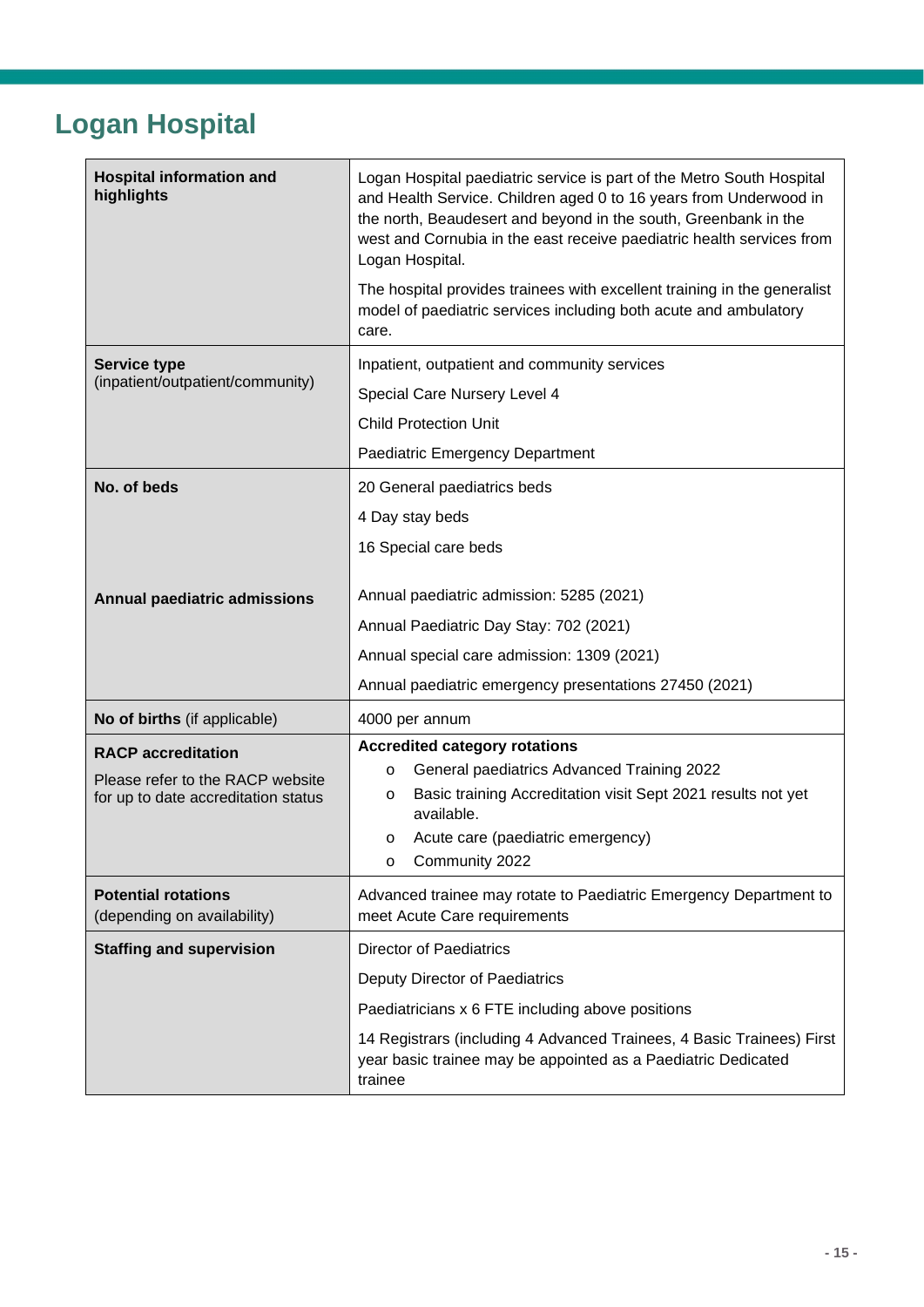| <b>Teaching and learning</b> |                                                                                                                                                      | Weekly paediatrics presentation                     |
|------------------------------|------------------------------------------------------------------------------------------------------------------------------------------------------|-----------------------------------------------------|
|                              | Monthly Paediatric Simulation                                                                                                                        |                                                     |
|                              |                                                                                                                                                      | Mandatory NeoResus and Optimus Prime courses        |
|                              | <b>Weekly Paediatric Grand Rounds</b>                                                                                                                |                                                     |
|                              | Weekly Community Child Health Teaching (QCH Video Conference)                                                                                        |                                                     |
|                              | Weekly Journal Club                                                                                                                                  |                                                     |
|                              |                                                                                                                                                      | <b>Weekly Basic Training Tutorials</b>              |
|                              | Consultant for Children's Inpatient Unit, Special Care Nursery and<br>Paediatric Emergency Department                                                |                                                     |
|                              | Daily ward rounds                                                                                                                                    |                                                     |
|                              |                                                                                                                                                      | Quarterly Morbidity and Mortality review meetings   |
|                              |                                                                                                                                                      | Monthly Radiology review meeting                    |
| <b>Profile of work</b>       | Rostering 24hr day/7 days a week.                                                                                                                    |                                                     |
|                              |                                                                                                                                                      | 9.5 hour shift - weekdays                           |
|                              |                                                                                                                                                      | 12 hour shifts - weekends                           |
|                              |                                                                                                                                                      | Weekend coverage 1 in 3                             |
|                              | Ward responsibilities/workload                                                                                                                       |                                                     |
|                              | Specialist clinic coverage - 10 clinic sessions per week (General<br>Paediatric, Developmental Clinic, and Child and Youth Mental Health<br>Clinics) |                                                     |
|                              |                                                                                                                                                      | Community registrar - Developmental Clinics x 2     |
|                              | Child protection Report triage physical and sexual abuse<br>examinations, SCAN meetings                                                              |                                                     |
|                              |                                                                                                                                                      | Child Youth and Mental Health x1 day/week           |
|                              | Presentations/ Audits/ Research activities/ Attendance of SCAN<br>meetings                                                                           |                                                     |
|                              | Teaching responsibilities - Junior Medical Staff (8) + 10 Medical<br>Students for 7 weeks x 6 per year                                               |                                                     |
| <b>Hospital web link</b>     |                                                                                                                                                      | https://metrosouth.health.qld.gov.au/logan-hospital |
| <b>Hospital contact</b>      | Name:                                                                                                                                                | Dr Jan Cullen                                       |
|                              | Tel:                                                                                                                                                 | $(07)$ 3299 8561                                    |
|                              | Email:                                                                                                                                               | Jan.Cullen@health.qld.gov.au                        |
|                              |                                                                                                                                                      |                                                     |
|                              |                                                                                                                                                      |                                                     |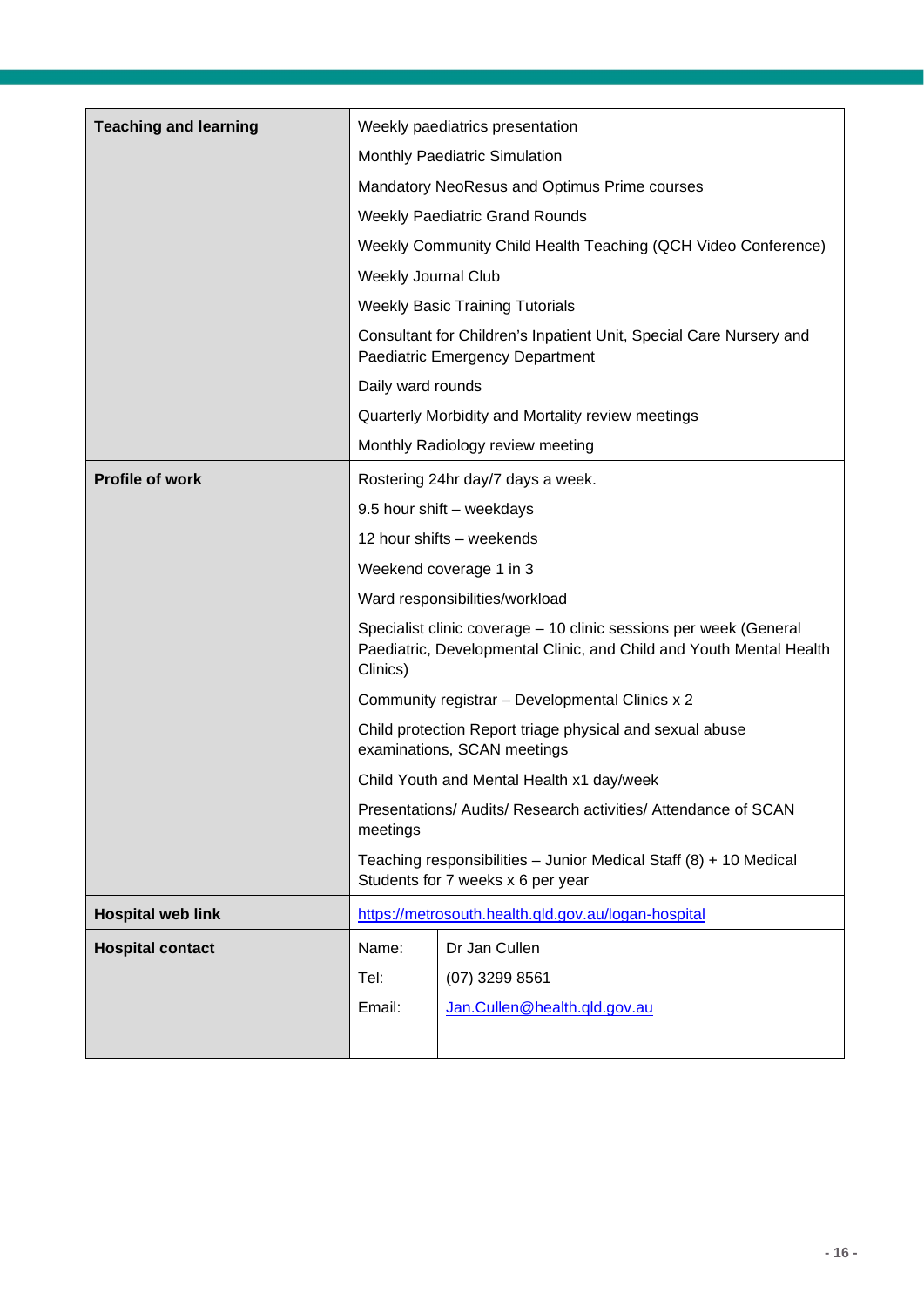#### <span id="page-16-0"></span>**Mackay Base Hospital**

| <b>Hospital information and</b><br>highlights | The Mackay region has been firmly fixed in a long-term cycle of positive<br>economic and population growth and is the largest regional economy in<br>Queensland. The region covers Sarina in the south, Clermont in the<br>west, and Bowen and the Whitsunday Islands in the northeast. It<br>services approximately 182,000 people in an area of approximately<br>90,000km2. Mackay Hospital and Health Service has eight hospitals,<br>two Multi-Purpose Health Services and two additional community health<br>services that employ more than 2,000 staff. The Mackay Base Hospital<br>where the paediatric department is located is the referral hospital for<br>smaller facilities at Bowen, Dysart, Clermont, Collinsville, Moranbah and<br>Sarina, Proserpine Hospital and Bowen, (located in the Whitsundays) |  |  |
|-----------------------------------------------|-----------------------------------------------------------------------------------------------------------------------------------------------------------------------------------------------------------------------------------------------------------------------------------------------------------------------------------------------------------------------------------------------------------------------------------------------------------------------------------------------------------------------------------------------------------------------------------------------------------------------------------------------------------------------------------------------------------------------------------------------------------------------------------------------------------------------|--|--|
|                                               | Mackay Base Hospital has been redeveloped, at a cost of \$408 million<br>(2014) The redeveloped hospital is equipped with leading edge<br>technology with specialist services in Paediatrics, as well as obstetrics,<br>gynaecology, surgery, orthopaedics, psychiatry, urology and oncology<br>and many other specialty areas. Visiting Paediatric surgeon, Cardiology,<br>Respiratory, Haematology-Oncology, Genetics, QPRS, Orthopaedic,<br>Diabetes Telehealth. In house Paediatric Gastroenterologist,<br>Neonatologist, Paediatric Emergency Specialist, Child Protection, and<br>specialist Nurses: Chronic Illness, Oncology, Burns-5 EFT consultants, 2<br>interns, 4 JHOs. Teaching and Research support.                                                                                                   |  |  |
| <b>Service type</b>                           | Inpatient (Child and Adolescent UNIT)                                                                                                                                                                                                                                                                                                                                                                                                                                                                                                                                                                                                                                                                                                                                                                                 |  |  |
| (inpatient/outpatient/community)              | Community, Outreach and Telehealth clinics                                                                                                                                                                                                                                                                                                                                                                                                                                                                                                                                                                                                                                                                                                                                                                            |  |  |
|                                               | General paediatric clinics                                                                                                                                                                                                                                                                                                                                                                                                                                                                                                                                                                                                                                                                                                                                                                                            |  |  |
|                                               | Neonatal Unit (Level 4) Senior Staff Specialist Neonatologist and                                                                                                                                                                                                                                                                                                                                                                                                                                                                                                                                                                                                                                                                                                                                                     |  |  |
| No. of beds                                   | Number of Paediatric Beds - 11+                                                                                                                                                                                                                                                                                                                                                                                                                                                                                                                                                                                                                                                                                                                                                                                       |  |  |
| Annual paediatric admissions                  | Average number of Paediatric ED admissions - 10,871                                                                                                                                                                                                                                                                                                                                                                                                                                                                                                                                                                                                                                                                                                                                                                   |  |  |
|                                               | Paediatric Hospital Admissions - 4,050 (2020)                                                                                                                                                                                                                                                                                                                                                                                                                                                                                                                                                                                                                                                                                                                                                                         |  |  |
|                                               | Special Care Nursery beds - 8 +                                                                                                                                                                                                                                                                                                                                                                                                                                                                                                                                                                                                                                                                                                                                                                                       |  |  |
| No of births                                  | 1,400 (annual average)                                                                                                                                                                                                                                                                                                                                                                                                                                                                                                                                                                                                                                                                                                                                                                                                |  |  |
| <b>RACP</b> accreditation                     | Maximum of 12 months of core training                                                                                                                                                                                                                                                                                                                                                                                                                                                                                                                                                                                                                                                                                                                                                                                 |  |  |
|                                               | <b>Accredited category rotations</b>                                                                                                                                                                                                                                                                                                                                                                                                                                                                                                                                                                                                                                                                                                                                                                                  |  |  |
|                                               | <b>General Paediatrics (Rural)</b><br>$\circ$                                                                                                                                                                                                                                                                                                                                                                                                                                                                                                                                                                                                                                                                                                                                                                         |  |  |
|                                               | Community / Developmental<br>$\circ$                                                                                                                                                                                                                                                                                                                                                                                                                                                                                                                                                                                                                                                                                                                                                                                  |  |  |
|                                               | Integrated Rural Training Pipeline (IRTP) rural program approved (Have<br>to spend up to 24 months in Rural area)                                                                                                                                                                                                                                                                                                                                                                                                                                                                                                                                                                                                                                                                                                     |  |  |
| <b>Potential rotations</b>                    | Community / Developmental / Child Protection                                                                                                                                                                                                                                                                                                                                                                                                                                                                                                                                                                                                                                                                                                                                                                          |  |  |
| (depending on availability)                   | <b>General Paediatrics (Rural)</b>                                                                                                                                                                                                                                                                                                                                                                                                                                                                                                                                                                                                                                                                                                                                                                                    |  |  |
|                                               | Not all these positions are fixed for advanced trainees in general<br>paediatrics but can be organised by prior arrangement. Other options<br>are possible depending upon trainee requirements and available<br>positions.                                                                                                                                                                                                                                                                                                                                                                                                                                                                                                                                                                                            |  |  |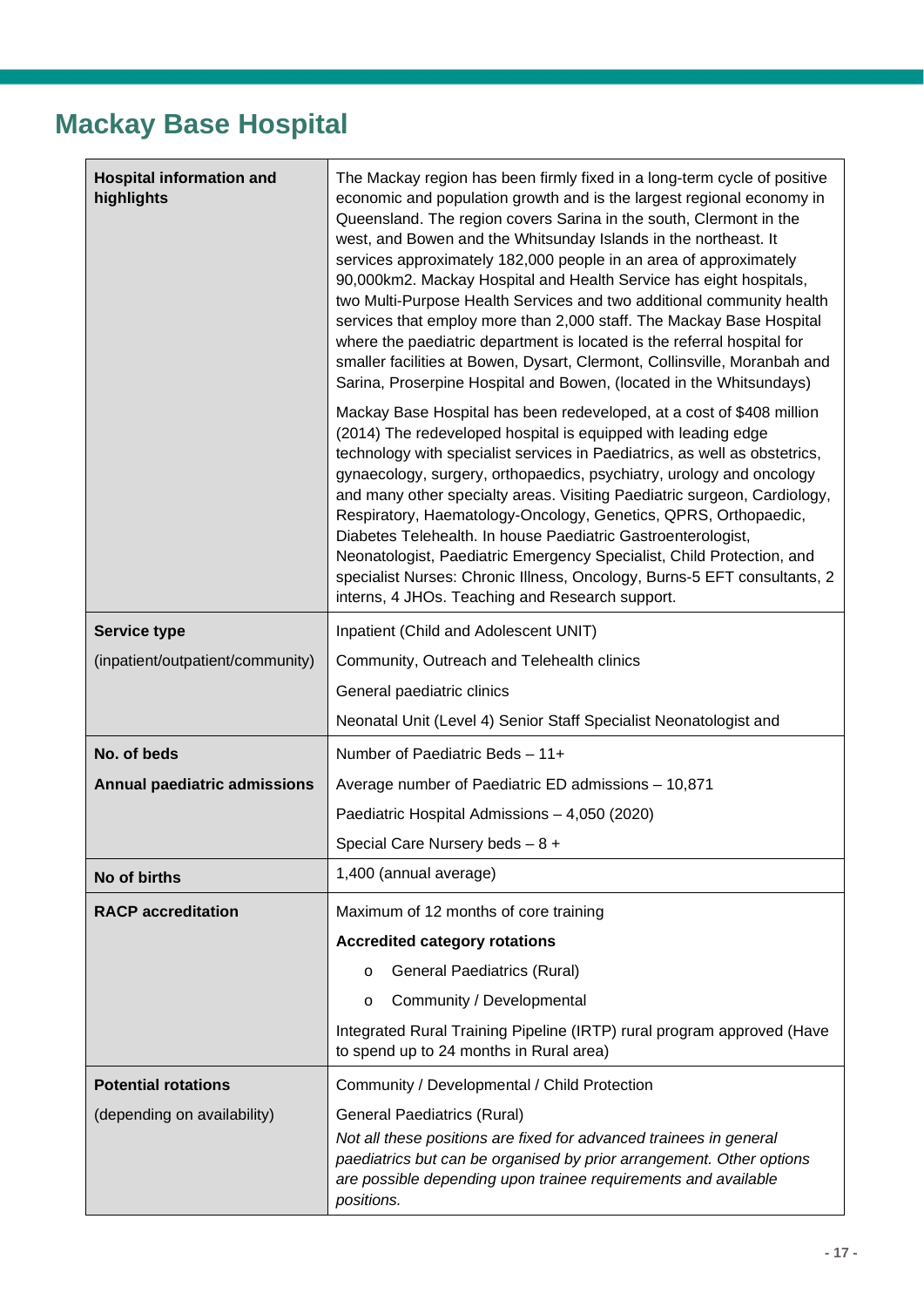| <b>Staffing and supervision</b> | <b>Director of Paediatrics</b>                                                                                                                                                                                      |                                                               |  |
|---------------------------------|---------------------------------------------------------------------------------------------------------------------------------------------------------------------------------------------------------------------|---------------------------------------------------------------|--|
|                                 | Director of Paediatric Education                                                                                                                                                                                    |                                                               |  |
|                                 | Paediatricians 3 x 1 FTE, including Director                                                                                                                                                                        |                                                               |  |
|                                 | Paediatrician 1 x 0.6 FTE                                                                                                                                                                                           |                                                               |  |
|                                 | Paediatrician 1 x 0.5 FTE                                                                                                                                                                                           |                                                               |  |
|                                 | Paediatrician 1 x 0.2 FTE                                                                                                                                                                                           |                                                               |  |
| <b>Teaching and learning</b>    |                                                                                                                                                                                                                     | Daily consultant teaching ward rounds                         |  |
|                                 | Weekly registrar led teaching sessions                                                                                                                                                                              |                                                               |  |
|                                 |                                                                                                                                                                                                                     | Weekly consultant led teaching sessions                       |  |
|                                 |                                                                                                                                                                                                                     | Weekly paediatric grand rounds QCH                            |  |
|                                 | Weekly hospital grand rounds                                                                                                                                                                                        |                                                               |  |
|                                 |                                                                                                                                                                                                                     | Weekly neonatal / paediatric simulation                       |  |
|                                 |                                                                                                                                                                                                                     | Monthly Morbidity and Mortality meetings                      |  |
|                                 | Monthly radiology meeting                                                                                                                                                                                           |                                                               |  |
|                                 | projects                                                                                                                                                                                                            | 4 hours protected time for management and quality improvement |  |
|                                 | Monthly paediatric and neonatal resuscitation courses (AT invited to<br>become faculty)                                                                                                                             |                                                               |  |
| <b>Profile of work</b>          | Coverage roster – weekend unit cover 1 in 5                                                                                                                                                                         |                                                               |  |
|                                 | Ward responsibilities- Paediatrics and Special Care nursery                                                                                                                                                         |                                                               |  |
|                                 |                                                                                                                                                                                                                     | Emergency support to Emergency Department and Labour suite.   |  |
|                                 |                                                                                                                                                                                                                     | <b>General and Community Paediatric Clinics</b>               |  |
|                                 | Attendance at SCAN                                                                                                                                                                                                  |                                                               |  |
|                                 | Local Specialist clinic coverage (Diabetes, CF, Gastroenterology clinics,<br>Haematology oncology clinic)<br>Outreach clinic support (Paediatric Surgery, Cardiology, QPRS,<br>Genetics, Orthopaedics, Spinal, ENT) |                                                               |  |
|                                 |                                                                                                                                                                                                                     |                                                               |  |
|                                 | Telehealth Specialist coverage (Neurology, Endocrinology, Renal,<br>Dermatology, Oncology, Haematology)                                                                                                             |                                                               |  |
|                                 | Research/presentations - Trainees are encouraged to participate in<br>audit and research projects in the department                                                                                                 |                                                               |  |
|                                 | Teaching responsibilities - contribution to weekly teaching schedule as<br>well as contribution to local resuscitation and simulation courses.                                                                      |                                                               |  |
|                                 | Management responsibilities - including roster management, junior<br>doctors' forum, quality improvement and service development projects.                                                                          |                                                               |  |
| <b>Hospital web link</b>        | www.mackay.health.qld.gov.au                                                                                                                                                                                        |                                                               |  |
| <b>Hospital contact</b>         | Name:                                                                                                                                                                                                               | Dr Vasan Selvarajah (Director of Paediatrics)                 |  |
|                                 | Tel:                                                                                                                                                                                                                | (07) 4885 7278                                                |  |
|                                 | Email:                                                                                                                                                                                                              | Vasanthakumar.SSelvarajah@health.qld.gov.au                   |  |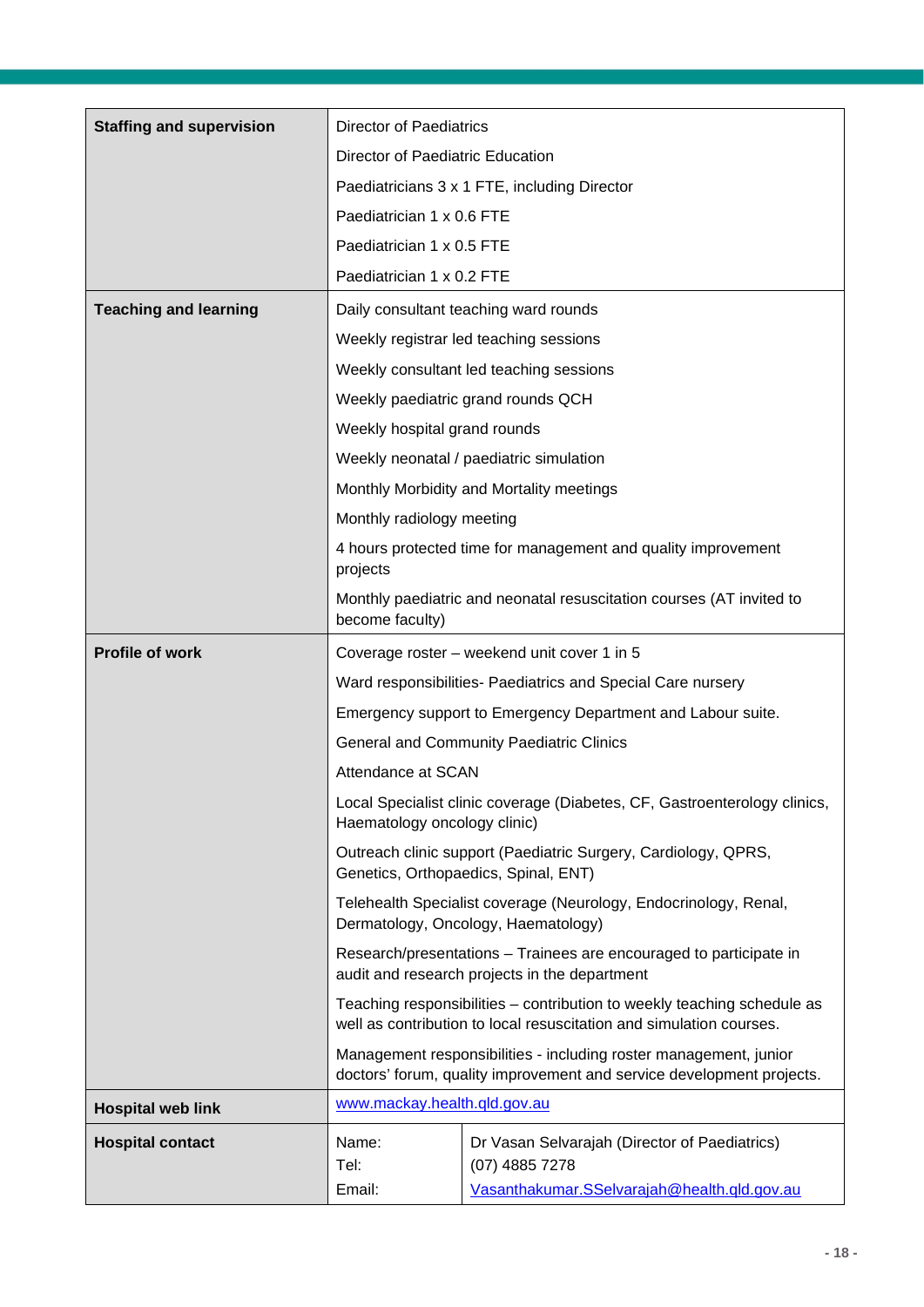#### <span id="page-18-0"></span>**Mount Isa Hospital**

| <b>Hospital information and</b><br>highlights                                     | The Mount Isa Hospital (MIH) provides a robust paediatric service which is<br>unique because of its remoteness. The hospital provides generalist<br>paediatric services with visiting paediatric sub-specialities of paediatric<br>cardiology, respiratory medicine, paediatric orthopaedics, paediatric<br>rehabilitation and telehealth clinic services in paediatric endocrinology and<br>surgery. |  |  |
|-----------------------------------------------------------------------------------|-------------------------------------------------------------------------------------------------------------------------------------------------------------------------------------------------------------------------------------------------------------------------------------------------------------------------------------------------------------------------------------------------------|--|--|
|                                                                                   | The Townsville University Hospital is a major receiving hospital and medical<br>consultation is available 24 hours a day in areas of paediatric intensive care<br>and neonatal medicine. Support is also provided as necessary through<br>various services at Queensland Children's Hospital (QCH) in Brisbane.                                                                                       |  |  |
|                                                                                   | The population served by the NWHHS (MIH) is approximately 23,000 with<br>15.1% identifying as indigenous. The population median age is 31 years,<br>with children under 14 years representing 22.9% of the population. A<br>significant proportion of the paediatric workload involves care of indigenous<br>children.                                                                                |  |  |
| <b>Service type</b>                                                               | Inpatient and outpatient services                                                                                                                                                                                                                                                                                                                                                                     |  |  |
| (inpatient/outpatient/community)                                                  | Outreach programs<br><b>General Paediatric clinics</b><br><b>Community Child Health clinics</b>                                                                                                                                                                                                                                                                                                       |  |  |
|                                                                                   | Multidisciplinary Diabetic Clinics (as of 2021)                                                                                                                                                                                                                                                                                                                                                       |  |  |
|                                                                                   | Level 4 neonatal service supporting a Level 4 Maternity Service with around<br>500 deliveries per year.                                                                                                                                                                                                                                                                                               |  |  |
|                                                                                   | Level 4 General Paediatric Ward                                                                                                                                                                                                                                                                                                                                                                       |  |  |
|                                                                                   | Telehealth Services with tertiary services as well as with isolated<br>communities.                                                                                                                                                                                                                                                                                                                   |  |  |
|                                                                                   | Telehealth Clinics with Paediatric Psychiatry (eCYHMS) and the Child<br>Development Service (eCDS) to discuss the more challenging patients with<br>behavioural and mental health issues.                                                                                                                                                                                                             |  |  |
|                                                                                   | Currently in negotiation re the appointment of a Community Paediatrician<br>conjointly between NWHHS and Gidgee Healing (an indigenous primary<br>health care provider)                                                                                                                                                                                                                               |  |  |
| No. of beds                                                                       | 10 General Paediatric beds (4 high dependency)                                                                                                                                                                                                                                                                                                                                                        |  |  |
| <b>Annual paediatric admissions</b>                                               | $400+$                                                                                                                                                                                                                                                                                                                                                                                                |  |  |
|                                                                                   | Additional neonatal beds                                                                                                                                                                                                                                                                                                                                                                              |  |  |
| No of births (if applicable)                                                      | 450-500                                                                                                                                                                                                                                                                                                                                                                                               |  |  |
| <b>RACP</b> accreditation                                                         | Maximum of 6 months of core training                                                                                                                                                                                                                                                                                                                                                                  |  |  |
| <b>Please refer to the RACP</b><br>website for up to date<br>accreditation status | Accredited category rotations<br>General Paediatric (Rural)<br>$\circ$<br>Community Paediatrics (6 months)<br>$\circ$                                                                                                                                                                                                                                                                                 |  |  |
|                                                                                   | Or 12 months in both<br>Accredited to 2022                                                                                                                                                                                                                                                                                                                                                            |  |  |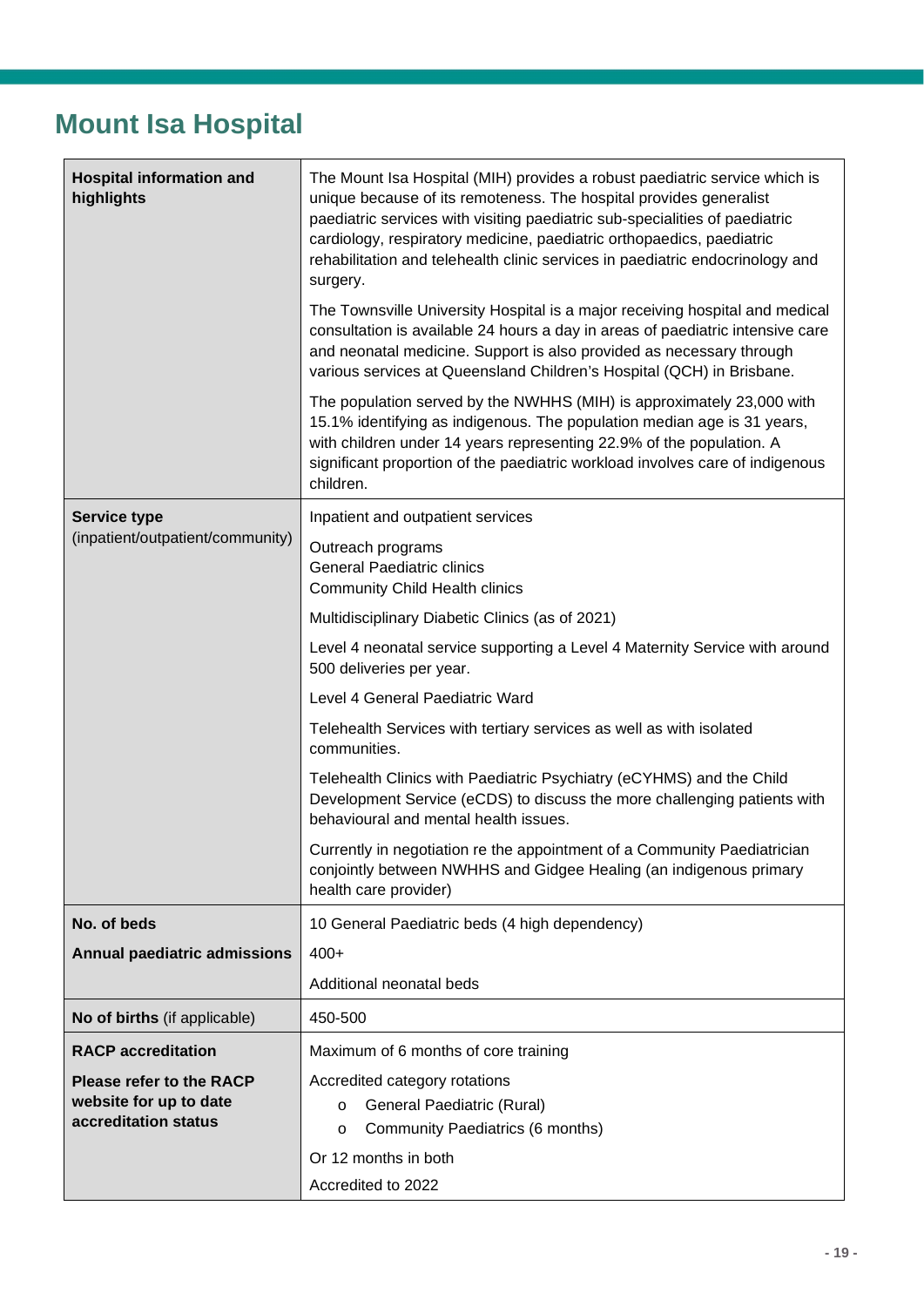| <b>Potential rotations</b>      | General Paediatric (Rural)                                                                                                                                                              |                                                                                                                                                   |  |
|---------------------------------|-----------------------------------------------------------------------------------------------------------------------------------------------------------------------------------------|---------------------------------------------------------------------------------------------------------------------------------------------------|--|
| (depending on availability)     | Not all of these positions are fixed for advanced trainees in general                                                                                                                   | paediatrics but can be organised by prior arrangement. Other options are<br>possible depending upon trainee requirements and available positions. |  |
| <b>Staffing and supervision</b> | <b>Director of Paediatrics</b>                                                                                                                                                          |                                                                                                                                                   |  |
|                                 | Paediatricians x 3.0 FTE including Director                                                                                                                                             |                                                                                                                                                   |  |
|                                 | Sub-specialists N/A                                                                                                                                                                     |                                                                                                                                                   |  |
|                                 | No. of Advanced Trainees: 2                                                                                                                                                             |                                                                                                                                                   |  |
| <b>Teaching and learning</b>    | Daily Consultant Ward Rounds                                                                                                                                                            |                                                                                                                                                   |  |
|                                 | <b>Weekly Departmental Teaching</b>                                                                                                                                                     |                                                                                                                                                   |  |
|                                 | <b>Supervised Outpatient consultations</b>                                                                                                                                              |                                                                                                                                                   |  |
|                                 | Weekly Paediatric Grand Rounds (TTH and QCH)                                                                                                                                            |                                                                                                                                                   |  |
|                                 | <b>Weekly Discharge Rounds</b>                                                                                                                                                          |                                                                                                                                                   |  |
|                                 | Weekly Multidisciplinary O&G-Paediatric case review meeting                                                                                                                             |                                                                                                                                                   |  |
|                                 | <b>Weekly MIH Grand Rounds</b>                                                                                                                                                          |                                                                                                                                                   |  |
|                                 | Intern Supervision and teaching                                                                                                                                                         |                                                                                                                                                   |  |
| <b>Profile of work</b>          | weekend day in six with Consultant support.                                                                                                                                             | Coverage of roster (1-2 nights per week with Consultant support). One                                                                             |  |
|                                 | Ward responsibilities                                                                                                                                                                   |                                                                                                                                                   |  |
|                                 | 2-4 Outpatient Sessions per week. Review of new patients with consultant<br>support.<br>8 outreach clinics (Doomadgee, Cloncurry, Mornington island, Normanton)<br>per 6-month rotation |                                                                                                                                                   |  |
|                                 |                                                                                                                                                                                         |                                                                                                                                                   |  |
|                                 | Weekly Discharge Meeting and patient audit                                                                                                                                              |                                                                                                                                                   |  |
|                                 | Daily handover round with all Consultants present                                                                                                                                       |                                                                                                                                                   |  |
|                                 | Teaching of junior staff                                                                                                                                                                |                                                                                                                                                   |  |
|                                 | Neonatal resuscitation support                                                                                                                                                          |                                                                                                                                                   |  |
| <b>Hospital web link</b>        | www.health.qld.gov.au/services/northwest                                                                                                                                                |                                                                                                                                                   |  |
| <b>Hospital contact</b>         | Name:                                                                                                                                                                                   | Dr Smrdhi Sarachandran                                                                                                                            |  |
|                                 | Tel:                                                                                                                                                                                    | $(07)$ 4744 4546                                                                                                                                  |  |
|                                 | Email:                                                                                                                                                                                  | Smrdhi.Sarachandran@health.qld.gov.au                                                                                                             |  |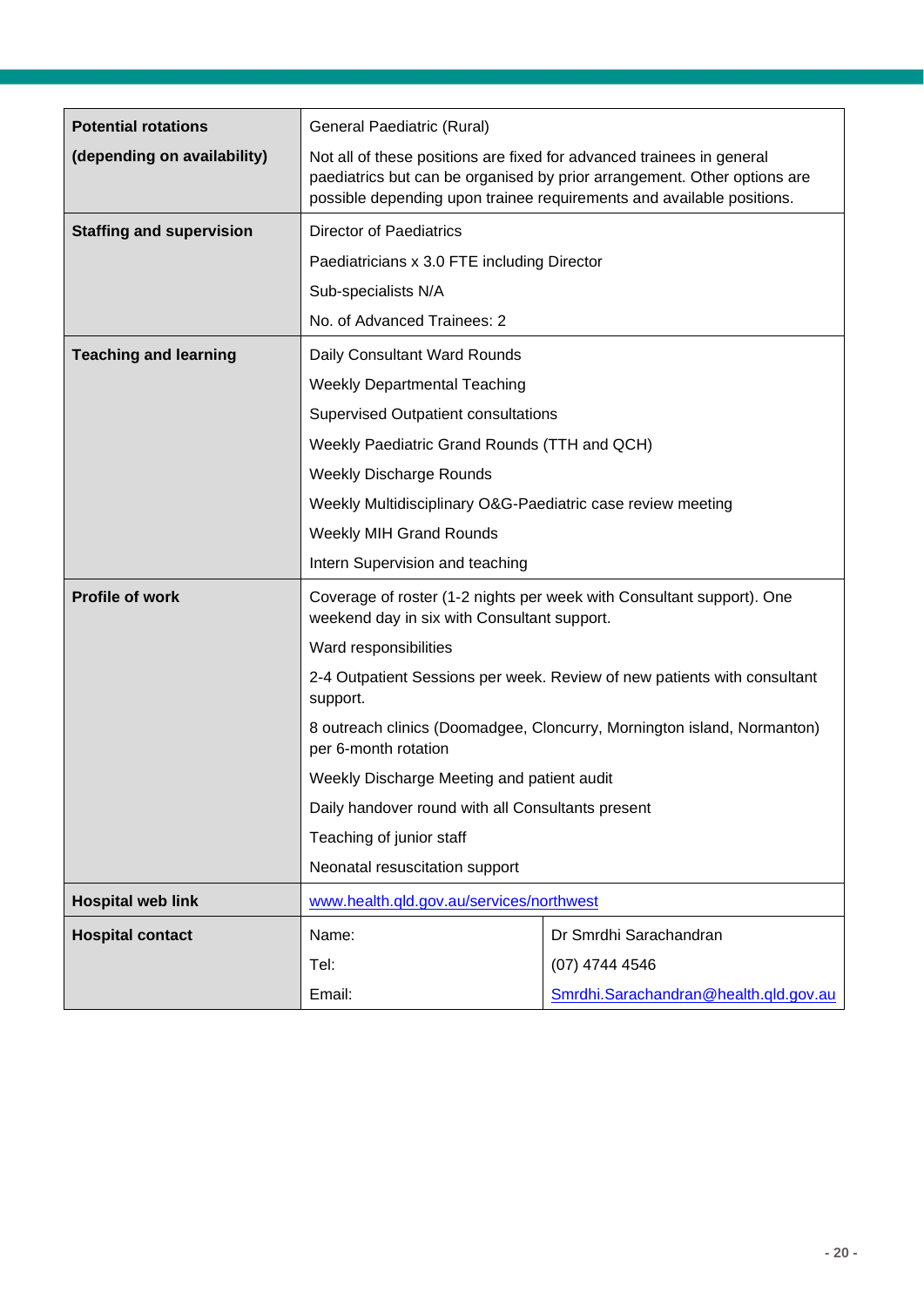#### <span id="page-20-0"></span>**Queensland Children's Hospital**

| <b>Hospital information and</b><br>highlights | Queensland Children's Hospital (QCH) is a tertiary Paediatric Hospital<br>offering state-wide subspeciality services and local General Paediatric<br>services. There are about 65000 Emergency Department<br>presentations, about 200,000 OPD appointments and 20,000<br>operations. There are about 5,000 General Paediatric admissions and<br>many more consultations to the total 60,000 admissions across all<br>areas of the hospital |  |  |
|-----------------------------------------------|--------------------------------------------------------------------------------------------------------------------------------------------------------------------------------------------------------------------------------------------------------------------------------------------------------------------------------------------------------------------------------------------------------------------------------------------|--|--|
| <b>Service type</b>                           | Inpatient and outpatient services                                                                                                                                                                                                                                                                                                                                                                                                          |  |  |
| (inpatient/outpatient/community)              | Full array of subspecialty service - medical and surgical                                                                                                                                                                                                                                                                                                                                                                                  |  |  |
|                                               | Paediatric Intensive Care Unit                                                                                                                                                                                                                                                                                                                                                                                                             |  |  |
|                                               | Paediatric Emergency Department                                                                                                                                                                                                                                                                                                                                                                                                            |  |  |
|                                               | Retrieval services                                                                                                                                                                                                                                                                                                                                                                                                                         |  |  |
| No. of beds                                   | 360 beds in total                                                                                                                                                                                                                                                                                                                                                                                                                          |  |  |
| Annual paediatric admissions                  | 5,000 General Paediatric admissions (average 40-60 at any time)                                                                                                                                                                                                                                                                                                                                                                            |  |  |
| No of births (if applicable)                  | N/A                                                                                                                                                                                                                                                                                                                                                                                                                                        |  |  |
| <b>RACP</b> accreditation                     | Up to 36 months of basic training                                                                                                                                                                                                                                                                                                                                                                                                          |  |  |
| Please refer to the RACP website              | <b>Accredited category rotations</b>                                                                                                                                                                                                                                                                                                                                                                                                       |  |  |
| for up to date accreditation status           | <b>General Paediatrics</b><br>$\circ$                                                                                                                                                                                                                                                                                                                                                                                                      |  |  |
|                                               | Paediatric Emergency<br>O                                                                                                                                                                                                                                                                                                                                                                                                                  |  |  |
|                                               | Subspecialties<br>$\circ$                                                                                                                                                                                                                                                                                                                                                                                                                  |  |  |
|                                               | Accredited to 2023                                                                                                                                                                                                                                                                                                                                                                                                                         |  |  |
|                                               | <b>Advanced Training:</b>                                                                                                                                                                                                                                                                                                                                                                                                                  |  |  |
|                                               | Maximum of 24 months of core training                                                                                                                                                                                                                                                                                                                                                                                                      |  |  |
|                                               | Accredited category rotations                                                                                                                                                                                                                                                                                                                                                                                                              |  |  |
|                                               | o General Paediatrics without perinatal care                                                                                                                                                                                                                                                                                                                                                                                               |  |  |
|                                               | Acute care (PICU, NICU, ED)<br>$\circ$                                                                                                                                                                                                                                                                                                                                                                                                     |  |  |
|                                               | Community/developmental<br>$\circ$                                                                                                                                                                                                                                                                                                                                                                                                         |  |  |
|                                               | Child protection<br>$\circ$                                                                                                                                                                                                                                                                                                                                                                                                                |  |  |
|                                               | Subspecialties<br>$\circ$                                                                                                                                                                                                                                                                                                                                                                                                                  |  |  |
|                                               | <b>CYMHS</b><br>O                                                                                                                                                                                                                                                                                                                                                                                                                          |  |  |
|                                               | Accredited to 2023                                                                                                                                                                                                                                                                                                                                                                                                                         |  |  |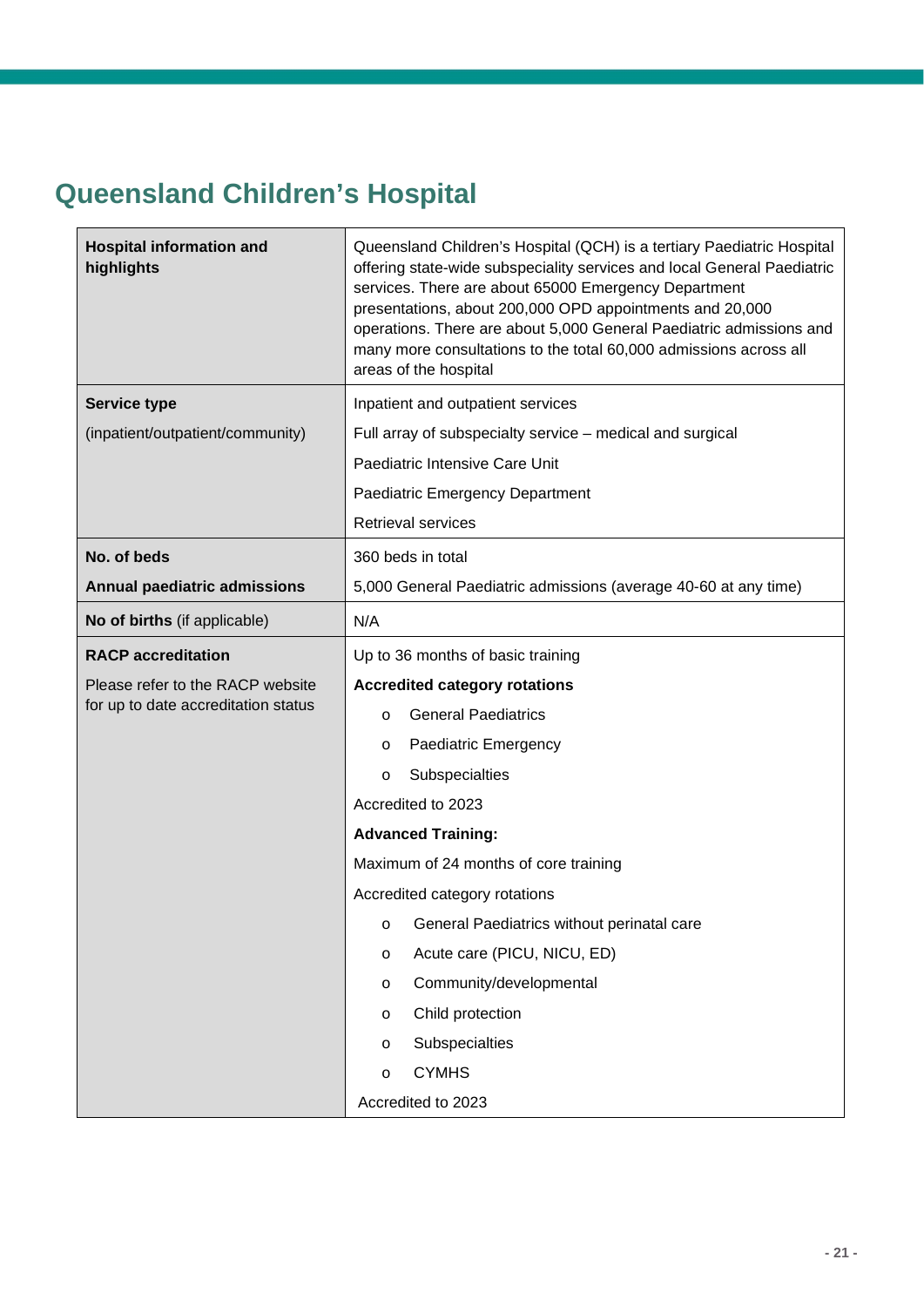| <b>Potential rotations</b>      | Multiple rural rotations                                                                 |                                                                                                                         |
|---------------------------------|------------------------------------------------------------------------------------------|-------------------------------------------------------------------------------------------------------------------------|
| (depending on availability)     | Multiple General Paediatric rotations with perinatal care in outer<br>metropolitan sites |                                                                                                                         |
|                                 | Paediatric subspeciality                                                                 |                                                                                                                         |
|                                 | Paediatric ED                                                                            |                                                                                                                         |
|                                 | <b>Mater Mothers</b>                                                                     | NICU: tertiary NICU with perinatal component via rotation to RBWH or                                                    |
| <b>Staffing and supervision</b> | <b>Director of Paediatrics</b>                                                           |                                                                                                                         |
|                                 |                                                                                          | General Paediatricians 9 FTE including Director                                                                         |
|                                 |                                                                                          | Sub-specialists in multiple areas (surgical and medical)                                                                |
| <b>Teaching and learning</b>    | Weekly lecture series                                                                    |                                                                                                                         |
|                                 | Grand rounds                                                                             |                                                                                                                         |
|                                 | Super Thursday teaching (2 hours protected teaching time)                                |                                                                                                                         |
|                                 |                                                                                          | Advanced training afternoon Fridays                                                                                     |
|                                 |                                                                                          | Monthly morbidity/mortality meetings                                                                                    |
|                                 |                                                                                          | Consultant to assist with research/RACP projects                                                                        |
|                                 | Multiple individual department teaching programs                                         |                                                                                                                         |
| <b>Profile of work</b>          | Coverage roster - some rotation through nights and relief                                |                                                                                                                         |
|                                 | Ward responsibilities                                                                    |                                                                                                                         |
|                                 |                                                                                          | General Paediatric clinic coverage                                                                                      |
|                                 | Research/presentations                                                                   |                                                                                                                         |
|                                 | Teaching responsibilities - UQ 4th year students                                         |                                                                                                                         |
| <b>Hospital web link</b>        |                                                                                          | www.childrens.health.qld.gov.au/                                                                                        |
| <b>Hospital contact</b>         | Name:<br>Tel:<br>Email:                                                                  | Drs David Levitt and Nitin Kapur<br>$(07)$ 3068 1111<br>David.Levitt@health.qld.gov.au<br>Nitin.Kapur@health.qld.gov.au |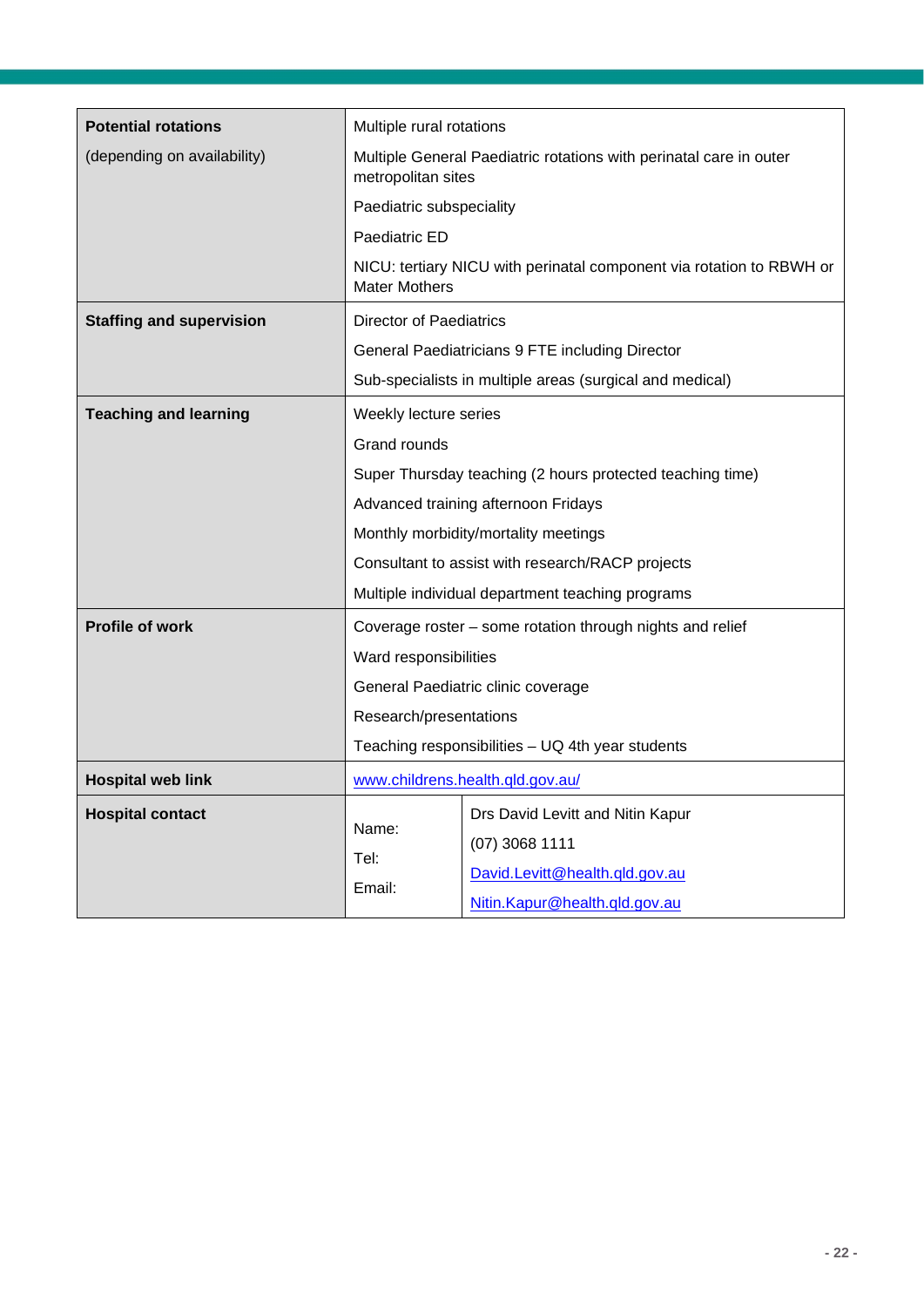## <span id="page-22-0"></span>**Redcliffe Hospital - last updated 2021**

| <b>Hospital information and</b><br>highlights      | The Redcliffe Hospital Paediatric Unit is a busy service, managing<br>approximately 2,500 separations per year with an average length of<br>patient stay of approximately 1 day. The Paediatric Unit is made up of<br>multiple outpatient clinics, a children's ward and a special care nursery<br>(SCN).<br>Moderately sick neonates are cared for in the SCN, a level 4 nursery<br>equipped with 10 cots and facilities to undertake continuous positive<br>airway pressure for infants greater than 1,500 grams and/or 32 weeks<br>gestation as well as short term assisted ventilation for infants prior to<br>their transfer. Neonates requiring intensive care are stabilised in the                                                                                 |  |
|----------------------------------------------------|----------------------------------------------------------------------------------------------------------------------------------------------------------------------------------------------------------------------------------------------------------------------------------------------------------------------------------------------------------------------------------------------------------------------------------------------------------------------------------------------------------------------------------------------------------------------------------------------------------------------------------------------------------------------------------------------------------------------------------------------------------------------------|--|
|                                                    | SCN prior to transfer to the Royal Brisbane and Women's Hospital<br>(RBWH).                                                                                                                                                                                                                                                                                                                                                                                                                                                                                                                                                                                                                                                                                                |  |
|                                                    | The children's ward at Redcliffe Hospital is funded for 10-14 beds (with<br>16 beds physically present). Medical and surgical patients are admitted<br>to the children's ward. Selected orthopaedic cases are currently<br>managed at Redcliffe hospital.                                                                                                                                                                                                                                                                                                                                                                                                                                                                                                                  |  |
|                                                    | The Paediatric Unit sees a broad mix of inpatient and outpatient general<br>paediatric conditions. Most paediatric admissions are for the<br>management of acute illness and hospital stay is very short, usually less<br>than 2 days. Inpatients are predominantly of preschool age, with the<br>most common diagnoses being bronchiolitis, chest infection (including<br>pneumonia), urinary tract infection, gastroenteritis and other viral<br>infections. Serious bacterial infections such as meningitis may also be<br>managed. Young children with feeding and growth problems are often<br>admitted. Endocrine conditions including diabetes mellitus as well as<br>neurological conditions such as epilepsy and developmental delay are<br>seen less frequently. |  |
| <b>Service type</b>                                | Inpatient, outpatient and community                                                                                                                                                                                                                                                                                                                                                                                                                                                                                                                                                                                                                                                                                                                                        |  |
| No. of beds<br><b>Annual paediatric admissions</b> | 10-16 paediatric beds and 10 neonatal beds<br>2,291                                                                                                                                                                                                                                                                                                                                                                                                                                                                                                                                                                                                                                                                                                                        |  |
| No of births (if applicable)                       | Approximately 1,700 per annum                                                                                                                                                                                                                                                                                                                                                                                                                                                                                                                                                                                                                                                                                                                                              |  |
| <b>RACP</b> accreditation                          | Maximum of 12 months of core training                                                                                                                                                                                                                                                                                                                                                                                                                                                                                                                                                                                                                                                                                                                                      |  |
| Please refer to the RACP                           | <b>Accredited category rotations</b>                                                                                                                                                                                                                                                                                                                                                                                                                                                                                                                                                                                                                                                                                                                                       |  |
| website for up to date<br>accreditation status     | General paediatrics with perinatal component<br>$\circ$                                                                                                                                                                                                                                                                                                                                                                                                                                                                                                                                                                                                                                                                                                                    |  |
|                                                    | Accredited to 2024                                                                                                                                                                                                                                                                                                                                                                                                                                                                                                                                                                                                                                                                                                                                                         |  |
| <b>Potential rotations</b>                         | <b>General Paediatrics</b>                                                                                                                                                                                                                                                                                                                                                                                                                                                                                                                                                                                                                                                                                                                                                 |  |
| (depending on availability)                        | Not all these positions are fixed for advanced trainees in general<br>paediatrics but can be organised by prior arrangement. Other options<br>are possible depending upon trainee requirements and available<br>positions.                                                                                                                                                                                                                                                                                                                                                                                                                                                                                                                                                 |  |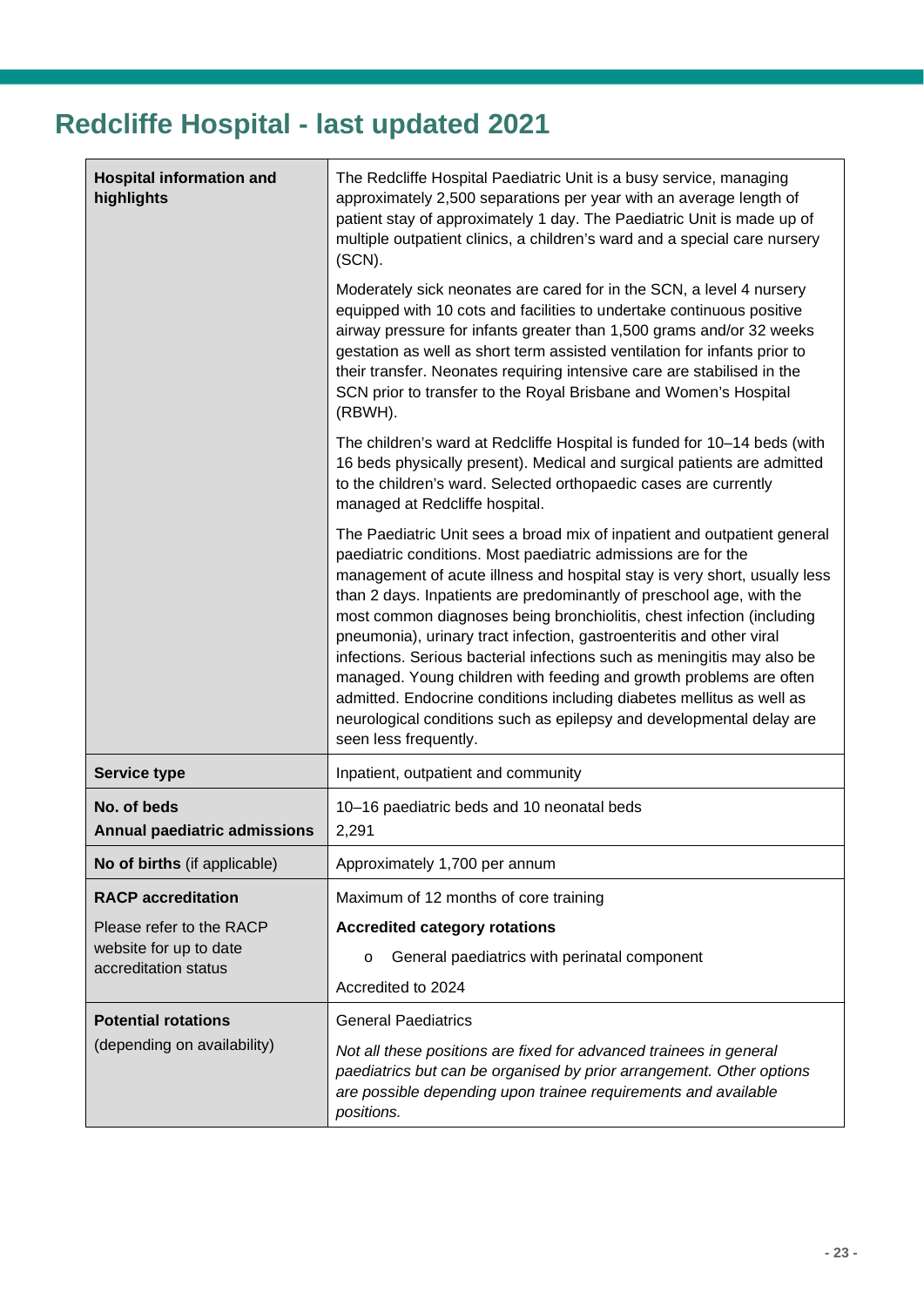| <b>Staffing and supervision</b> | <b>Director of Paediatrics</b>                                                                                      |                                                      |  |
|---------------------------------|---------------------------------------------------------------------------------------------------------------------|------------------------------------------------------|--|
|                                 | Paediatricians x 4.3 FTE including Director                                                                         |                                                      |  |
|                                 | No. of Basic Trainees: 3                                                                                            |                                                      |  |
|                                 | No. of Advanced Trainees: Up to 3                                                                                   |                                                      |  |
| <b>Teaching and learning</b>    | Weekly lectures, grand rounds and journal club                                                                      |                                                      |  |
|                                 | Monthly radiology meeting                                                                                           |                                                      |  |
|                                 | Monthly paediatric surgical lecture                                                                                 |                                                      |  |
|                                 |                                                                                                                     | Quarterly paediatric morbidity and mortality meeting |  |
|                                 | Quarterly obstetric/neonatal morbidity and mortality meeting                                                        |                                                      |  |
|                                 | Teaching of medical students and junior medical staff                                                               |                                                      |  |
| <b>Profile of work</b>          | Partake in a general paediatric registrar roster including after-hours work<br>(maximum of 76 hours per fortnight). |                                                      |  |
|                                 | Daily ward rounds                                                                                                   |                                                      |  |
|                                 | <b>Outpatient clinics</b>                                                                                           |                                                      |  |
|                                 | Weekly community based diabetic clinic                                                                              |                                                      |  |
| <b>Hospital web link</b>        | https://metronorth.health.qld.gov.au/redcliffe/                                                                     |                                                      |  |
| <b>Hospital contact</b>         | Name:                                                                                                               | Simon Grew                                           |  |
|                                 | Tel:                                                                                                                | (07) 3883 7040                                       |  |
|                                 | Email:                                                                                                              | Simon.Grew@health.qld.gov.au                         |  |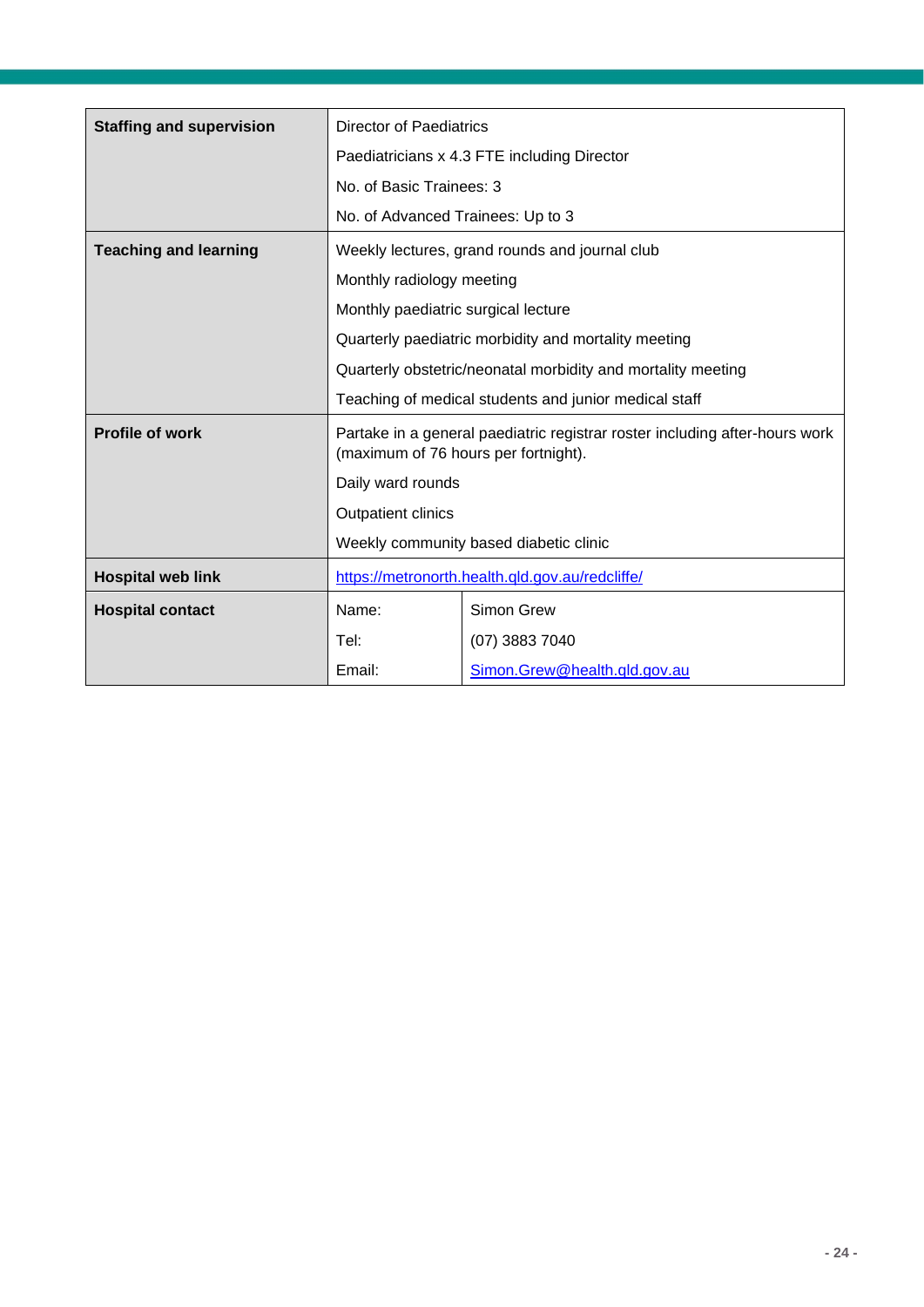## <span id="page-24-0"></span>**Redland Hospital - last updated 2021**

| <b>Hospital</b>                               | Bayside Health Services Redland Hospital, Cleveland, Qld and<br>Wynnum-Manly Community Health Centre, Gundu Pa, Qld                                                                                                                                                                                                                                                                                                                                                                                                                                                                                                                                                                                                                                                                                                                                                                                                                                                                                                                                                                                                                                                                                                                                                                                                                                                                                                                                                                                                                                                                                                                                                                                                                                                                                                                                                                                                                               |  |  |
|-----------------------------------------------|---------------------------------------------------------------------------------------------------------------------------------------------------------------------------------------------------------------------------------------------------------------------------------------------------------------------------------------------------------------------------------------------------------------------------------------------------------------------------------------------------------------------------------------------------------------------------------------------------------------------------------------------------------------------------------------------------------------------------------------------------------------------------------------------------------------------------------------------------------------------------------------------------------------------------------------------------------------------------------------------------------------------------------------------------------------------------------------------------------------------------------------------------------------------------------------------------------------------------------------------------------------------------------------------------------------------------------------------------------------------------------------------------------------------------------------------------------------------------------------------------------------------------------------------------------------------------------------------------------------------------------------------------------------------------------------------------------------------------------------------------------------------------------------------------------------------------------------------------------------------------------------------------------------------------------------------------|--|--|
| <b>Hospital information and</b><br>highlights | Redland Hospital is a non-tertiary district hospital located in the Bayside<br>suburb of Cleveland in outer Metropolitan Brisbane. It services a<br>population of over 150,000 people. The Paediatric Department at<br>Redland Hospital looks after a divergent community with a wide range of<br>patients. Our services include a Paediatric Emergency Department<br>seeing nearly 15,000 paediatric patients annually, inpatient children's<br>ward with short stay unit, a level 4 Special care Nursery, busy birth<br>service and outpatients. We also care for children and family's resident<br>on the Islands of the Moreton Bay being North Stradbroke, Macleay,<br>Russell, Lamb and Coochiemudlo which are classified as remote and<br>rural. The Islands have a large aboriginal and Torres strait islander<br>community, a significant proportion of the community is at risk with lower<br>socioeconomic status with child development needs. We are involved in<br>the holistic management of children with acute and chronic neonatal and<br>paediatric conditions. Clients may access the service from birth to the<br>completion of high school. Redland hospital does not have any<br>paediatric subspecialists, we co-ordinate care of complex subspecialist<br>cases with tertiary children's hospital Queensland Children's Hospital<br>(QCH). Wynnum-Manly Community Health Centre, Gundu Pa is the new<br>state-of-the-art outreach public health facility located 15km from Redland<br>Hospital. A range of services are available under one roof, including a<br>24-hour Primary Care Centre, Addiction and Mental Health, Allied<br>Health, Child Development, Chronic Disease, Oral Health and Specialist<br>Outpatients. The 24-hour Primary Care Centre us a walk-in service and<br>designed to treat less urgent/minor injuries and illnesses.<br>We also provide acute care services to newborn babies born at the |  |  |
| <b>Service type</b>                           | Inpatient and outpatient services:                                                                                                                                                                                                                                                                                                                                                                                                                                                                                                                                                                                                                                                                                                                                                                                                                                                                                                                                                                                                                                                                                                                                                                                                                                                                                                                                                                                                                                                                                                                                                                                                                                                                                                                                                                                                                                                                                                                |  |  |
| (inpatient/outpatient/community)              | Day Case: Rheumatology, Endocrine Testing, Gastrostomy,<br>Haematology/Oncology                                                                                                                                                                                                                                                                                                                                                                                                                                                                                                                                                                                                                                                                                                                                                                                                                                                                                                                                                                                                                                                                                                                                                                                                                                                                                                                                                                                                                                                                                                                                                                                                                                                                                                                                                                                                                                                                   |  |  |
|                                               | Paediatric emergency services                                                                                                                                                                                                                                                                                                                                                                                                                                                                                                                                                                                                                                                                                                                                                                                                                                                                                                                                                                                                                                                                                                                                                                                                                                                                                                                                                                                                                                                                                                                                                                                                                                                                                                                                                                                                                                                                                                                     |  |  |
|                                               | Outreach community health clinics                                                                                                                                                                                                                                                                                                                                                                                                                                                                                                                                                                                                                                                                                                                                                                                                                                                                                                                                                                                                                                                                                                                                                                                                                                                                                                                                                                                                                                                                                                                                                                                                                                                                                                                                                                                                                                                                                                                 |  |  |
|                                               | General Paediatric Clinics, Neonatal follow-up clinics, Growth and<br>Developmental Clinics, Diabetes Clinic, Surgical Clinics, Dental Lists                                                                                                                                                                                                                                                                                                                                                                                                                                                                                                                                                                                                                                                                                                                                                                                                                                                                                                                                                                                                                                                                                                                                                                                                                                                                                                                                                                                                                                                                                                                                                                                                                                                                                                                                                                                                      |  |  |
|                                               | <b>Level 4 Neonatal Service</b>                                                                                                                                                                                                                                                                                                                                                                                                                                                                                                                                                                                                                                                                                                                                                                                                                                                                                                                                                                                                                                                                                                                                                                                                                                                                                                                                                                                                                                                                                                                                                                                                                                                                                                                                                                                                                                                                                                                   |  |  |
| No. of beds                                   | General Paediatric Beds: capacity 11, including 4 short stay beds                                                                                                                                                                                                                                                                                                                                                                                                                                                                                                                                                                                                                                                                                                                                                                                                                                                                                                                                                                                                                                                                                                                                                                                                                                                                                                                                                                                                                                                                                                                                                                                                                                                                                                                                                                                                                                                                                 |  |  |
| <b>Annual paediatric admissions</b>           | SCN Beds: 10 with 2 emergency admission cots                                                                                                                                                                                                                                                                                                                                                                                                                                                                                                                                                                                                                                                                                                                                                                                                                                                                                                                                                                                                                                                                                                                                                                                                                                                                                                                                                                                                                                                                                                                                                                                                                                                                                                                                                                                                                                                                                                      |  |  |
|                                               | Annual Paediatric Admissions: 1,800                                                                                                                                                                                                                                                                                                                                                                                                                                                                                                                                                                                                                                                                                                                                                                                                                                                                                                                                                                                                                                                                                                                                                                                                                                                                                                                                                                                                                                                                                                                                                                                                                                                                                                                                                                                                                                                                                                               |  |  |
| No of births (if applicable)                  | Redland Hospital: approximately 2,000 births                                                                                                                                                                                                                                                                                                                                                                                                                                                                                                                                                                                                                                                                                                                                                                                                                                                                                                                                                                                                                                                                                                                                                                                                                                                                                                                                                                                                                                                                                                                                                                                                                                                                                                                                                                                                                                                                                                      |  |  |
|                                               | Mater Private Hospital Redland: approximately 340 births                                                                                                                                                                                                                                                                                                                                                                                                                                                                                                                                                                                                                                                                                                                                                                                                                                                                                                                                                                                                                                                                                                                                                                                                                                                                                                                                                                                                                                                                                                                                                                                                                                                                                                                                                                                                                                                                                          |  |  |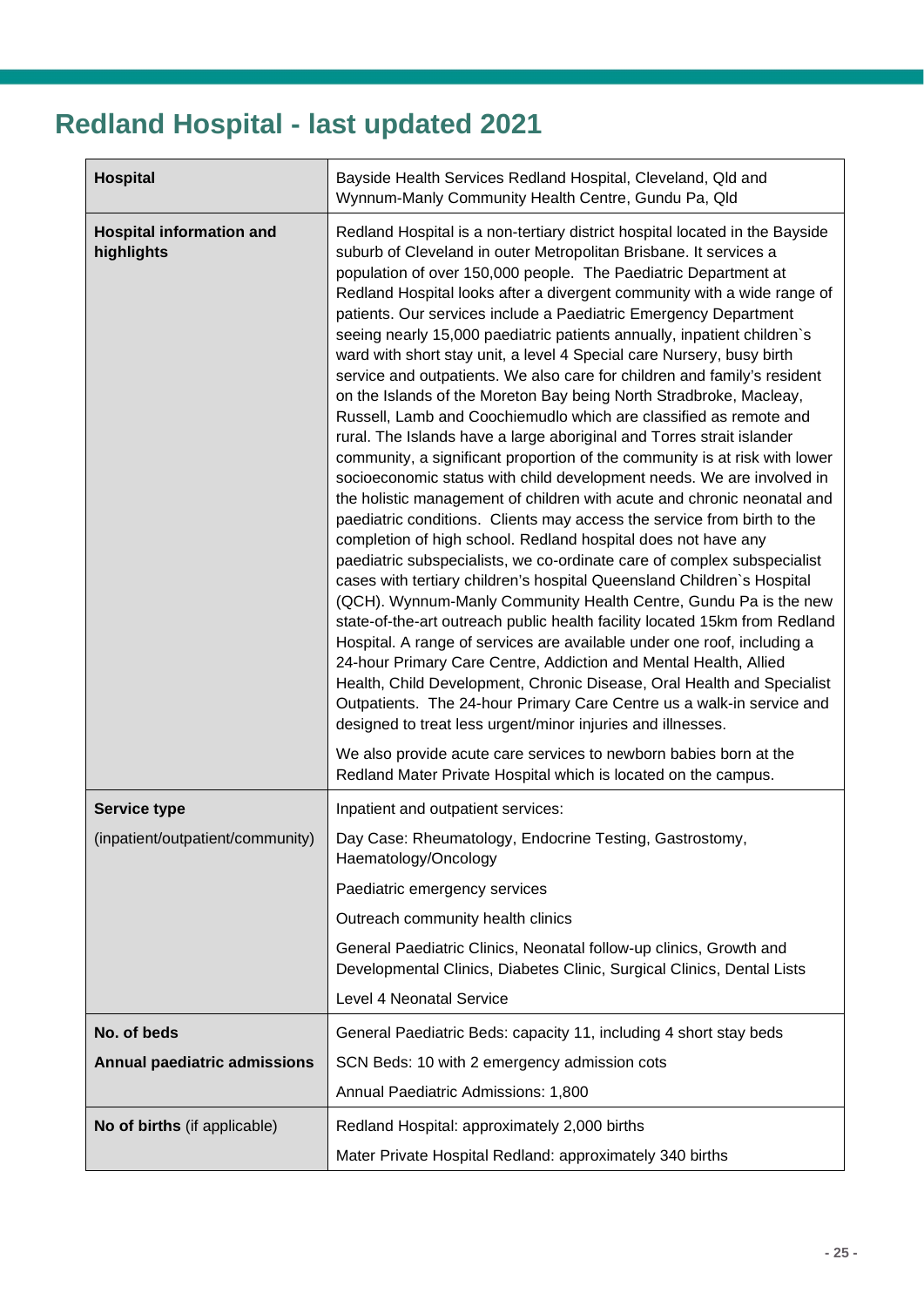| <b>RACP</b> accreditation<br>Please refer to the RACP<br>website for up to date<br>accreditation status<br><b>Potential rotations</b><br>(depending on availability) | Maximum of 12 months of core training<br><b>Accredited category rotations</b><br>General Paediatrics with a perinatal component<br>$\circ$<br>Accredited to 2022<br>Acute Care - NICU<br>Community/Developmental - e.g. Child Protection, Rehabilitation,<br>Outreach clinics<br>Not all of these positions are fixed for advanced trainees in general<br>paediatrics but can be organised by prior arrangement. Other options are                                                                                                                                                                                                                                                                                                                                                                                                                                                                                                                                         |
|----------------------------------------------------------------------------------------------------------------------------------------------------------------------|----------------------------------------------------------------------------------------------------------------------------------------------------------------------------------------------------------------------------------------------------------------------------------------------------------------------------------------------------------------------------------------------------------------------------------------------------------------------------------------------------------------------------------------------------------------------------------------------------------------------------------------------------------------------------------------------------------------------------------------------------------------------------------------------------------------------------------------------------------------------------------------------------------------------------------------------------------------------------|
| <b>Staffing and supervision</b>                                                                                                                                      | possible depending upon trainee requirements and available positions.<br><b>Director of Paediatrics</b><br>Paediatricians x 4.25FTE including Director<br>VMO: Development and Surgery<br>No. of Advanced Trainees: Up to 3                                                                                                                                                                                                                                                                                                                                                                                                                                                                                                                                                                                                                                                                                                                                                |
| <b>Teaching and learning</b>                                                                                                                                         | <b>Clinical Bedside Teaching</b><br>Dedicated Bedside Teaching - daily ward rounds with bedside teaching<br>and teaching on the run. Mini CEX, Case based discussions, LNA.<br><b>Regular Teaching Sessions</b><br>Daily morning Hand Over SBAR Teaching Sessions<br>Monday to Friday - Bedside Teaching Rounds<br>Monday 12-1pm child protection video-conference educational meetings<br>Tuesday 14.00-16.00 POLIE (UQ medical student teaching) sessions<br>Tuesday 13.00-14.00 Radiology Meeting - monthly<br>Wednesday 07.45-08.45 QCH Grand Rounds video-conference<br>Wednesday 12.00-13.00 Registrars Teaching sessions/journal club<br>Thursday 12.00-13.00 Gold Coast University Hospital Grand Rounds<br>video-conference<br>Friday 15.15-17.00 Community Child Health teaching videoconference<br>from QCH<br>RACP PG Lecture series weekly 17.00-18.15 videoconference<br>Vic FEAT: Further Education and Training (once per 3 months) via<br>videoconference |
|                                                                                                                                                                      | <b>Clinical Governance</b><br>ED-Paediatrics Combined Mortality and Morbidity Meeting once every 2-3<br>months<br>Perinatal Morbidity and Mortality meeting - every month<br>Paediatric Morbidity and Mortality meeting - every month<br>Quality assurance activities-Audits, protocol development, basic research<br><b>Workshops and Mandatory Training</b><br>Neo Resus: Locally Run<br>Optimus Core: Locally Run<br>Optimus Prime: Locally Run<br>Basic and Advance Life Support<br><b>CAPS training/ Communication Training</b>                                                                                                                                                                                                                                                                                                                                                                                                                                       |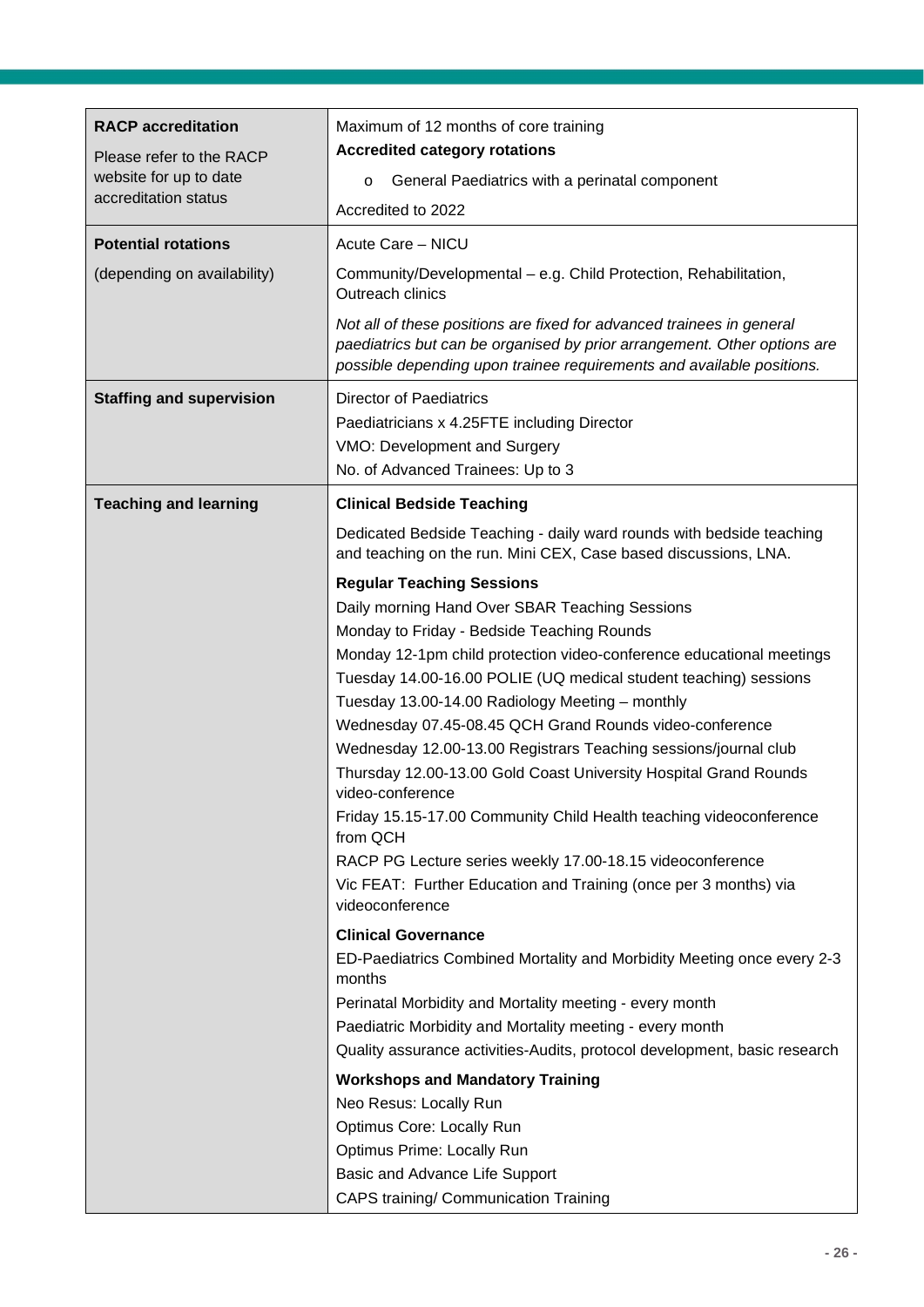|                          | <b>Fire and Patient Safety</b>                                                                                                  |                                                                             |  |
|--------------------------|---------------------------------------------------------------------------------------------------------------------------------|-----------------------------------------------------------------------------|--|
|                          | <b>Breast Feeding Essentials</b>                                                                                                |                                                                             |  |
|                          | <b>Infection Control Learning Module</b>                                                                                        |                                                                             |  |
|                          | <b>Child Protection</b>                                                                                                         |                                                                             |  |
|                          | <b>RMDPP</b>                                                                                                                    |                                                                             |  |
|                          |                                                                                                                                 |                                                                             |  |
|                          |                                                                                                                                 | <b>Community Child Health Education Meetings</b>                            |  |
|                          |                                                                                                                                 | Multidisciplinary High Risk Antenatal Case Conference (Thursday 2pm-        |  |
|                          | 4pm once/fortnight)                                                                                                             |                                                                             |  |
|                          |                                                                                                                                 | Multidisciplinary Developmental Case Conference (11.00am-12.30pm            |  |
|                          | Tuesday monthly)                                                                                                                |                                                                             |  |
|                          |                                                                                                                                 | SCAN (Suspected Child Abuse and Neglect) child protection case              |  |
|                          |                                                                                                                                 | discussion meetings (Wednesday 9am-3pm weekly)                              |  |
|                          |                                                                                                                                 | Community Child Health Care co-ordination case conference (2nd              |  |
|                          | Thursday of each month 1pm-3pm)                                                                                                 |                                                                             |  |
|                          | 15.15 -17.00pm weekly)                                                                                                          | Community Child Health Teaching, videoconference from QCH (Friday           |  |
|                          |                                                                                                                                 |                                                                             |  |
| <b>Profile of work</b>   |                                                                                                                                 | The Paediatric training program at Redland Hospital is accredited by the    |  |
|                          |                                                                                                                                 | RACP in General Paediatrics for both basic and advanced training.           |  |
|                          |                                                                                                                                 | It is also accredited by RACGP for Queensland Rural Specialist and          |  |
|                          | Generalist Pathway in Paediatrics.                                                                                              |                                                                             |  |
|                          | It is also recognised by University of Queensland School of Medicine for                                                        |                                                                             |  |
|                          | Undergraduate Medical student's rotation in paediatrics.                                                                        |                                                                             |  |
|                          |                                                                                                                                 | Our Paediatric Department has 3 advanced trainees and 3 basic trainees      |  |
|                          |                                                                                                                                 | in general paediatrics; in addition, we have 3 Principal House Officers, 1  |  |
|                          |                                                                                                                                 | JHO/SHO, 1 Intern and rotating ED Doctor                                    |  |
|                          |                                                                                                                                 | The Lamb Ward is the Paediatric ward at Redland Hospital. It currently      |  |
|                          |                                                                                                                                 | has total of 12 beds including 4 Short Stay unit beds situated on the ward. |  |
|                          | We have a dedicated treatment room for procedures. There is an<br>extensive day case workload including Rheumatology infusions, |                                                                             |  |
|                          |                                                                                                                                 | Gastroenterology infusions, Haematology Oncology patients Endocrine         |  |
|                          | Tests in addition to surgical, and dental lists. There is also a Hospital in the                                                |                                                                             |  |
|                          | home service from age 5 and above                                                                                               |                                                                             |  |
|                          | There is a Level 4 CSCF Special Care Nursery that is funded for 10 beds.                                                        |                                                                             |  |
|                          | There is a separate 4 bed children's assessment area in our Emergency                                                           |                                                                             |  |
|                          |                                                                                                                                 | Department. Nearly 15,000 children are seen in our Emergency                |  |
|                          |                                                                                                                                 | department; more than 2,000 babies are born in our hospital and nearly      |  |
|                          |                                                                                                                                 | 4,000 patients are seen in our outpatient clinics every year.               |  |
|                          |                                                                                                                                 | We have an excellent academic teaching program and are active in basic      |  |
|                          |                                                                                                                                 | research, our research papers have been presented at the national and       |  |
|                          | international conferences.                                                                                                      |                                                                             |  |
| <b>Hospital web link</b> |                                                                                                                                 | https://metrosouth.health.qld.gov.au/redland-hospital                       |  |
| <b>Hospital contact</b>  | Name:                                                                                                                           | Dr Dougie Thomas                                                            |  |
|                          | Tel:                                                                                                                            | (07) 3488 3111                                                              |  |
|                          | Email:                                                                                                                          | Dougie. Thomas @health.gld.gov.au                                           |  |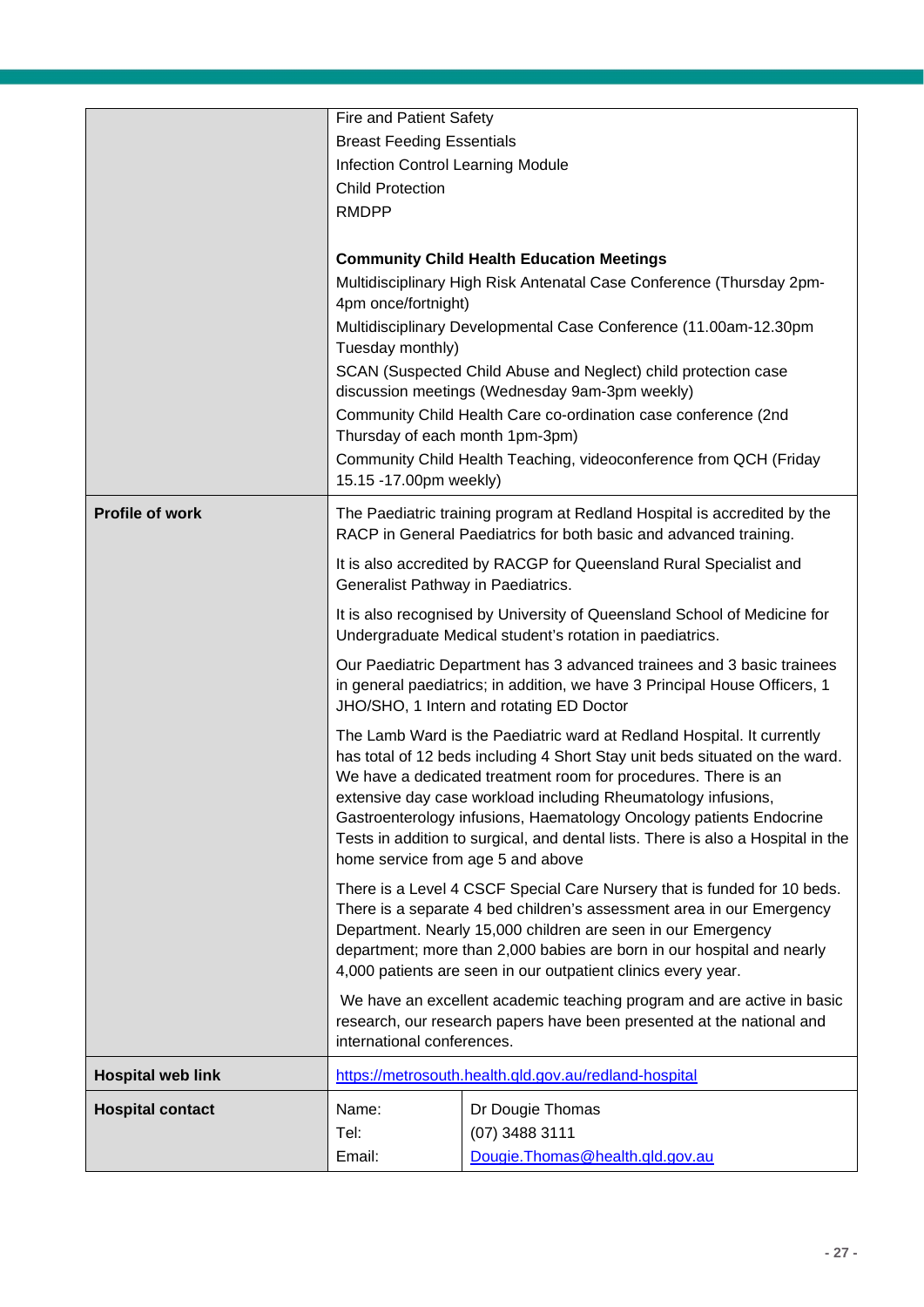#### <span id="page-27-0"></span>**Rockhampton Hospital**

| <b>Hospital information and</b><br>highlights  | Rockhampton Hospital paediatric service is the referral centre for<br>Central Queensland Hospital and Health Service. The CQHHS serves a<br>population of 230,000 people from Emerald in the West to Yeppoon on<br>the east and Gladstone in the South. We get patients from as far West<br>as Longreach. About 25% of all our ED presentations are children below<br>16 years. Gladstone Hospital (3 paediatricians and one advanced<br>trainee) takes some of our step-down patients.<br>The Hospital provides a General Paediatric service with support for more<br>complex cases from Queensland Children's Hospital (QCH) and RBWH |  |  |
|------------------------------------------------|-----------------------------------------------------------------------------------------------------------------------------------------------------------------------------------------------------------------------------------------------------------------------------------------------------------------------------------------------------------------------------------------------------------------------------------------------------------------------------------------------------------------------------------------------------------------------------------------------------------------------------------------|--|--|
|                                                | (for newborn) as the need arises.                                                                                                                                                                                                                                                                                                                                                                                                                                                                                                                                                                                                       |  |  |
| <b>Service type</b>                            | Inpatient and outpatient services                                                                                                                                                                                                                                                                                                                                                                                                                                                                                                                                                                                                       |  |  |
| (inpatient/outpatient/community)               | Special Care Nursery level 4 with capacity to ventilate                                                                                                                                                                                                                                                                                                                                                                                                                                                                                                                                                                                 |  |  |
|                                                | Emergency Department (Physical presence of Paediatrics in mixed ED)                                                                                                                                                                                                                                                                                                                                                                                                                                                                                                                                                                     |  |  |
|                                                | Outreach programs                                                                                                                                                                                                                                                                                                                                                                                                                                                                                                                                                                                                                       |  |  |
|                                                | Indigenous children                                                                                                                                                                                                                                                                                                                                                                                                                                                                                                                                                                                                                     |  |  |
|                                                | a. Woorabinda (178km west) and<br>$\circ$                                                                                                                                                                                                                                                                                                                                                                                                                                                                                                                                                                                               |  |  |
|                                                | b. Indigenous Paeds Clinic Bolsover Street,<br>$\circ$<br>Rockhampton city                                                                                                                                                                                                                                                                                                                                                                                                                                                                                                                                                              |  |  |
|                                                | Hinterland (Emerald 300km West)                                                                                                                                                                                                                                                                                                                                                                                                                                                                                                                                                                                                         |  |  |
|                                                | Capricorn Coast (Yeppoon 45 km East)                                                                                                                                                                                                                                                                                                                                                                                                                                                                                                                                                                                                    |  |  |
|                                                | <b>General Paediatric clinics</b>                                                                                                                                                                                                                                                                                                                                                                                                                                                                                                                                                                                                       |  |  |
|                                                | Some Specialist Clinics as outreach from QCH (Cardiology, Respiratory,<br>Rehabilitation, Oncology)                                                                                                                                                                                                                                                                                                                                                                                                                                                                                                                                     |  |  |
|                                                | <b>Child Development Service</b>                                                                                                                                                                                                                                                                                                                                                                                                                                                                                                                                                                                                        |  |  |
|                                                | <b>Child Protection</b>                                                                                                                                                                                                                                                                                                                                                                                                                                                                                                                                                                                                                 |  |  |
| No. of beds                                    | 17 General Paediatric beds                                                                                                                                                                                                                                                                                                                                                                                                                                                                                                                                                                                                              |  |  |
| <b>Annual paediatric admissions</b>            | 2,179 admissions per annum                                                                                                                                                                                                                                                                                                                                                                                                                                                                                                                                                                                                              |  |  |
|                                                | Additional SCN cots (8 funded, capacity 12). With Capacity to ventilate<br>and Bubble CPAP                                                                                                                                                                                                                                                                                                                                                                                                                                                                                                                                              |  |  |
| No of births (if applicable)                   | 1400 per annum                                                                                                                                                                                                                                                                                                                                                                                                                                                                                                                                                                                                                          |  |  |
| <b>RACP</b> accreditation                      | Maximum of 24 months of core training at site                                                                                                                                                                                                                                                                                                                                                                                                                                                                                                                                                                                           |  |  |
| Please refer to the RACP                       | <b>Accredited category rotations</b>                                                                                                                                                                                                                                                                                                                                                                                                                                                                                                                                                                                                    |  |  |
| website for up to date<br>accreditation status | General Paediatrics (Rural) – with a perinatal component<br>$\circ$                                                                                                                                                                                                                                                                                                                                                                                                                                                                                                                                                                     |  |  |
|                                                | <b>Rural Training</b><br>$\circ$                                                                                                                                                                                                                                                                                                                                                                                                                                                                                                                                                                                                        |  |  |
|                                                | Accredited to 2022 (Renewal in progress)                                                                                                                                                                                                                                                                                                                                                                                                                                                                                                                                                                                                |  |  |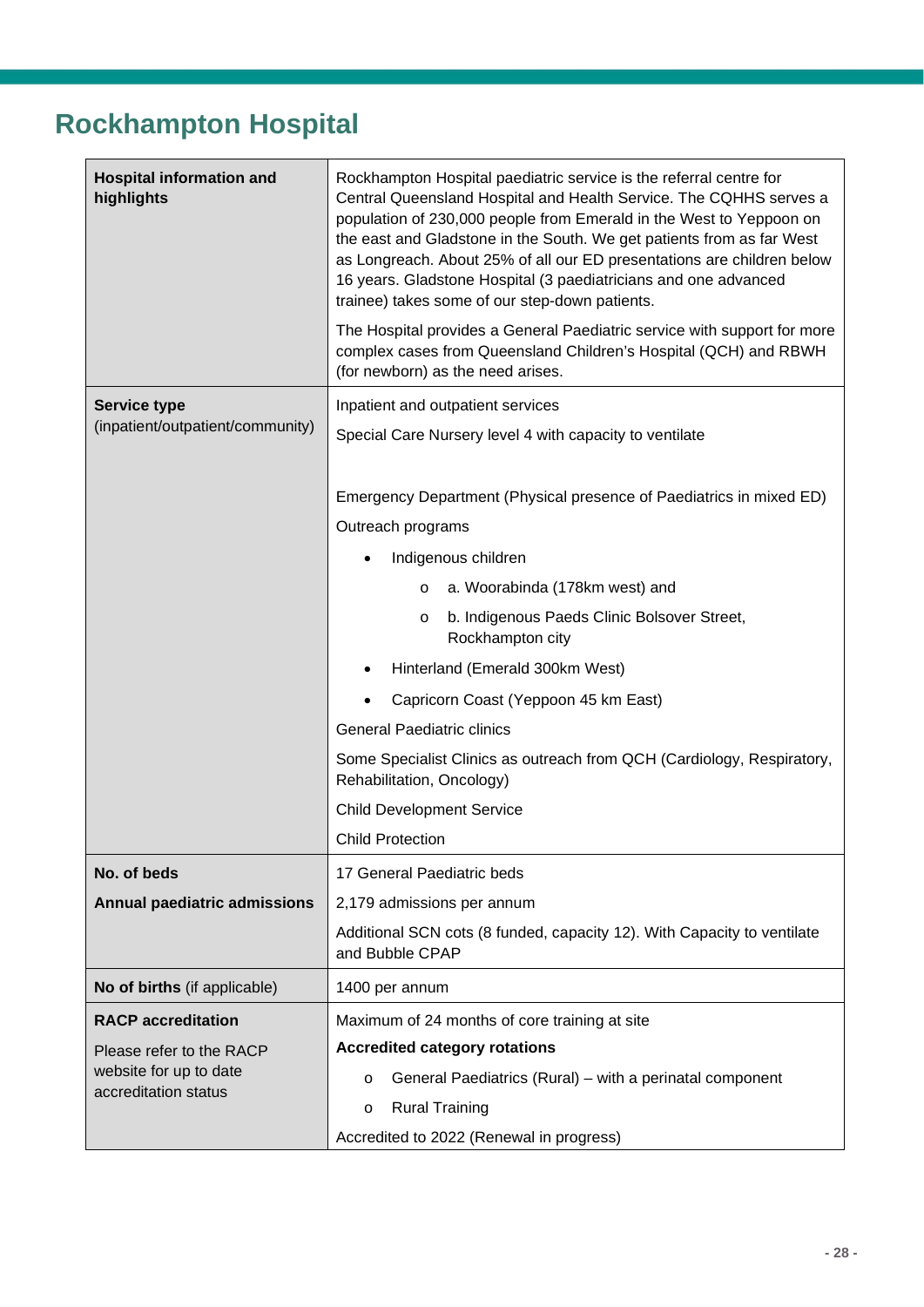| <b>Potential rotations</b>      | <b>General Paediatrics</b>                                                                                                                                                                                                 |                                                                   |  |
|---------------------------------|----------------------------------------------------------------------------------------------------------------------------------------------------------------------------------------------------------------------------|-------------------------------------------------------------------|--|
| (depending on availability)     | Not all these positions are fixed for advanced trainees in general<br>paediatrics but can be organised by prior arrangement. Other options<br>are possible depending upon trainee requirements and available<br>positions. |                                                                   |  |
| <b>Staffing and supervision</b> | <b>Director of Paediatrics</b>                                                                                                                                                                                             |                                                                   |  |
|                                 |                                                                                                                                                                                                                            | 3 Paediatric Educational Supervisors                              |  |
|                                 |                                                                                                                                                                                                                            | Paediatricians x 5.8 FTE (including Director and 0.2 FTE VMO)     |  |
|                                 | 2 Paediatric Fellows                                                                                                                                                                                                       |                                                                   |  |
|                                 |                                                                                                                                                                                                                            |                                                                   |  |
| <b>Teaching and learning</b>    | Weekly lectures                                                                                                                                                                                                            |                                                                   |  |
|                                 | Weekly clinical scenarios with ED                                                                                                                                                                                          |                                                                   |  |
|                                 |                                                                                                                                                                                                                            | Weekly paediatric grand rounds (from QCH by video linkage)        |  |
|                                 | Daily consultant rounds                                                                                                                                                                                                    |                                                                   |  |
|                                 |                                                                                                                                                                                                                            | Medical student teaching bedside and tutorial setting using POLIE |  |
|                                 |                                                                                                                                                                                                                            | Bi-monthly Morbidity and Mortality meetings                       |  |
|                                 | Protected time for college projects or quality improvement activities to be<br>discussed on case-by-case basis.                                                                                                            |                                                                   |  |
|                                 | Opportunities for audits and clinical research                                                                                                                                                                             |                                                                   |  |
| <b>Profile of work</b>          | Ward responsibilities                                                                                                                                                                                                      |                                                                   |  |
|                                 | Specialist clinic coverage                                                                                                                                                                                                 |                                                                   |  |
|                                 | Research/presentations                                                                                                                                                                                                     |                                                                   |  |
|                                 | Teaching responsibilities                                                                                                                                                                                                  |                                                                   |  |
| <b>Hospital web link</b>        |                                                                                                                                                                                                                            | www.health.qld.gov.au/services/central-queensland/rockhampton     |  |
| <b>Hospital contact</b>         | Name:                                                                                                                                                                                                                      | A/Professor Sunday Pam                                            |  |
|                                 | Tel:                                                                                                                                                                                                                       | (07) 4920 6474                                                    |  |
|                                 | Email:                                                                                                                                                                                                                     | Sunday.Pam@health.qld.gov.au                                      |  |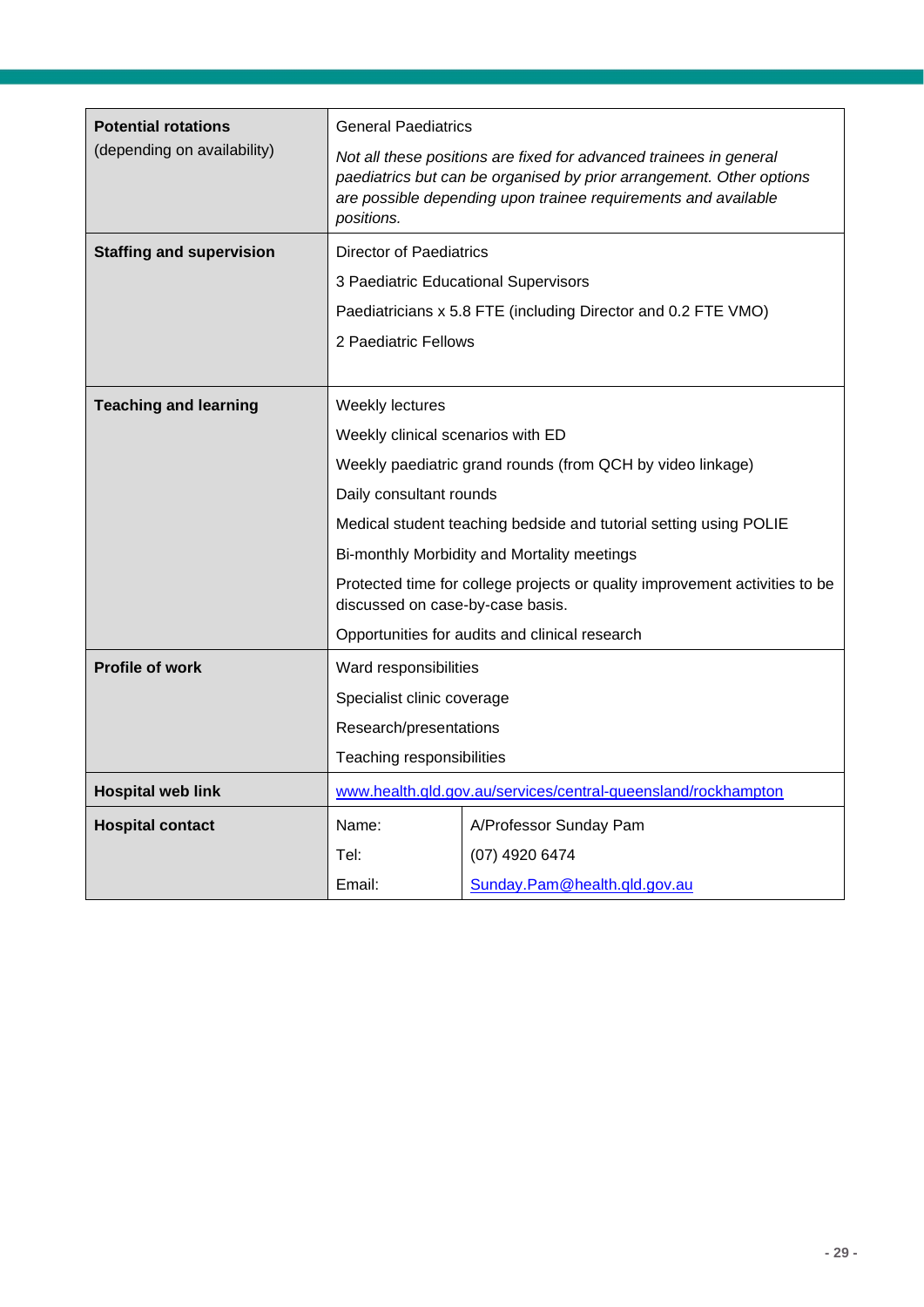## <span id="page-29-0"></span>**Sunshine Coast University Hospital**

| <b>Hospital information and</b><br>highlights           | The SCHHS covers about 8% QLD population with a growing young<br>population. In 2015 there were 92,737 children between 0-14 and<br>96,060 between 15-19 yrs. This is expected to increase by 29% in both<br>age groups by 2031.<br>Sunshine Coast University Hospital is the main hospital within the district |
|---------------------------------------------------------|-----------------------------------------------------------------------------------------------------------------------------------------------------------------------------------------------------------------------------------------------------------------------------------------------------------------|
|                                                         | providing paediatric inpatient and outpatient care at CSCF level 4<br>(progressing to CSCF level 5 in next 5-10 years). There is a small<br>inpatient unit at Gympie hospital as well as outreach outpatients and<br>operates as CSCF level 3. There is also a separate Child Development<br>Service.           |
| <b>Service type</b><br>(inpatient/outpatient/community) | Paediatric inpatient and outpatient services including oncology, diabetes,<br>child protection, child development.                                                                                                                                                                                              |
|                                                         | <b>CSCF level 5 Neonatal Unit</b>                                                                                                                                                                                                                                                                               |
|                                                         | <b>Paediatric Critical Care Unit</b>                                                                                                                                                                                                                                                                            |
|                                                         | Paediatric Emergency Specialists, Paediatric ED.                                                                                                                                                                                                                                                                |
|                                                         | Visiting paediatric surgeons, cardiology, dermatology, haematology                                                                                                                                                                                                                                              |
| No. of beds                                             | 27 paediatric beds at SCUH (funded for 20) and 4 at Gympie                                                                                                                                                                                                                                                      |
| <b>Annual paediatric admissions</b>                     | 5,000 admissions per year.                                                                                                                                                                                                                                                                                      |
|                                                         | 12 funded cots on NNU. 27 commissioned cots                                                                                                                                                                                                                                                                     |
| No of births (if applicable)                            | 3,000 at SCUH, approx. 300 at Gympie                                                                                                                                                                                                                                                                            |
| <b>RACP</b> accreditation                               | Maximum of 18 months of core training                                                                                                                                                                                                                                                                           |
| Please refer to the RACP                                | <b>Accredited category rotations</b>                                                                                                                                                                                                                                                                            |
| website for up to date<br>accreditation status          | General Paediatrics with perinatal component<br>$\circ$                                                                                                                                                                                                                                                         |
|                                                         | Community/Development 12mth<br>O                                                                                                                                                                                                                                                                                |
|                                                         | Acute care 6mth<br>$\circ$                                                                                                                                                                                                                                                                                      |
|                                                         | Accredited to 2022                                                                                                                                                                                                                                                                                              |
| <b>Potential rotations</b>                              | Community/Development - for advanced training.                                                                                                                                                                                                                                                                  |
| (depending on availability)                             | Acute Care - PCCU or PEM - advanced training                                                                                                                                                                                                                                                                    |
|                                                         | Not all these positions are fixed for advanced trainees in general<br>paediatrics but can be organised by prior arrangement. Other options<br>are possible depending upon trainee requirements and available<br>positions.                                                                                      |
| <b>Staffing and supervision</b>                         | Director of Paediatrics and Director of Neonatology                                                                                                                                                                                                                                                             |
|                                                         | 13.4 FTE including Directors, Neonatologist and Child Development<br><b>Specialists</b>                                                                                                                                                                                                                         |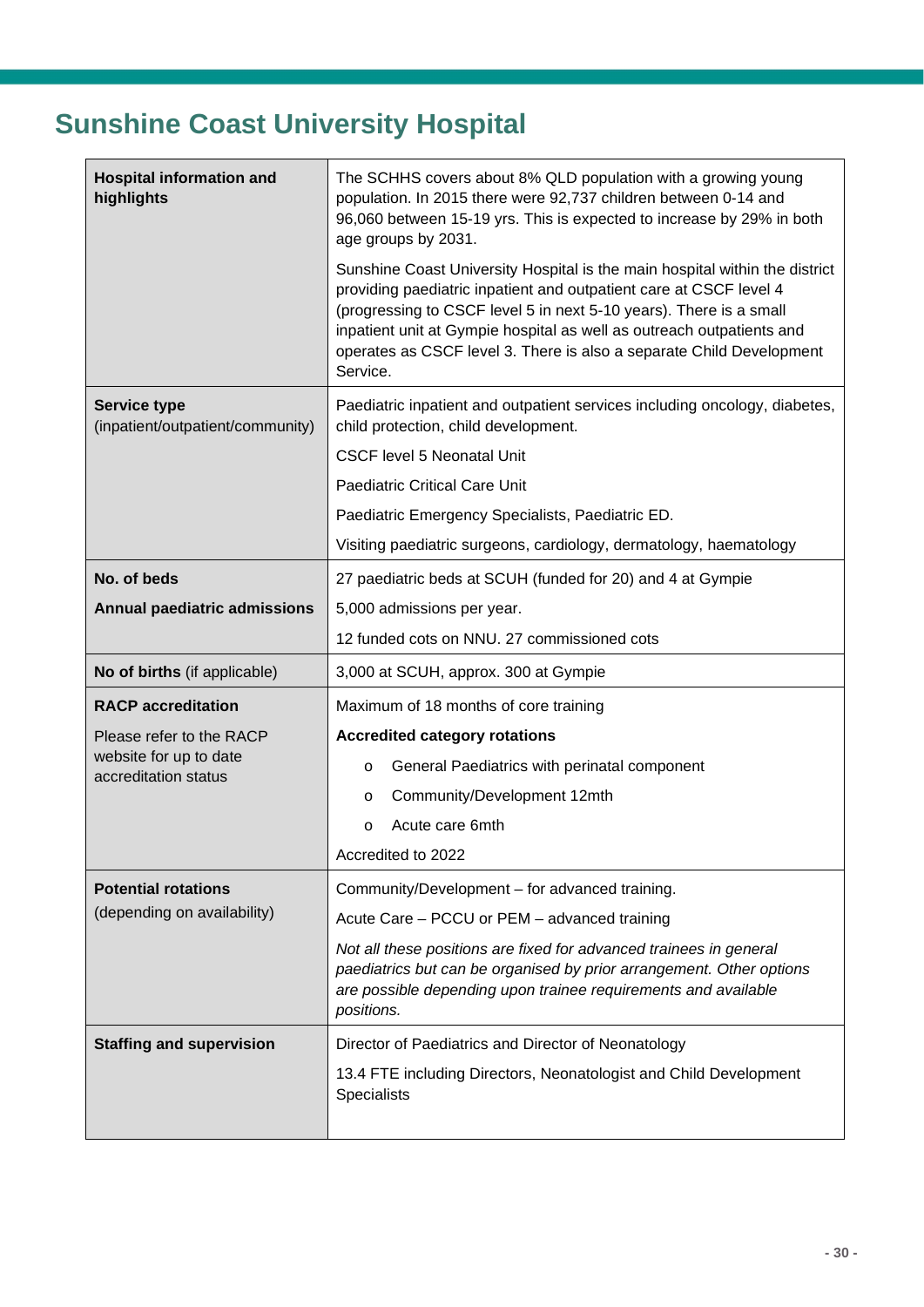| <b>Teaching and learning</b> | Daily consultant presence at handovers and consultant led ward rounds                                                                                                                                                                                                                                                                                                                                                                                                                                                                                                                                     |                                                                                                                                         |  |
|------------------------------|-----------------------------------------------------------------------------------------------------------------------------------------------------------------------------------------------------------------------------------------------------------------------------------------------------------------------------------------------------------------------------------------------------------------------------------------------------------------------------------------------------------------------------------------------------------------------------------------------------------|-----------------------------------------------------------------------------------------------------------------------------------------|--|
|                              | Weekly simulation scenarios                                                                                                                                                                                                                                                                                                                                                                                                                                                                                                                                                                               |                                                                                                                                         |  |
|                              | Weekly grand rounds                                                                                                                                                                                                                                                                                                                                                                                                                                                                                                                                                                                       |                                                                                                                                         |  |
|                              | Weekly journal club                                                                                                                                                                                                                                                                                                                                                                                                                                                                                                                                                                                       |                                                                                                                                         |  |
|                              |                                                                                                                                                                                                                                                                                                                                                                                                                                                                                                                                                                                                           | Weekly registrar led teaching sessions                                                                                                  |  |
|                              | Weekly radiology meetings                                                                                                                                                                                                                                                                                                                                                                                                                                                                                                                                                                                 |                                                                                                                                         |  |
|                              |                                                                                                                                                                                                                                                                                                                                                                                                                                                                                                                                                                                                           | Monthly mortality and morbidity meetings                                                                                                |  |
|                              |                                                                                                                                                                                                                                                                                                                                                                                                                                                                                                                                                                                                           | Yearly audit/Quality improvement presentations                                                                                          |  |
| <b>Profile of work</b>       | <b>Advanced training:</b>                                                                                                                                                                                                                                                                                                                                                                                                                                                                                                                                                                                 |                                                                                                                                         |  |
|                              |                                                                                                                                                                                                                                                                                                                                                                                                                                                                                                                                                                                                           | General paediatric positions: 2 monthly rotations between paediatric<br>inpatients, neonatal unit and OPD including outreach to Gympie. |  |
|                              | consultant back up 1 in 5 weekends                                                                                                                                                                                                                                                                                                                                                                                                                                                                                                                                                                        | Opportunity to be on consultant on call roster as first on call with                                                                    |  |
|                              |                                                                                                                                                                                                                                                                                                                                                                                                                                                                                                                                                                                                           | Teaching basic trainees, residents, interns and medical students                                                                        |  |
|                              | Organising M&Ms, x-ray meetings, RACP local exam                                                                                                                                                                                                                                                                                                                                                                                                                                                                                                                                                          |                                                                                                                                         |  |
|                              | Managing the junior staff roster                                                                                                                                                                                                                                                                                                                                                                                                                                                                                                                                                                          |                                                                                                                                         |  |
|                              | Opportunities to conduct Advanced training Project with supervision                                                                                                                                                                                                                                                                                                                                                                                                                                                                                                                                       |                                                                                                                                         |  |
|                              | For community positions: based at Child Development Service and in<br>Child Protection Unit.<br><b>Basic Training:</b><br>1 year as part of a 3 year basic training rotation. In this year there will be<br>1x 3mth rotation to Neonatal unit, rest of time spent on Gen paeds<br>roster, rotating through OPD clinic and rostered shifts for Child and<br>Adolescent inpatient unit.<br>SCUH also welcomes 3 <sup>rd</sup> year continuing trainees, we are actively<br>involved in RACP exam process, most of our paediatricians are local or<br>national examiners. SCUH is a host site for FRACP exam |                                                                                                                                         |  |
|                              |                                                                                                                                                                                                                                                                                                                                                                                                                                                                                                                                                                                                           |                                                                                                                                         |  |
|                              |                                                                                                                                                                                                                                                                                                                                                                                                                                                                                                                                                                                                           |                                                                                                                                         |  |
|                              |                                                                                                                                                                                                                                                                                                                                                                                                                                                                                                                                                                                                           |                                                                                                                                         |  |
| <b>Hospital web link</b>     |                                                                                                                                                                                                                                                                                                                                                                                                                                                                                                                                                                                                           | www.health.gld.gov.au/sunshinecoast                                                                                                     |  |
| <b>Hospital contact</b>      | Name:                                                                                                                                                                                                                                                                                                                                                                                                                                                                                                                                                                                                     | Dr Sara Lucas                                                                                                                           |  |
|                              | Tel:                                                                                                                                                                                                                                                                                                                                                                                                                                                                                                                                                                                                      | (07) 5202 3245                                                                                                                          |  |
|                              | Email:                                                                                                                                                                                                                                                                                                                                                                                                                                                                                                                                                                                                    | Sara.lucas@health.qld.gov.au                                                                                                            |  |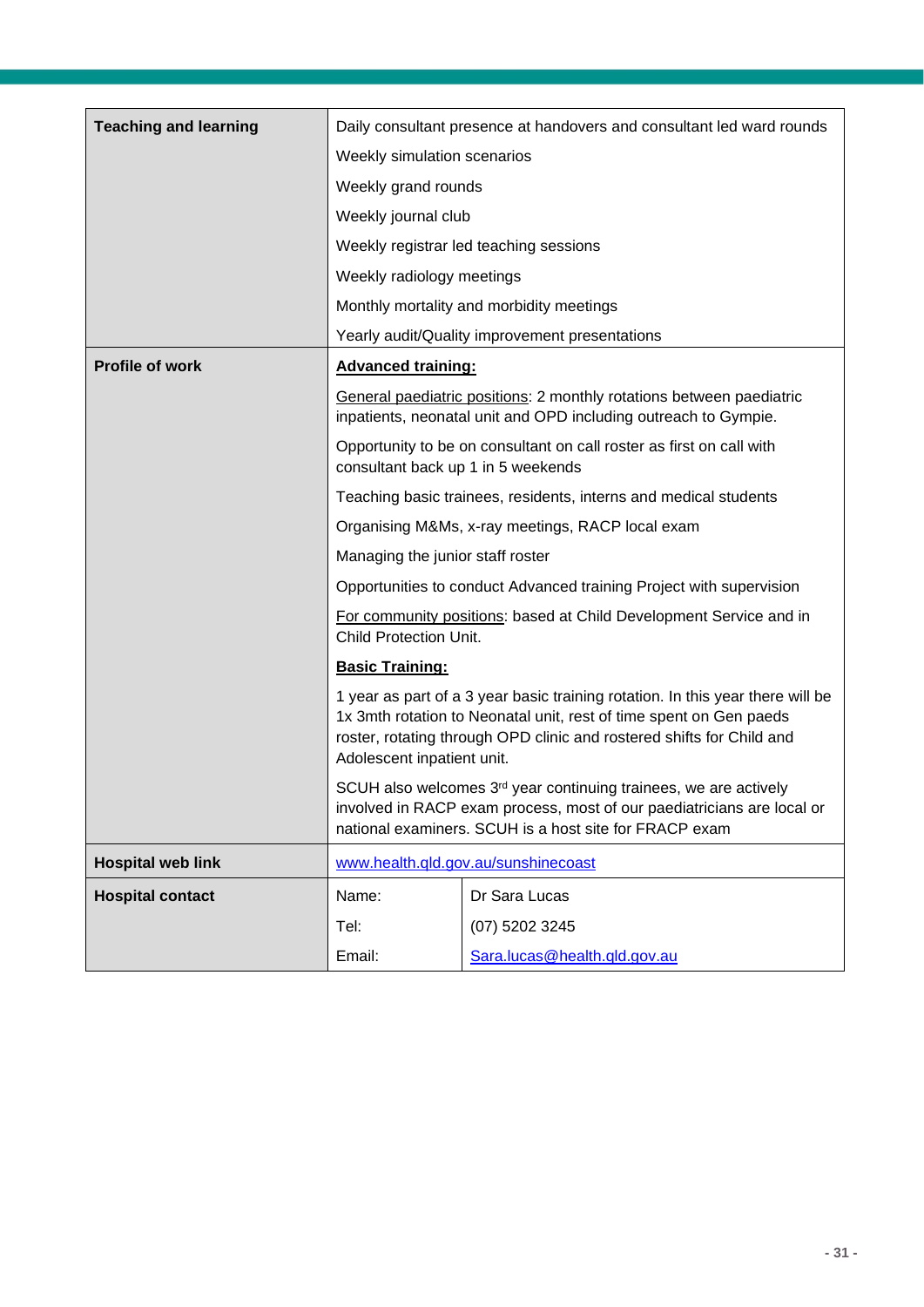## <span id="page-31-0"></span>**The Prince Charles Hospital**

| <b>Hospital information and</b><br>highlights                              | The Prince Charles Hospital (TPCH) within the Metro North HHS is a<br>major teaching hospital located on Brisbane's northside.<br>Originally<br>opened in 1954 as the Brisbane Chest Hospital, and developing as a<br>leader in cardiothoracic services, TPCH also offers emergency, general<br>surgical, medical and orthopaedic services.                                                                                                                                                                                                                                                                                                                                                                                |  |  |
|----------------------------------------------------------------------------|----------------------------------------------------------------------------------------------------------------------------------------------------------------------------------------------------------------------------------------------------------------------------------------------------------------------------------------------------------------------------------------------------------------------------------------------------------------------------------------------------------------------------------------------------------------------------------------------------------------------------------------------------------------------------------------------------------------------------|--|--|
|                                                                            | In 2012, TPCH opened its new Children's Health Service which includes<br>an accredited paediatric Emergency Department, Short Stay Unit,<br>inpatient ward and outpatient service. The Hospital serves a population<br>of more than 75,000 children aged 0 to 16 years from Ocean View, near<br>Dayboro, north of Brisbane, to Gordon Park in Brisbane's inner northern<br>suburbs. There were 33,297 paediatric emergency presentations in<br>2021, and this number is increasing each year. Similarly, the Paediatric<br>inpatient and outpatient occasions of service have increased as demand<br>for local paediatric care grows. The Team works collaboratively with an<br>experienced paediatric allied health team. |  |  |
|                                                                            | The Hospital provides a generalist model of service with trainees<br>managing routine and complex cases in general paediatrics on the<br>Children's Ward, Children's Emergency Department and Paediatric<br><b>Outpatient Department.</b>                                                                                                                                                                                                                                                                                                                                                                                                                                                                                  |  |  |
| <b>Service type</b>                                                        | Inpatient services                                                                                                                                                                                                                                                                                                                                                                                                                                                                                                                                                                                                                                                                                                         |  |  |
| (inpatient/outpatient/community)                                           | General Paediatric Outpatient and Allied Health Clinics                                                                                                                                                                                                                                                                                                                                                                                                                                                                                                                                                                                                                                                                    |  |  |
|                                                                            | Children's Emergency Department (CED)                                                                                                                                                                                                                                                                                                                                                                                                                                                                                                                                                                                                                                                                                      |  |  |
| No. of beds                                                                | For 2021:                                                                                                                                                                                                                                                                                                                                                                                                                                                                                                                                                                                                                                                                                                                  |  |  |
| <b>Annual paediatric admissions</b>                                        | 12 ward beds, 6 General Paediatric and 6 Short Stay Unit beds<br>(increasing to 16 beds when demand requires, with Executive approval)                                                                                                                                                                                                                                                                                                                                                                                                                                                                                                                                                                                     |  |  |
|                                                                            | 1376 paediatric inpatients                                                                                                                                                                                                                                                                                                                                                                                                                                                                                                                                                                                                                                                                                                 |  |  |
|                                                                            | 2764 Paediatric Short Stay Unit admissions (co-located in Children's                                                                                                                                                                                                                                                                                                                                                                                                                                                                                                                                                                                                                                                       |  |  |
|                                                                            | Ward but managed by Emergency Department staff)                                                                                                                                                                                                                                                                                                                                                                                                                                                                                                                                                                                                                                                                            |  |  |
|                                                                            | 4,693 Paediatric Outpatients Occasions of service (OOS) and 1600<br>Allied Health OOS.                                                                                                                                                                                                                                                                                                                                                                                                                                                                                                                                                                                                                                     |  |  |
| No of births (if applicable)                                               | None (no Maternity Service or Neonatal Service)                                                                                                                                                                                                                                                                                                                                                                                                                                                                                                                                                                                                                                                                            |  |  |
| <b>RACP</b> accreditation                                                  | Maximum of 12 months of Basic Training<br>(due for review in 2025)                                                                                                                                                                                                                                                                                                                                                                                                                                                                                                                                                                                                                                                         |  |  |
| Please refer to the RACP<br>website for up to date<br>accreditation status | Maximum of 12 months Advanced Training<br>(due for review in 2023)                                                                                                                                                                                                                                                                                                                                                                                                                                                                                                                                                                                                                                                         |  |  |
|                                                                            | Accredited: General Paediatrics without a perinatal component<br>$\circ$<br>(6 months)                                                                                                                                                                                                                                                                                                                                                                                                                                                                                                                                                                                                                                     |  |  |
|                                                                            | Acute care (Emergency) (6 months)<br>$\circ$                                                                                                                                                                                                                                                                                                                                                                                                                                                                                                                                                                                                                                                                               |  |  |
| <b>Potential rotations</b>                                                 | General Paediatrics (basic and advanced trainees)                                                                                                                                                                                                                                                                                                                                                                                                                                                                                                                                                                                                                                                                          |  |  |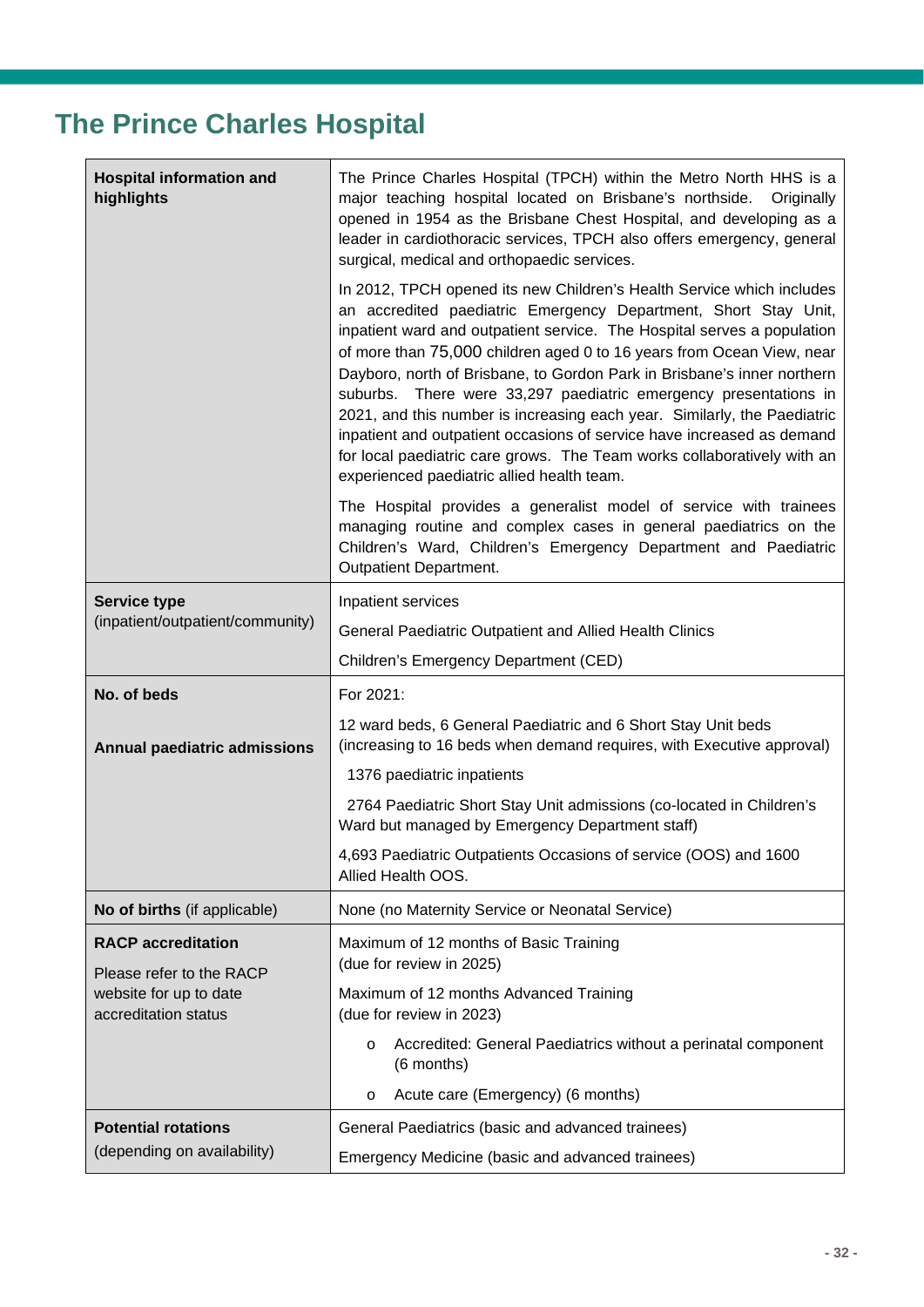| <b>Staffing and supervision</b> | Director of Paediatric Services 1 FTE                       |                                                                                                        |  |
|---------------------------------|-------------------------------------------------------------|--------------------------------------------------------------------------------------------------------|--|
|                                 | Paediatricians x 4.5 FTE                                    |                                                                                                        |  |
|                                 |                                                             | Fully staffed CED with PEMs, experienced FACEMs, Advanced nurse<br>practitioners and paediatric nurses |  |
| <b>Teaching and learning</b>    | Weekly Registrar Teaching sessions                          |                                                                                                        |  |
|                                 |                                                             | Regular visiting specialty speakers                                                                    |  |
|                                 |                                                             | Weekly Paediatric Grand Rounds via videoconference                                                     |  |
|                                 | Access to PWEPP program                                     |                                                                                                        |  |
|                                 | WhatsApp group                                              | Collaborative teaching with Children's ED including educational                                        |  |
|                                 |                                                             | <b>Regular Simulation Scenarios</b>                                                                    |  |
|                                 |                                                             | Daily consultant ward rounds                                                                           |  |
|                                 | 3 monthly Morbidity and Mortality meetings                  |                                                                                                        |  |
| <b>Profile of work</b>          |                                                             | Coverage roster – weekend unit cover 1 in 3                                                            |  |
|                                 |                                                             | Ward responsibilities/workload                                                                         |  |
|                                 |                                                             | Children's Emergency Department consults and reviews                                                   |  |
|                                 | <b>Outpatient Clinics</b>                                   |                                                                                                        |  |
|                                 |                                                             | Teaching responsibilities - residents and medical students                                             |  |
|                                 |                                                             | Audit topic to be completed during $6 - 12$ months                                                     |  |
|                                 | Non-clinical portfolio with training and consultant support |                                                                                                        |  |
| <b>Hospital web link</b>        |                                                             | https://qheps.health.qld.gov.au/tpch                                                                   |  |
| <b>Hospital contact</b>         | Name:                                                       | Dr Lisa Gotley and Dr Ben Beckwith                                                                     |  |
|                                 | Tel:                                                        | $(07)$ 3139 4000                                                                                       |  |
|                                 | Email:                                                      | lisa.gotley@health.gld.gov.au                                                                          |  |
|                                 |                                                             | benjamin.beckwith@health.qld.gov.au                                                                    |  |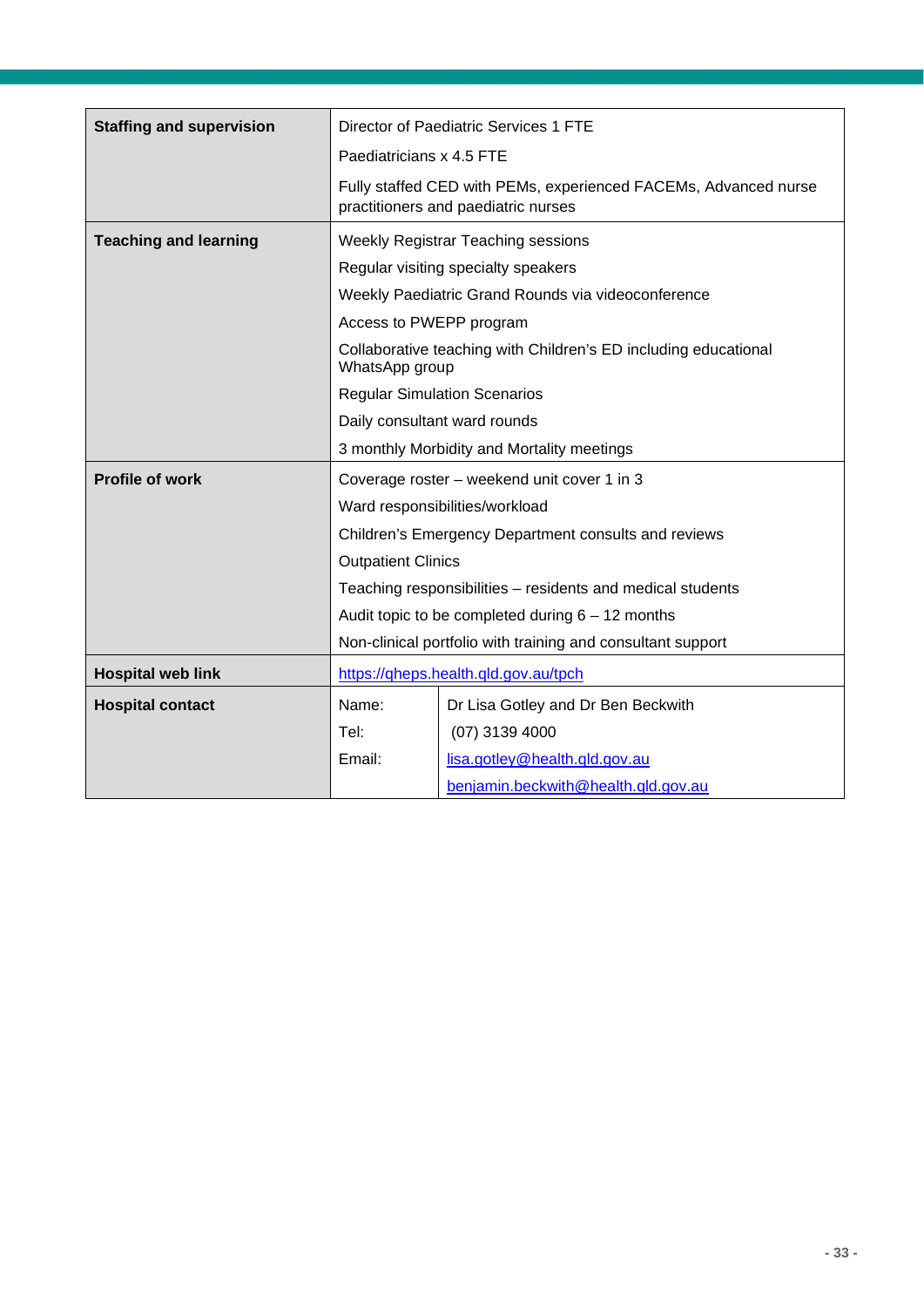#### <span id="page-33-0"></span>**Toowoomba Hospital**

| <b>Hospital information and</b><br>highlights                                   | Toowoomba Hospital is the major hospital of the Darling Downs<br>Hospital and Health Service. It services 300,000 people over an area<br>of 90,000 square kilometres. Toowoomba is situated on the Great<br>Dividing Range 100 km west of Brisbane. |  |  |
|---------------------------------------------------------------------------------|-----------------------------------------------------------------------------------------------------------------------------------------------------------------------------------------------------------------------------------------------------|--|--|
|                                                                                 | The paediatric service encompasses general paediatric inpatient and<br>outpatient care as well as neonatal care in a regional setting.                                                                                                              |  |  |
| <b>Service type</b>                                                             | Inpatient and outpatient care                                                                                                                                                                                                                       |  |  |
| (inpatient/outpatient/community)                                                | Outreach subspecialty and general paediatric clinics                                                                                                                                                                                                |  |  |
|                                                                                 | <b>Child Development Service</b>                                                                                                                                                                                                                    |  |  |
|                                                                                 | <b>Child Protection Unit</b>                                                                                                                                                                                                                        |  |  |
|                                                                                 | Level 4 Special Care Nursery                                                                                                                                                                                                                        |  |  |
| No. of beds                                                                     | 13 bed Children's Ward and 13 bed Special Care Nursery                                                                                                                                                                                              |  |  |
| <b>Annual paediatric admissions</b>                                             | 1,500 admissions to Children's Ward                                                                                                                                                                                                                 |  |  |
| No of births (if applicable)                                                    | 2,000 births per annum                                                                                                                                                                                                                              |  |  |
| <b>RACP</b> accreditation<br>Please refer to the RACP<br>website for up to date | Toowoomba is a secondment hospital and is accredited for 12 months<br>of basic training in General Paediatrics.                                                                                                                                     |  |  |
|                                                                                 | <b>Advanced Training:</b>                                                                                                                                                                                                                           |  |  |
| accreditation status                                                            | Accredited category rotations                                                                                                                                                                                                                       |  |  |
|                                                                                 | General paediatrics (Rural) with a perinatal component                                                                                                                                                                                              |  |  |
|                                                                                 | Community/Developmental (6 months as part of a 12 month<br>rotation)                                                                                                                                                                                |  |  |
| <b>Potential rotations</b>                                                      | Community/Developmental including Child Protection                                                                                                                                                                                                  |  |  |
| (depending on availability)                                                     | Not all these positions are fixed for advanced trainees in general<br>paediatrics but can be organised by prior arrangement. Other options<br>are possible depending upon trainee requirements and available<br>positions.                          |  |  |
| <b>Staffing and supervision</b>                                                 | <b>Director of Paediatrics</b>                                                                                                                                                                                                                      |  |  |
|                                                                                 | Paediatricians x 5.0 FTE including Director                                                                                                                                                                                                         |  |  |
|                                                                                 | Visiting sub-specialists in Cardiology, Rehabilitation, Respiratory,<br>Haematology, Rheumatology and Endocrinology.                                                                                                                                |  |  |
|                                                                                 | No of Basic Trainees - 3                                                                                                                                                                                                                            |  |  |
| <b>Teaching and learning</b>                                                    | Weekly paediatric grand rounds                                                                                                                                                                                                                      |  |  |
|                                                                                 | Fortnightly journal club                                                                                                                                                                                                                            |  |  |
|                                                                                 | Weekly paediatric case conference                                                                                                                                                                                                                   |  |  |
|                                                                                 | Perinatal Mortality and Morbidity Meetings                                                                                                                                                                                                          |  |  |
|                                                                                 | Protected time for project work/local audits                                                                                                                                                                                                        |  |  |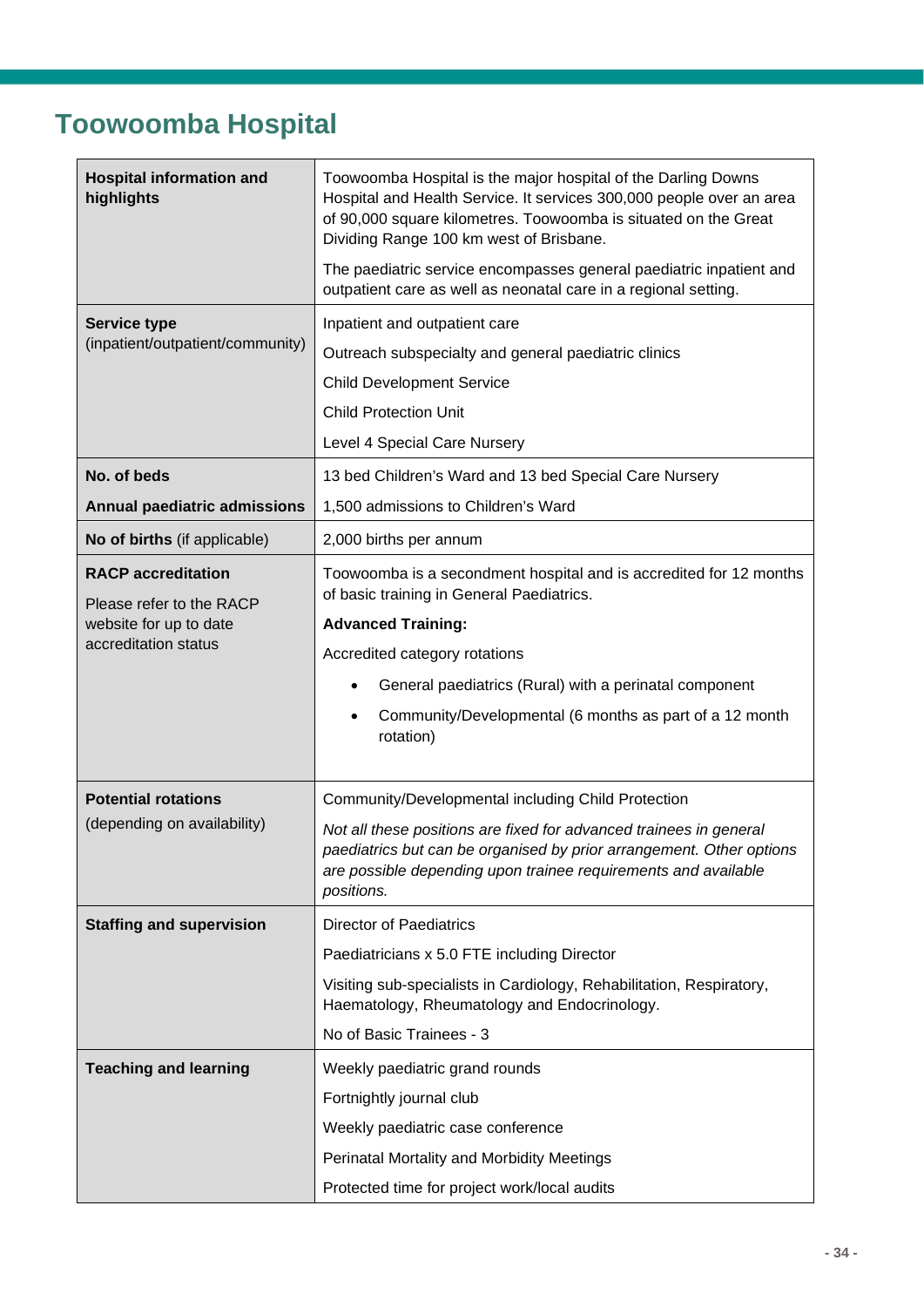| <b>Hospital web link</b> | www.health.qld.gov.au/darlingdowns                                                                          |                                |
|--------------------------|-------------------------------------------------------------------------------------------------------------|--------------------------------|
| <b>Hospital contact</b>  | Name:<br>Dr John Coghlan                                                                                    |                                |
|                          | Tel:                                                                                                        | $(07)$ 4616 6383               |
|                          | Email:                                                                                                      | john.coghlan@health.qld.gov.au |
| <b>Profile of work</b>   | A rotating roster covering general paediatric inpatient, outpatient and<br>neonatal care with 6 colleagues. |                                |
|                          | Teaching and support of junior staff and medical students.                                                  |                                |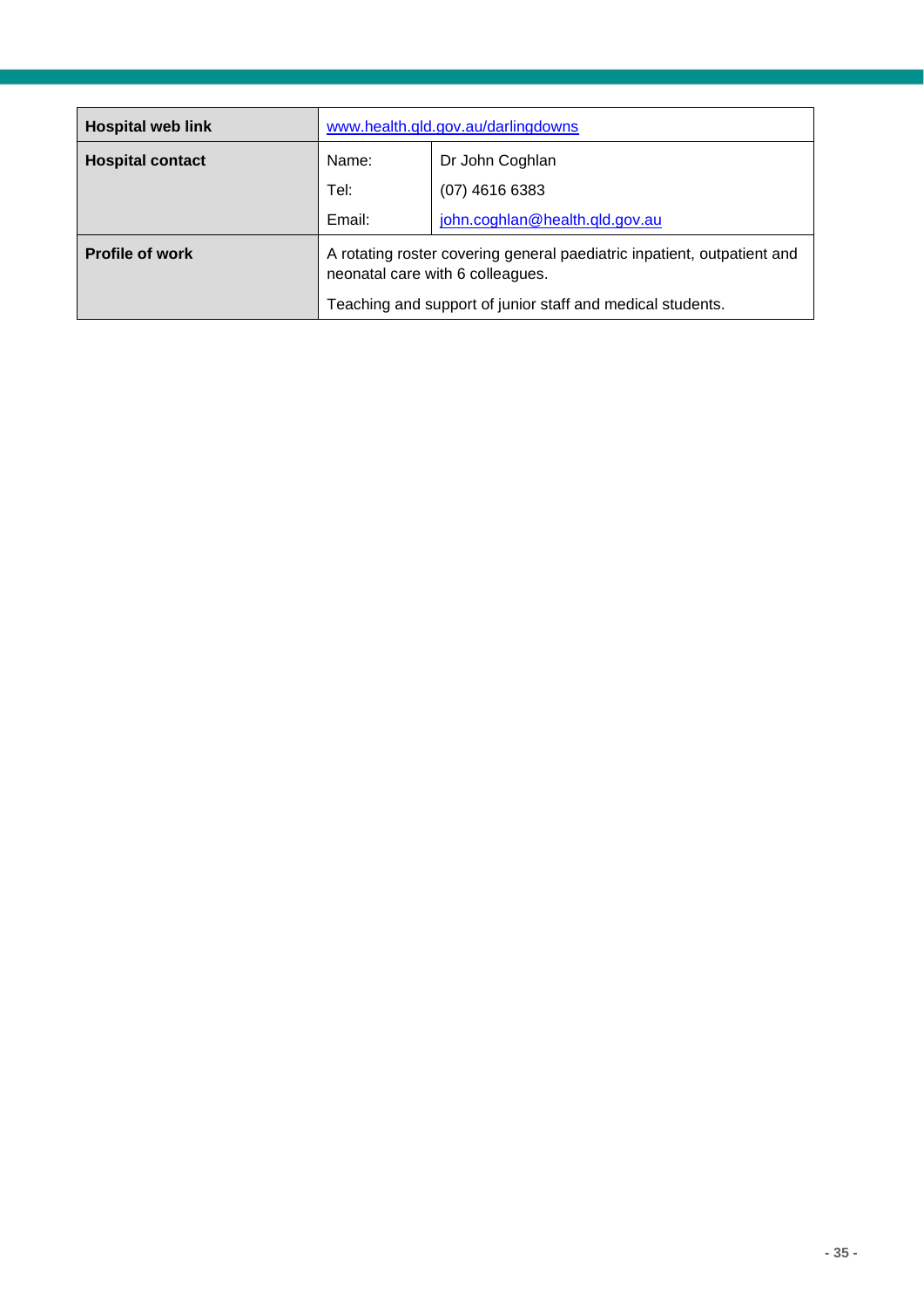## <span id="page-35-0"></span>**The Townsville University Hospital**

| <b>Hospital information and</b><br>highlights | The Townsville University Hospital (TUH) is in the suburb of Douglas in<br>Townsville the largest City in the Tropical North of Australia and is<br>adjacent to James Cook University.                                                                                                                                                                                                                                                                                                                                                                                                                                                                                                                          |  |
|-----------------------------------------------|-----------------------------------------------------------------------------------------------------------------------------------------------------------------------------------------------------------------------------------------------------------------------------------------------------------------------------------------------------------------------------------------------------------------------------------------------------------------------------------------------------------------------------------------------------------------------------------------------------------------------------------------------------------------------------------------------------------------|--|
|                                               | As well as providing services to the local population TUH is a tertiary<br>referral hospital for North Queensland supporting the people who live in<br>the region from the Torres Strait Islands, and Cape York Peninsular in<br>the north, the Gulf of Carpentaria and Mt Isa to the West, to Coal mining<br>towns to the southwest and Mackay and the Whitsundays to the south.<br>The 3 large population centres on the east coast are Townsville, Cairns<br>and Mackay, and the total population in North Queensland is around<br>750,000.                                                                                                                                                                  |  |
|                                               | There are large urban Aboriginal and Torres Strait Islander populations<br>in the cities 8-10% and many small largely Aboriginal or Torres Strait<br>Islander populations in communities across the region. The paediatric<br>Inpatient unit at TUH has 30-40% Aboriginal or/and Torres Strait islander<br>separations.                                                                                                                                                                                                                                                                                                                                                                                         |  |
|                                               | TUH is the major teaching hospital for James Cook University's schools<br>of medicine, nursing, and allied health and for the Barrier Reef Institute<br>of TAFE. It is the only Trauma Centre and has the only Maternal Foetal<br>Medicine unit, Neonatal Intensive Care Unit and Paediatric Intensive<br>Care units in Australia North of Brisbane. Townsville University Hospital<br>provides the latest in cardiac, obstetric, gynaecological, paediatric,<br>neurosurgical, orthopaedic, cancer, mental health, neonatal, allied<br>health, anaesthetic and intensive care services to the community. The<br>Emergency Department has a dedicated paediatric area, and in-<br>department radiology service. |  |
|                                               | The TUH Paediatric Service serves a population of about 160,000<br>children aged 0 to 14 years in North Queensland. In the 2016 census<br>Townsville-Mackay and Cairns-Atherton Indigenous regions were both in<br>the top 10 most populous Indigenous regions throughout Australia. The<br>Indigenous median age was 22 years (compared to 38 in the non-<br>indigenous population with 1/3 aged less than 15 years.                                                                                                                                                                                                                                                                                           |  |
|                                               | The average number of admissions to the paediatric ward per year is<br>6000; the average number of paediatric presentations to the Emergency<br>department per year is 18,000, with 2,500 admissions occurring via the<br>emergency department per year. The number of deliveries per year is<br>2500-3000, with an average of 250 to 300 NICU admissions and 1093<br>special care admissions per year.                                                                                                                                                                                                                                                                                                         |  |
|                                               | The Townsville Hospital paediatric service is a unique service providing<br>tertiary level support in a regional setting.                                                                                                                                                                                                                                                                                                                                                                                                                                                                                                                                                                                       |  |
|                                               | The Hospital provides services with using a generalist model, with<br>subspecialty support. Trainees working in General Paediatrics care for<br>complex patients with diagnoses from all of the major medical<br>specialties. Subspecialty paediatric support is provided locally<br>(Respiratory, Endocrinology, Gastroenterology, Cardiology,<br>Rehabilitation, Community Paediatrics) and via telehealth and outreach                                                                                                                                                                                                                                                                                       |  |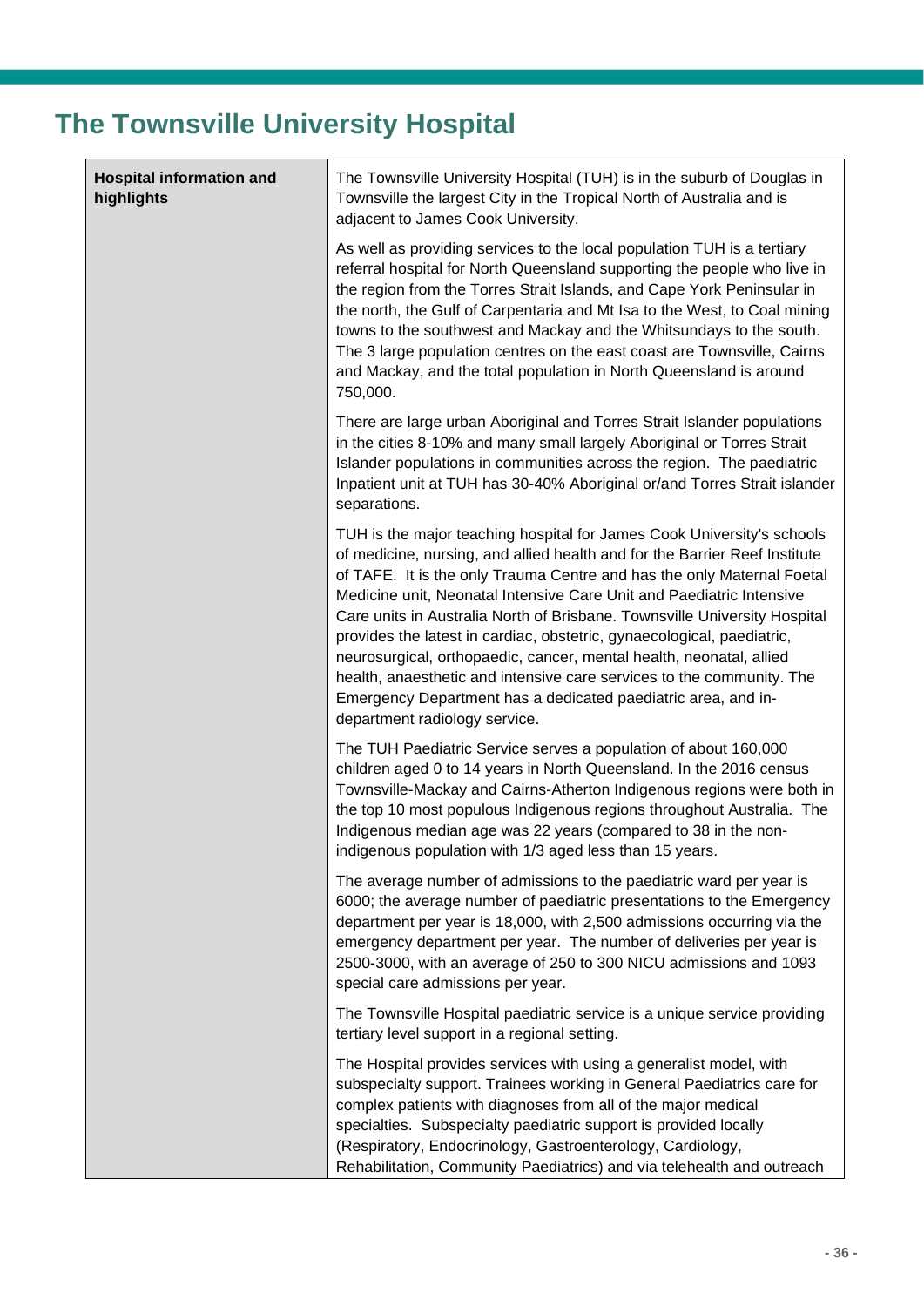| visits (Renal, Oncology, Haematology, Rehabilitation, Respiratory,                                                                                                                                                                                                                                                                                                            |  |  |  |
|-------------------------------------------------------------------------------------------------------------------------------------------------------------------------------------------------------------------------------------------------------------------------------------------------------------------------------------------------------------------------------|--|--|--|
| Metabolic, Neurology).                                                                                                                                                                                                                                                                                                                                                        |  |  |  |
| Townsville is a referral centre for North Queensland providing services<br>to children in Paediatric Surgery (general, urology and neonatal<br>surgery), ENT including cochlea implants, Neurosurgery, Orthopaedics,<br>and Paediatric and Neonatal Intensive Care. The medical needs of<br>these children are coordinated and provided by the General Paediatric<br>Service. |  |  |  |
| TUH has a dedicated Child Development, Community Paediatric and<br>Child Youth and Adolescent Mental Health Service.                                                                                                                                                                                                                                                          |  |  |  |
| TUH department of Paediatrics provides regular outreach services to<br>several rural communities, and has a dictated child development service,<br>across multiple sites.                                                                                                                                                                                                     |  |  |  |
| <b>Inpatient services</b>                                                                                                                                                                                                                                                                                                                                                     |  |  |  |
| General Paediatric Inpatient Unit. (age up to 16 years, 34 beds,<br>includes general and subspecialty paediatrics, paediatric<br>surgery, and other surgical disciplines. (patients are often<br>supported by general paediatrics as well as their primary<br>surgical service)                                                                                               |  |  |  |
| Neonatal Intensive Care (22 beds) and Special Care Nursery<br>$\bullet$<br>(28 beds). Includes neonatal surgical cases.                                                                                                                                                                                                                                                       |  |  |  |
| Paediatric Intensive Care Unit (level 5) and High Dependency<br>Unit. (6 beds in total)                                                                                                                                                                                                                                                                                       |  |  |  |
| Adolescent Mental Health Inpatient Unit.                                                                                                                                                                                                                                                                                                                                      |  |  |  |
| Paediatric Emergency Department located within and as part of<br>the Adult Emergency Department. This unit is staffed by 4 SMOs<br>with PEM training and others.                                                                                                                                                                                                              |  |  |  |
| <b>Ambulatory Care Services</b>                                                                                                                                                                                                                                                                                                                                               |  |  |  |
| General Paediatric Outpatient services. (Daily clinics)                                                                                                                                                                                                                                                                                                                       |  |  |  |
| Specialist Outpatient clinics (weekly) - including cardiology,<br>respiratory and sleep medicine, endocrinology, diabetes,<br>paediatric rehabilitation, and rheumatology. Local clinics in<br>nephrology, haematology, oncology, neurology, epilepsy in<br>conjunction with visiting or telehealth service.                                                                  |  |  |  |
| Community Paediatric clinics (daily). Includes ADOS clinic.                                                                                                                                                                                                                                                                                                                   |  |  |  |
| Outreach General Paediatrics and Community Paediatric clinics<br>to 6 regional and remote rural towns and Indigenous community.                                                                                                                                                                                                                                               |  |  |  |
| Child Mental Health Service.                                                                                                                                                                                                                                                                                                                                                  |  |  |  |
| Child protection service. (Generalist model)                                                                                                                                                                                                                                                                                                                                  |  |  |  |
| Local surgical outpatient clinics in Paediatric Surgery and<br>urology, burns, ENT, neurosurgery, ophthalmology and<br>orthopaedic surgery.                                                                                                                                                                                                                                   |  |  |  |
|                                                                                                                                                                                                                                                                                                                                                                               |  |  |  |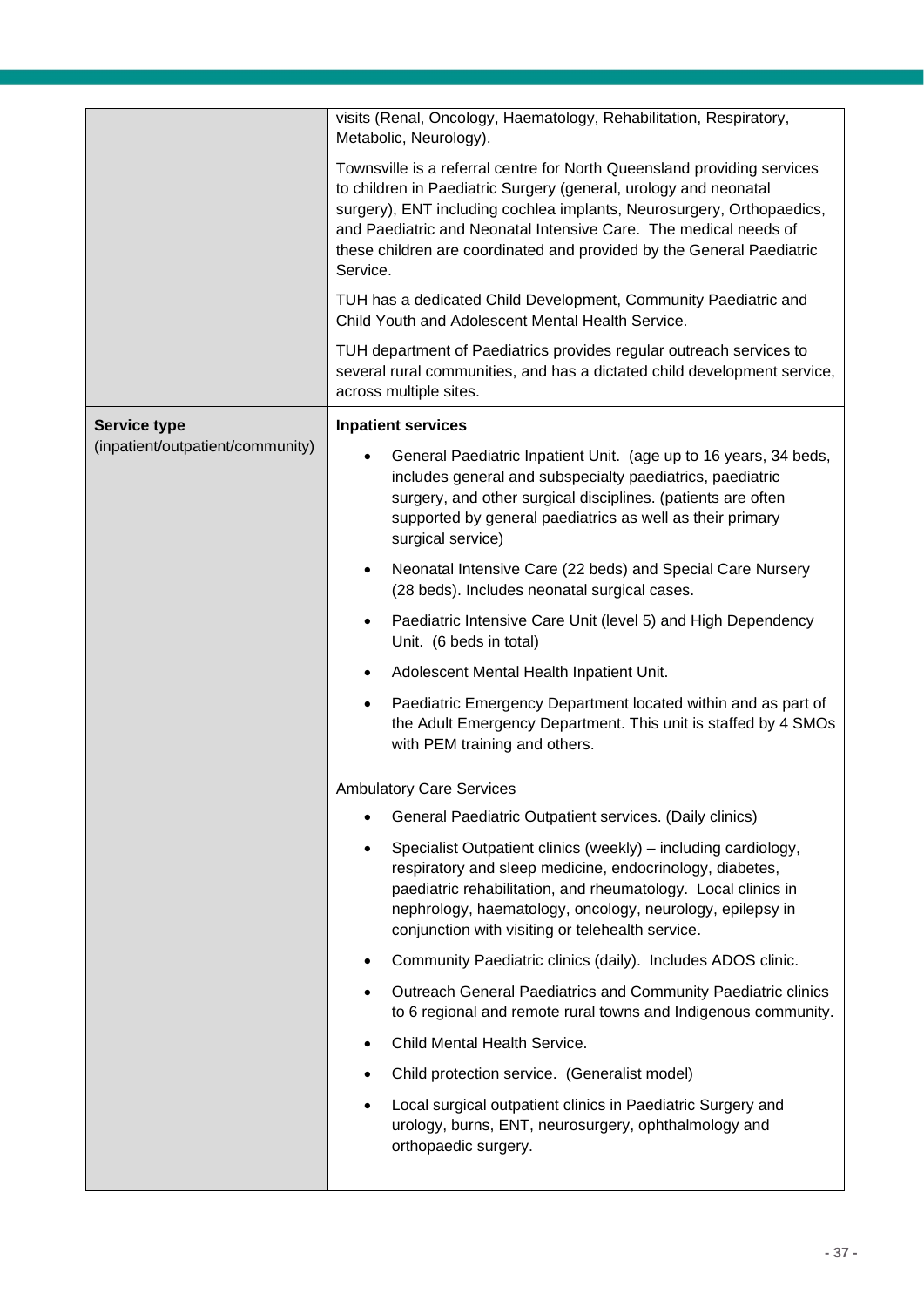| <b>Bed numbers</b>                                                         | 34 General Paediatric beds                                                                                                                                                                                                                                                                                                                                                                                                                 |  |  |
|----------------------------------------------------------------------------|--------------------------------------------------------------------------------------------------------------------------------------------------------------------------------------------------------------------------------------------------------------------------------------------------------------------------------------------------------------------------------------------------------------------------------------------|--|--|
|                                                                            | 6 PICU beds                                                                                                                                                                                                                                                                                                                                                                                                                                |  |  |
|                                                                            | 22 NICU and 28 SCN beds (50 neonatal beds)                                                                                                                                                                                                                                                                                                                                                                                                 |  |  |
|                                                                            | Adolescent Psych inpatient unit                                                                                                                                                                                                                                                                                                                                                                                                            |  |  |
| No of births (if applicable)                                               | ~3,000 in Townsville                                                                                                                                                                                                                                                                                                                                                                                                                       |  |  |
| <b>RACP</b> accreditation                                                  | TUH is also accredited for                                                                                                                                                                                                                                                                                                                                                                                                                 |  |  |
| Please refer to the RACP<br>website for up-to-date<br>accreditation status | Paediatric Basic Training                                                                                                                                                                                                                                                                                                                                                                                                                  |  |  |
|                                                                            | Neonatal and Perinatal Medicine Advanced Training                                                                                                                                                                                                                                                                                                                                                                                          |  |  |
|                                                                            | <b>Community Child Health Training</b>                                                                                                                                                                                                                                                                                                                                                                                                     |  |  |
|                                                                            | Paediatric Rehabilitation Training                                                                                                                                                                                                                                                                                                                                                                                                         |  |  |
|                                                                            | <b>General Paediatric Advanced Training</b>                                                                                                                                                                                                                                                                                                                                                                                                |  |  |
|                                                                            | <b>Basic Training</b>                                                                                                                                                                                                                                                                                                                                                                                                                      |  |  |
|                                                                            | TUH is a member of the Queensland Basic Training Network.                                                                                                                                                                                                                                                                                                                                                                                  |  |  |
|                                                                            | Maximum of 24 months of basic training rotations general<br>$\bullet$<br>paediatrics, neonatal, child protection, emergency, intensive<br>care, cardiology.                                                                                                                                                                                                                                                                                |  |  |
|                                                                            | <b>General Paediatric Advanced Training</b>                                                                                                                                                                                                                                                                                                                                                                                                |  |  |
|                                                                            | Core terms accredited in General Paediatrics (without perinatal<br>component, not rural), Acute (NICU, PICU), Community and<br>Developmental.                                                                                                                                                                                                                                                                                              |  |  |
|                                                                            | Non-core training.                                                                                                                                                                                                                                                                                                                                                                                                                         |  |  |
|                                                                            | Maximum 18 months of core training                                                                                                                                                                                                                                                                                                                                                                                                         |  |  |
| <b>Potential rotations</b>                                                 | <b>Basic Training</b>                                                                                                                                                                                                                                                                                                                                                                                                                      |  |  |
| (depending on availability)                                                | <b>General Paediatrics</b>                                                                                                                                                                                                                                                                                                                                                                                                                 |  |  |
|                                                                            | Neonatology<br>Paediatric Emergency                                                                                                                                                                                                                                                                                                                                                                                                        |  |  |
|                                                                            | Community/Developmental - Can include. Child Protection (BT                                                                                                                                                                                                                                                                                                                                                                                |  |  |
|                                                                            | Paediatric Cardiology<br>PICU for more senior BTs                                                                                                                                                                                                                                                                                                                                                                                          |  |  |
|                                                                            | <b>General Paediatric Advanced Training</b>                                                                                                                                                                                                                                                                                                                                                                                                |  |  |
|                                                                            | General Paediatrics, acute Care - NICU or PICU and                                                                                                                                                                                                                                                                                                                                                                                         |  |  |
|                                                                            | community/Developmental - Can include. Rehabilitation, Rheumatic<br>Heart Disease, Child Mental Health, Clinical Education etc. Paediatric<br>Rehabilitation accredited for community training in General Paediatric<br>AT or for paediatric rehabilitation training (supported by QCH rehab unit)<br>Neonatal unit provides AT training in neonatology and THHS also can<br>support dual training in General Paediatrics and Neonatology. |  |  |
|                                                                            | <b>NPM Advanced Training</b>                                                                                                                                                                                                                                                                                                                                                                                                               |  |  |
|                                                                            | Townsville is part of QLD NPM Network. Not all these positions are fixed<br>for advanced trainees in general paediatrics but can be organised by                                                                                                                                                                                                                                                                                           |  |  |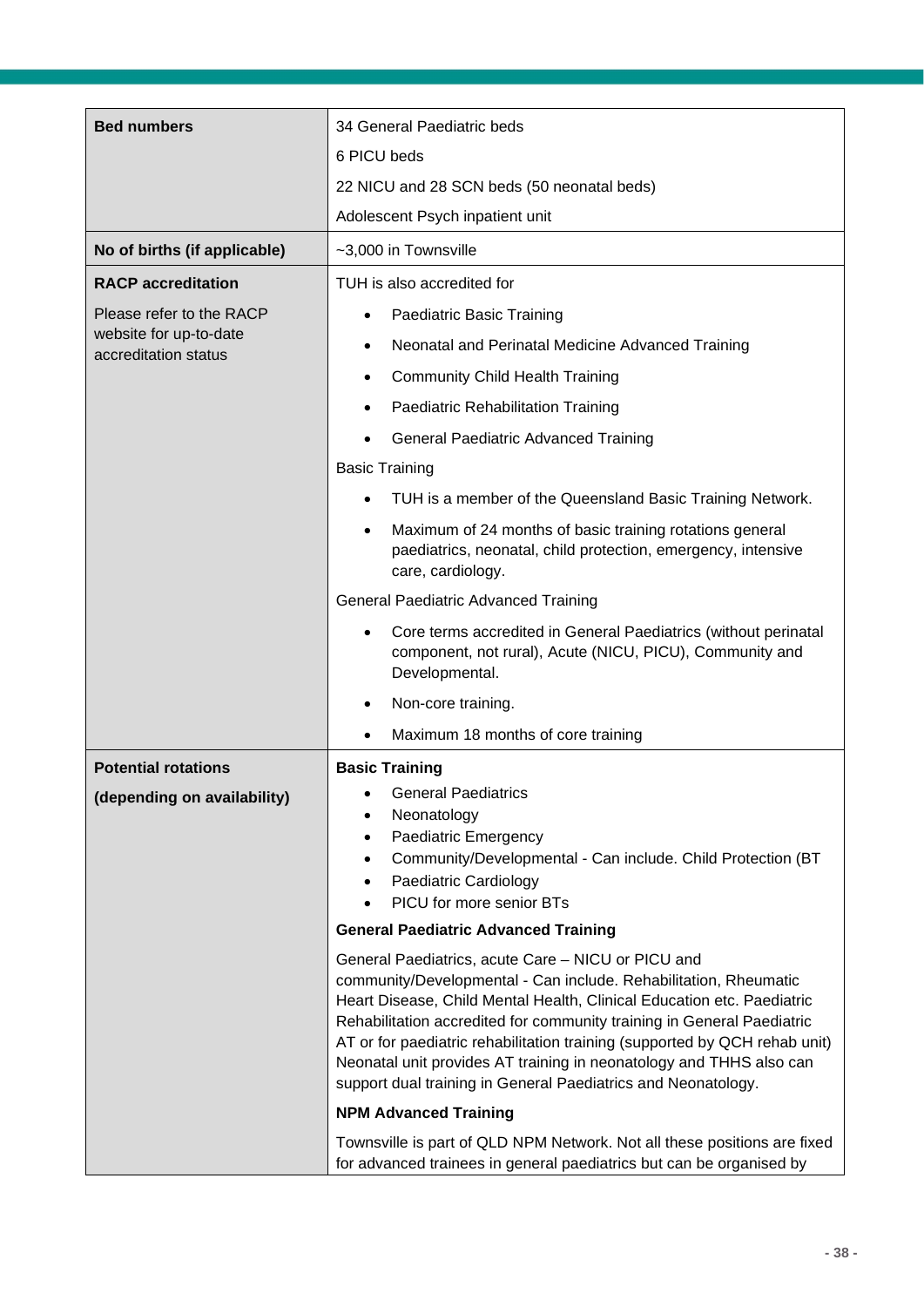|                                 | prior arrangement. Other options are possible depending upon trainee<br>requirements and available positions                                                                                                                                                                                                                                                                                                                                                                                                                                                                                                                                                    |  |  |
|---------------------------------|-----------------------------------------------------------------------------------------------------------------------------------------------------------------------------------------------------------------------------------------------------------------------------------------------------------------------------------------------------------------------------------------------------------------------------------------------------------------------------------------------------------------------------------------------------------------------------------------------------------------------------------------------------------------|--|--|
| <b>Staffing and supervision</b> | <b>Director of Paediatrics</b>                                                                                                                                                                                                                                                                                                                                                                                                                                                                                                                                                                                                                                  |  |  |
|                                 | Director of Paediatric Education                                                                                                                                                                                                                                                                                                                                                                                                                                                                                                                                                                                                                                |  |  |
|                                 | Paediatricians x 8.8 FTEs including Directors                                                                                                                                                                                                                                                                                                                                                                                                                                                                                                                                                                                                                   |  |  |
|                                 | Neonatologists x 5 FTEs                                                                                                                                                                                                                                                                                                                                                                                                                                                                                                                                                                                                                                         |  |  |
|                                 | Paediatric Intensive Care 4.5 FTEs                                                                                                                                                                                                                                                                                                                                                                                                                                                                                                                                                                                                                              |  |  |
|                                 | Paediatric ED 3.0 FTEs                                                                                                                                                                                                                                                                                                                                                                                                                                                                                                                                                                                                                                          |  |  |
|                                 | Sub-specialists in Paediatric Rehabilitation, Endocrine and Respiratory<br>and Sleep Medicine, Gastroenterology and Cardiology                                                                                                                                                                                                                                                                                                                                                                                                                                                                                                                                  |  |  |
| <b>Teaching and learning</b>    | Weekly Teaching sessions (protected)                                                                                                                                                                                                                                                                                                                                                                                                                                                                                                                                                                                                                            |  |  |
|                                 | Weekly paediatric grand rounds                                                                                                                                                                                                                                                                                                                                                                                                                                                                                                                                                                                                                                  |  |  |
|                                 | Fortnightly journal clubs and simulation training                                                                                                                                                                                                                                                                                                                                                                                                                                                                                                                                                                                                               |  |  |
|                                 | Daily consultant rounds                                                                                                                                                                                                                                                                                                                                                                                                                                                                                                                                                                                                                                         |  |  |
|                                 | Monthly Morbidity and Mortality meetings                                                                                                                                                                                                                                                                                                                                                                                                                                                                                                                                                                                                                        |  |  |
|                                 | 4 hours protected time for college projects or quality improvement<br>activities for ATs                                                                                                                                                                                                                                                                                                                                                                                                                                                                                                                                                                        |  |  |
|                                 | Monthly AT support meeting with consultant paediatricians                                                                                                                                                                                                                                                                                                                                                                                                                                                                                                                                                                                                       |  |  |
|                                 | Encourage AT leadership training, research, education training                                                                                                                                                                                                                                                                                                                                                                                                                                                                                                                                                                                                  |  |  |
| <b>Profile of work</b>          | <b>General Paediatric Basic Training Rotation:</b>                                                                                                                                                                                                                                                                                                                                                                                                                                                                                                                                                                                                              |  |  |
|                                 | BTs will be rostered on a rotating roster in compliance with the award<br>requirements. ATs in the General Paediatric Service are supervised to<br>lead the team of Basic Trainees and RMOs. BTs are responsible for<br>ensuring appropriate assessment, admission, discharge, management,<br>and planning for children moving into the acute service and coordinate<br>with the ED, PICU, and community and outpatient clinics. BTs will be<br>scheduled to attend general paediatric clinics with SMOs and will have<br>the opportunity to attend subspecialist clinics.                                                                                      |  |  |
|                                 | Research/presentations - Are encouraged and supported with research<br>and quality improvement activities and to present their work.                                                                                                                                                                                                                                                                                                                                                                                                                                                                                                                            |  |  |
|                                 | Teaching responsibilities - Daily bedside teaching with Medical Students<br>and Junior Doctors on rotation to Paediatrics. Participate in Paediatric<br>trainee teaching.                                                                                                                                                                                                                                                                                                                                                                                                                                                                                       |  |  |
|                                 | <b>General Paediatric AT Rotation:</b>                                                                                                                                                                                                                                                                                                                                                                                                                                                                                                                                                                                                                          |  |  |
|                                 | ATs in the General Paediatric Service are supervised to lead the team of<br>junior doctors. They are responsible for ensuring appropriate<br>assessment, admission, discharge, management and planning for<br>children moving into the acute service and coordinate with the ED,<br>PICU, and community and follow up services. Specialist clinic coverage<br>- Attend 1-2 clinics per week. Research/presentations - Are encouraged<br>and supported with research and quality improvement activities and to<br>present their work. Teaching responsibilities - Daily bedside teaching<br>with Medical Students and Junior Doctors on rotation to Paediatrics. |  |  |